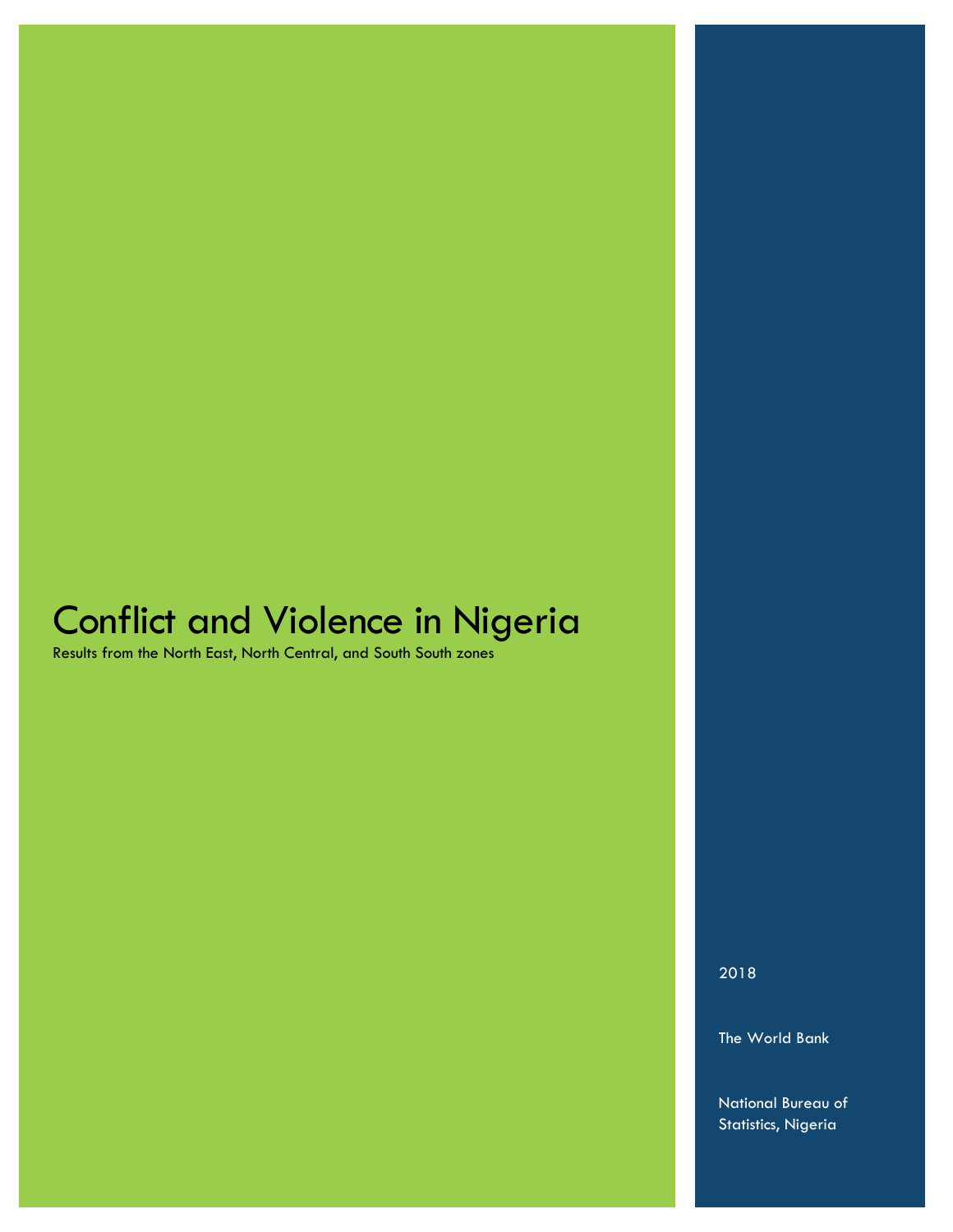# Conflict and Violence in Nigeria

*Results from the North East, North Central, and South South zones*

*Preliminary Draft Report*

ABUL AZAD, EMILY CRAWFORD, HEIDI KAILA POVERTY AND EQUITY GLOBAL PRACTICE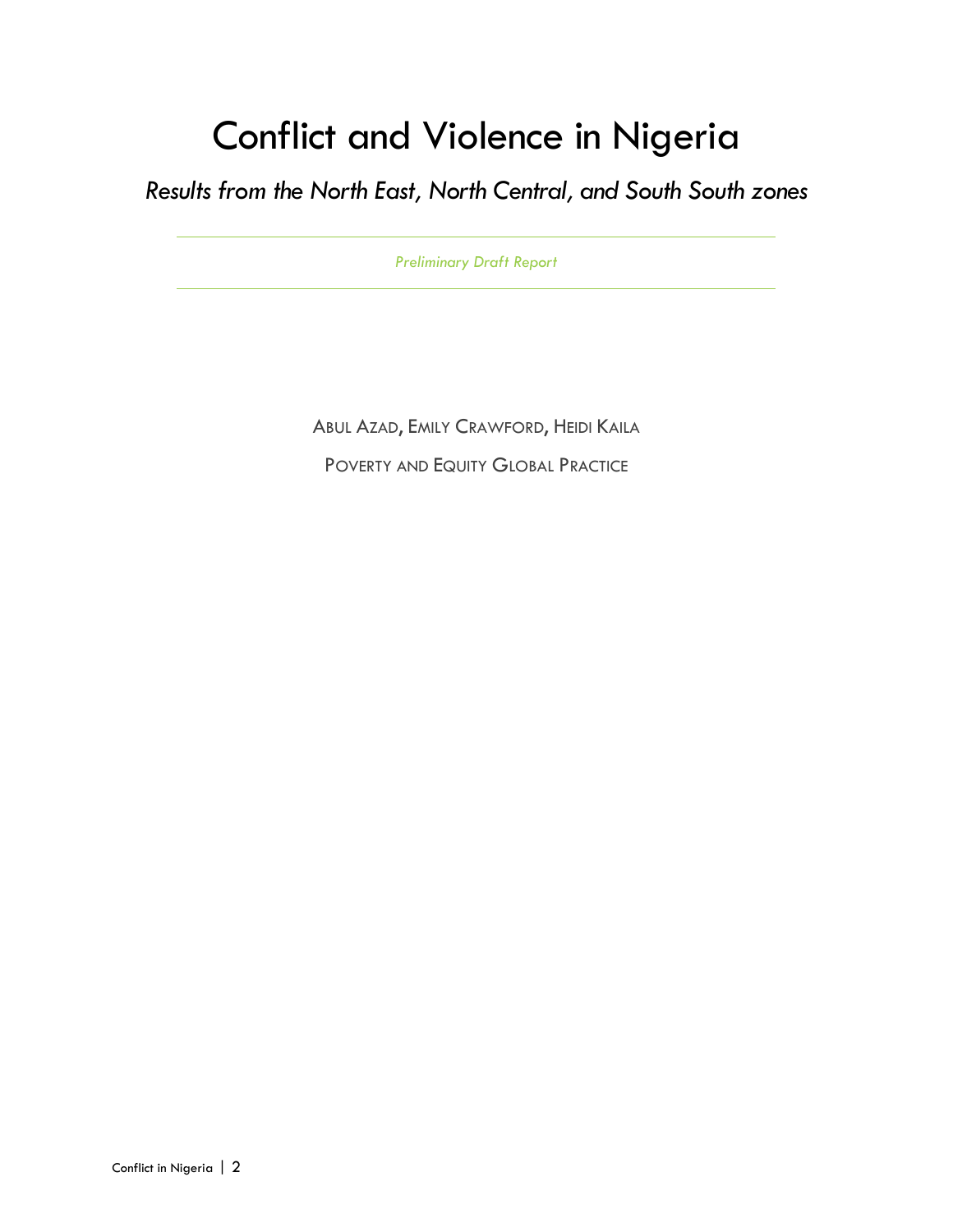# <span id="page-2-0"></span>Acknowledgements

This is a collaborative effort of the National Bureau of Statistics, and Poverty and LSMS teams of the World Bank. We greatly appreciate the cooperation and support of the NBS and LSMS teams.

At the World Bank, we would like to acknowledge the technical contributions and support of Sarosh Sattar, Vasco Molini, Alvin Ndip, Gbemisola Oseni, Amparo Palacios-Lopez, Kevin McGee, Michael Wild and Akuffo Amankwah.

We also appreciate the support and input of Yemi Kale, Biyi Fafunmi, Nemi Okujagu, Esiri Ojo, Florence Oke, and Victoria Irenonse of the National Bureau of Statistics. We are thankful for their great assistance throughout this project.

Finally, we appreciate the contributions of Delight Gutip, Gabriel Woji and Maryjoy Barrah throughout the process of data collection.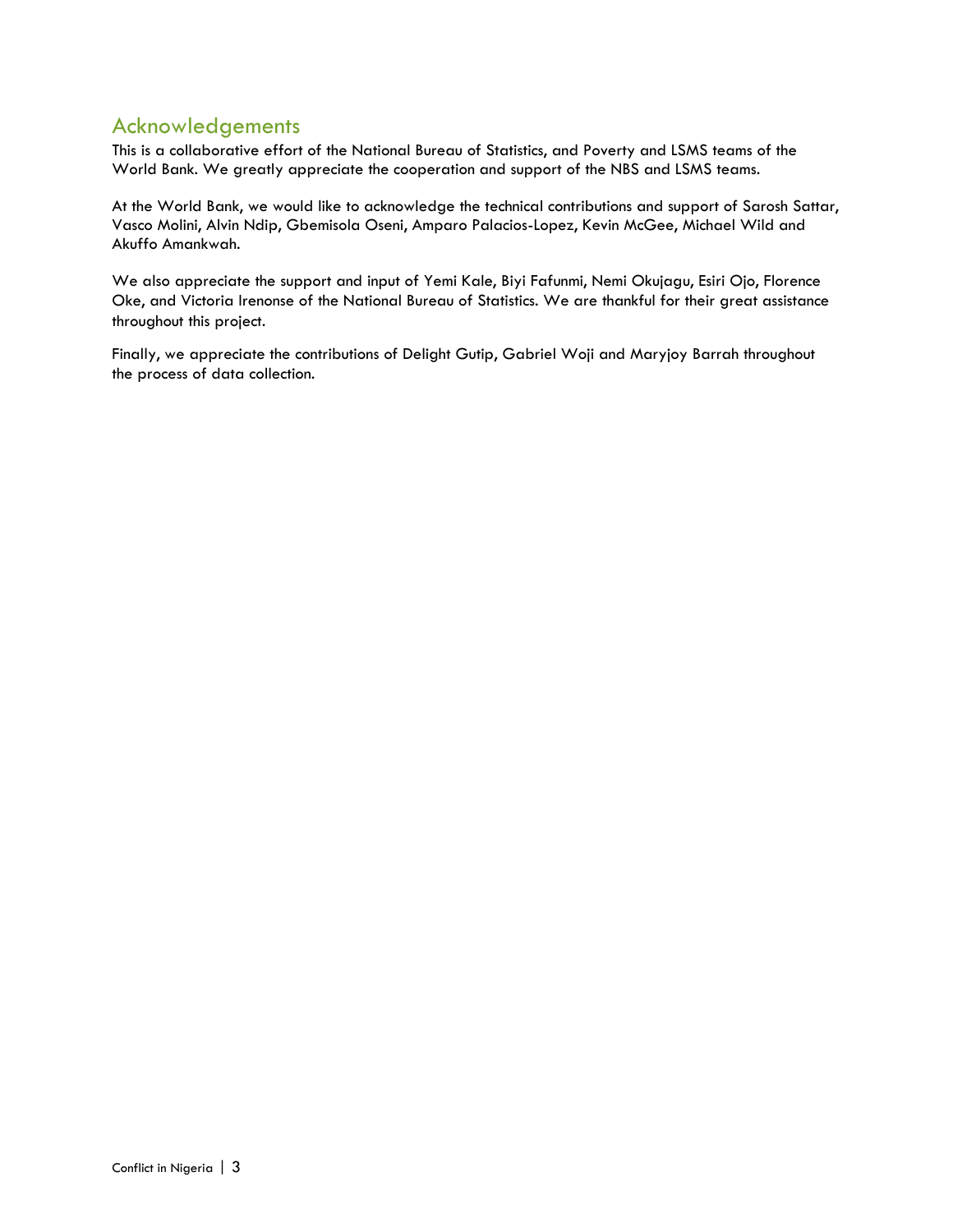# <span id="page-3-0"></span>Executive Summary

This report seeks to explain the prevalence of conflict and violence, and how these affect Nigerian households, between 2010 and 2017. The report takes into account conflict- and violence-related events of all types, independent of the cause or perpetrator of the event. This approach seeks to provide a better understanding of the extent to which households are affected by violence and conflict.

#### *Conflict in Nigeria*

- Conflict was higher in 2016 than in 2010 in each of the three zones
- Households in North East Nigeria are the most exposed to all types of conflict events
- Each of the three geopolitical zones surveyed has a distinct principal cause of conflict
- A small minority of conflict-affected households in any of Nigeria's geopolitical zones receive any



#### form of assistance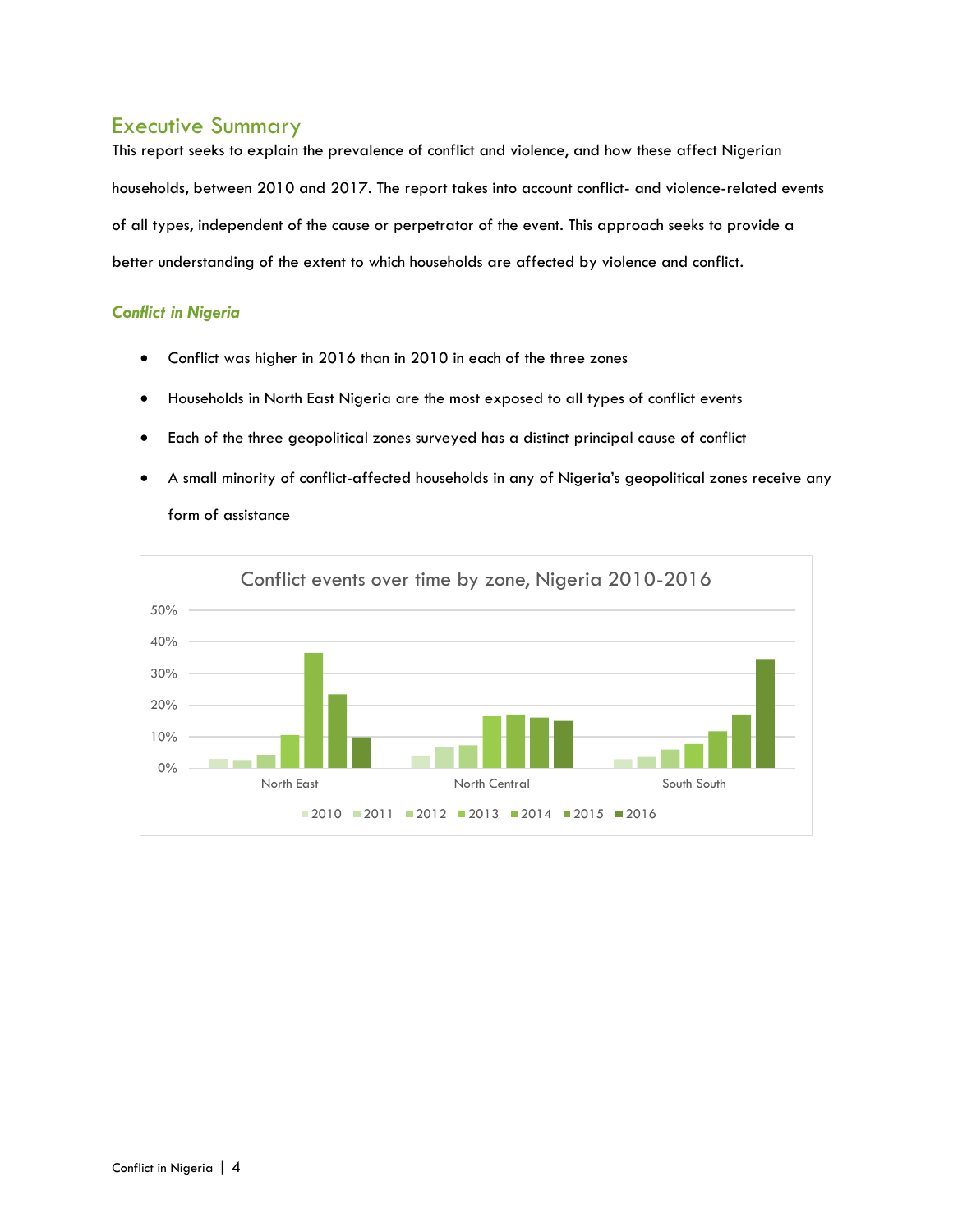

#### *Key Lessons*

- Overall levels of conflict have risen between 2010 and 2016
- Sustained conflict is known to be both caused by and contribute to poverty; however, according to our findings wealth does not protect households from exposure to conflict and violence in Nigeria
- Many conflict events are never reported to authorities; engaging community and religious leaders in surveillance may improve rates of reporting events and improve overall understanding of the changing context of conflict and violence across Nigeria
- Only a small minority of conflict-affected households receive any type of assistance in support of their recovery – increased reporting and a stronger response system may aid in postconflict rehabilitation
- Phone-based data collection can improve understanding of conflict and violence, especially in areas where insecurity prevents face-to-face access to community members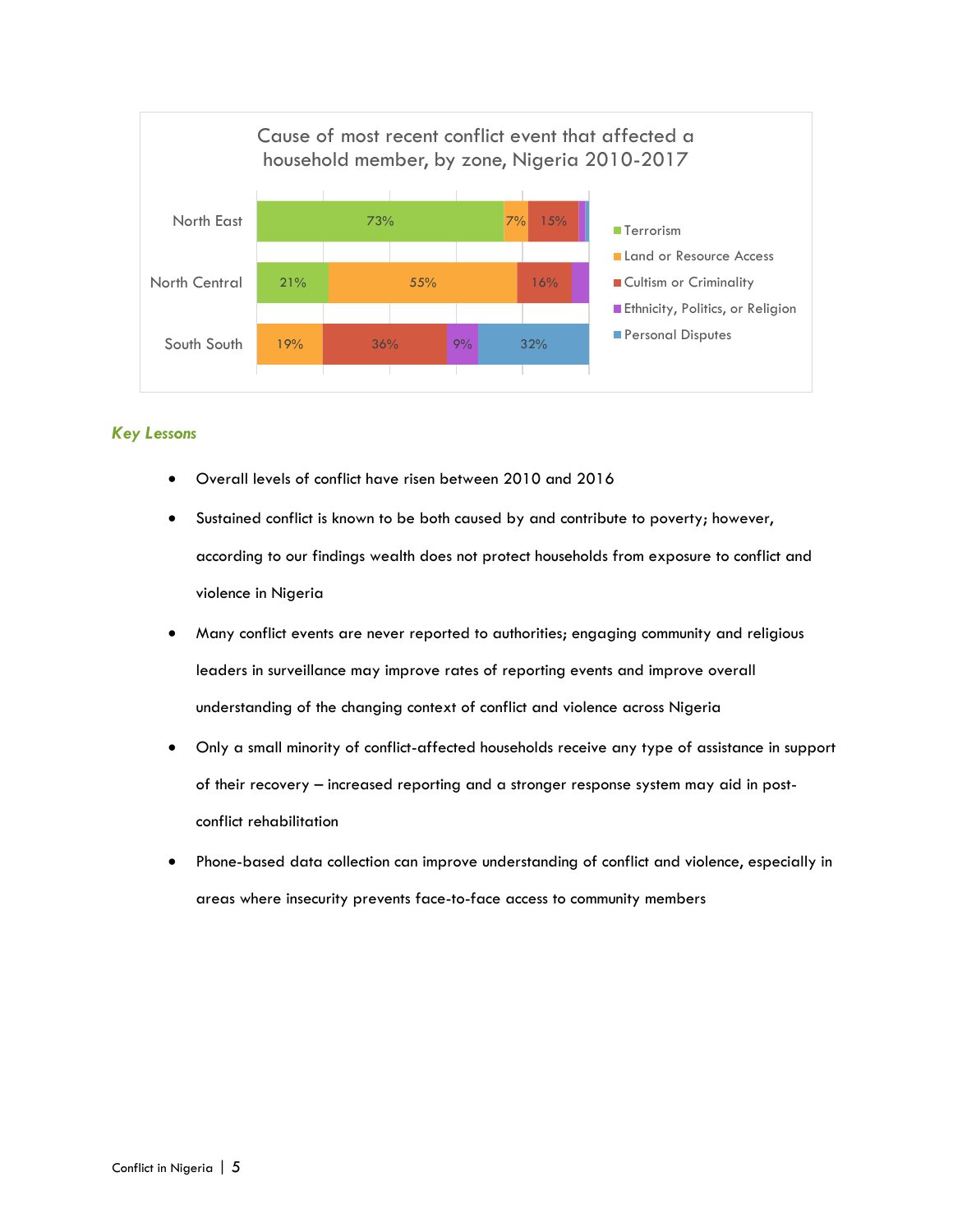#### *Results by Geopolitical Zone*

#### North East Nigeria

- Conflict levels peaked in 2014 in North East Nigeria, but remained relatively high through 2017
- From 2010 to 2017, 49% of households in the North East experienced at least one event of conflict or violence against a household member
- More than two-thirds of conflict events in North East Nigeria were caused by Boko Haram
- Only 8% of conflict-affected households report having received any assistance

#### North Central Nigeria

- Conflict and violence events in North Central Nigeria have remained steady since 2013 to 2016
- 25% of households experienced any type of conflict event from 2010 to 2017
- More than half of all reported conflict events (55%) were caused by disputes over access to land or resources
- 33% of conflict-affected households had at least one member displaced as a result
- 34% of the events of conflict in North Central Nigeria were never reported to any authorities

#### South South Nigeria

- The proportion of households affected by violence in Nigeria's South South has risen steadily each year from 2010 to 2016
- One-fifth of households (22%) have been directly affected by conflict events or violence since 2010
- 87% of conflict events in communities are attributed to criminals, cultists, and individuals
- nearly one-third of conflict-affected households had at least one member who was displaced or migrated (37%)
- Three quarters of conflict events in South South Nigeria were reported to authorities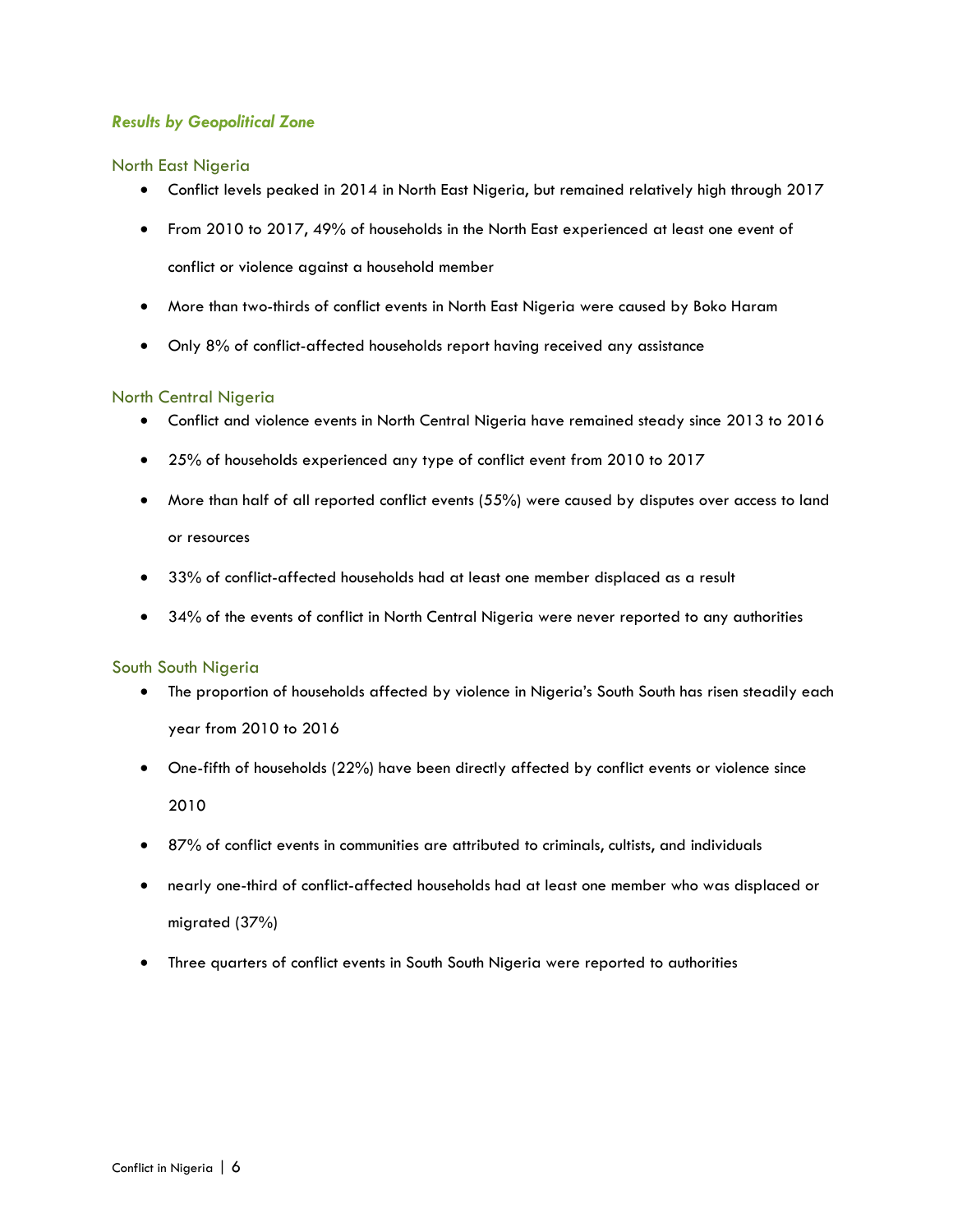# Contents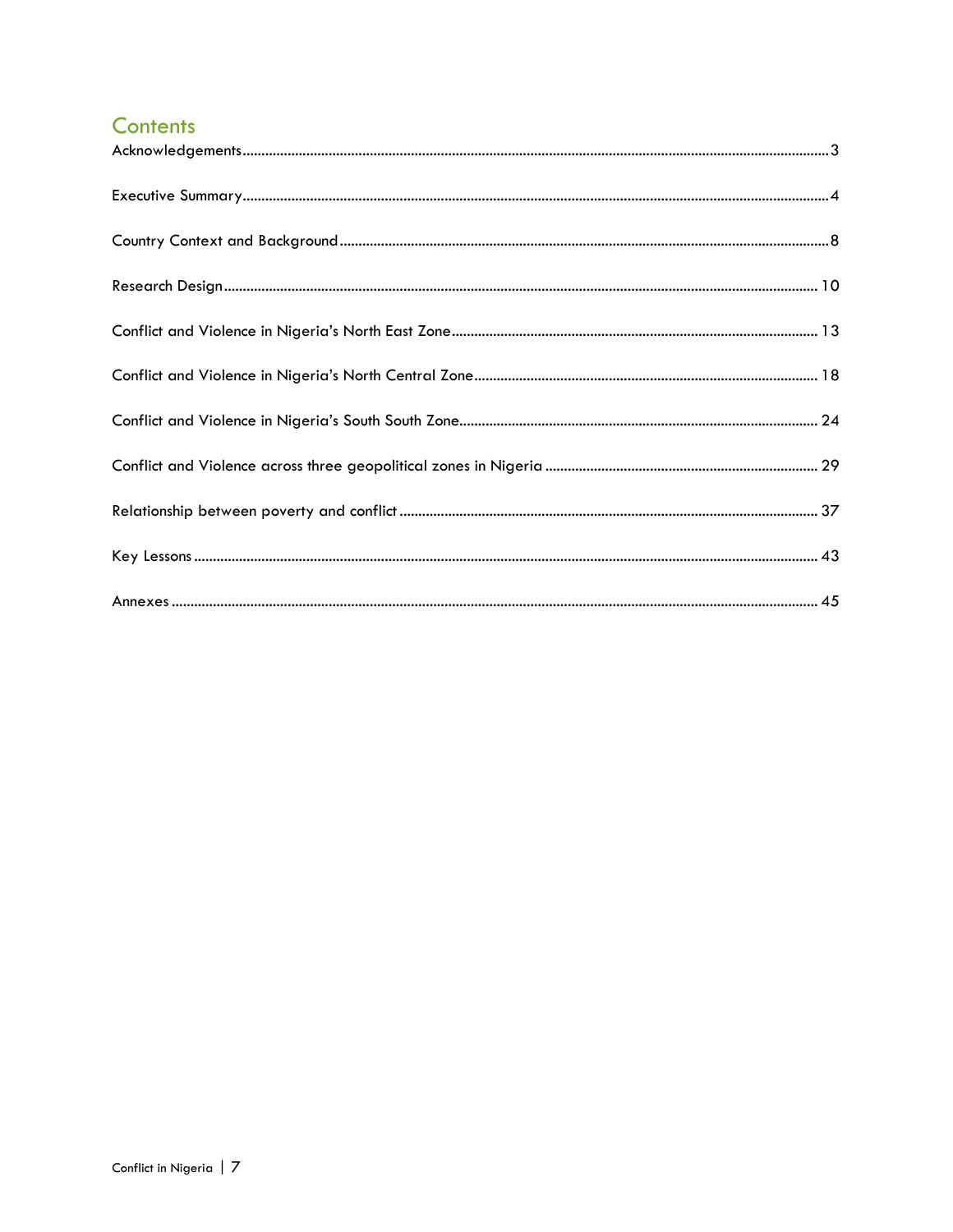# <span id="page-7-0"></span>Country Context and Background

This report focuses on conflict in North East, North Central, and South South Nigeria. Each of these three geopolitical zones has a unique history and context of conflict.

**NORTH EAST NIGERIA** comprises six states: Adamawa, Bauchi, Borno, Gombe, Taraba, and Yobe. This zone has been the most severely affected by conflict of any zone in Nigeria over the last decade. Conflict and violence in North East Nigeria is primarily attributable to Boko Haram, the terrorist group responsible for human rights abuses across Nigeria, Chad, Cameroon, and Niger. The violent radicalization of the Boko Haram members and the resulting military operations have reportedly affected nearly fifteen million people since 2009. This conflict has triggered an acute humanitarian and forced displacement crisis, with devastating social and economic impacts on the population, further deepening underdevelopment and regional inequalities. The most affected states are the Borno, Adamawa and Yobe. The most affected groups are women, children, and youth. Boko Haram's tactics have included multiple modes of attack, including suicide bombings, seizure and destruction of entire villages, forced displacement, abductions, sexual violence targeting women, and forced recruitment of men. Although Boko Haram-held territory has reduced in size over the last few years, the group continues to perpetrate consistent attacks in North Eastern states.

**NORTH CENTRAL NIGERIA** consists of the states of Benue, Kogi, Kwara, Nasarawa, Niger, and Plateau, as well as the Federal Capital Territory (FCT). In recent years, conflict in the North Central zone has both escalated and expanded as tensions between farmers and herders have risen. This conflict is multi-faceted and complex. The conflict centers around agricultural households and nomadic cattle-herding groups who come into conflict over land access. As the population in North Central Nigeria increases, the amount of land used for farming also increases, often into areas that have traditionally served as cattle grazing areas. At the same time, climate change and the Boko Haram insurgency reduce the amount of land suitable for grazing in North East Nigeria, forcing herding communities to expand their routes into increasingly Southern areas. This competition over land and resources is compounded by religion and ethnicity – herders are most members of the minority Fulani ethnic group and are generally Muslim. Farmer-herder conflicts often consist of attacks by one group and subsequent retaliation from the other community. Although attention to this issue is growing, to date there has been little response directed towards affected parties and few resources allocated towards reconciliation and prevention of future conflict.

**SOUTH SOUTH NIGERIA** is made up of Akwa Ibom, Bayelsa, Cross River, Delta, Edo, and Rivers states. This area is renowned as Nigeria's source of oil wealth; widely perceived as the economic force driving Nigeria forward. Nevertheless, this resource wealth has not translated to economic success for most inhabitants of these states. Instead, the region suffers from ecological degradation as a result of oil spills, high rates of youth unemployment, and extensive inequality between the local population and employees of oil companies. These issues are compounded by ethnic and political tensions in the region. In particular, ethnic minority groups have frequently clashed in competition for oil wealth; political tensions in this zone also run high. All of these factors have resulted in high levels of crime. Militant and pirate groups have operated in the region for decades, targeting oil companies, pipelines, and individuals. Killings, abductions, and robberies are not uncommon, and many people have been displaced from their homes or communities as a result of the violence.

The figure below summarizes key events affecting conflict and poverty in Nigeria since 2010.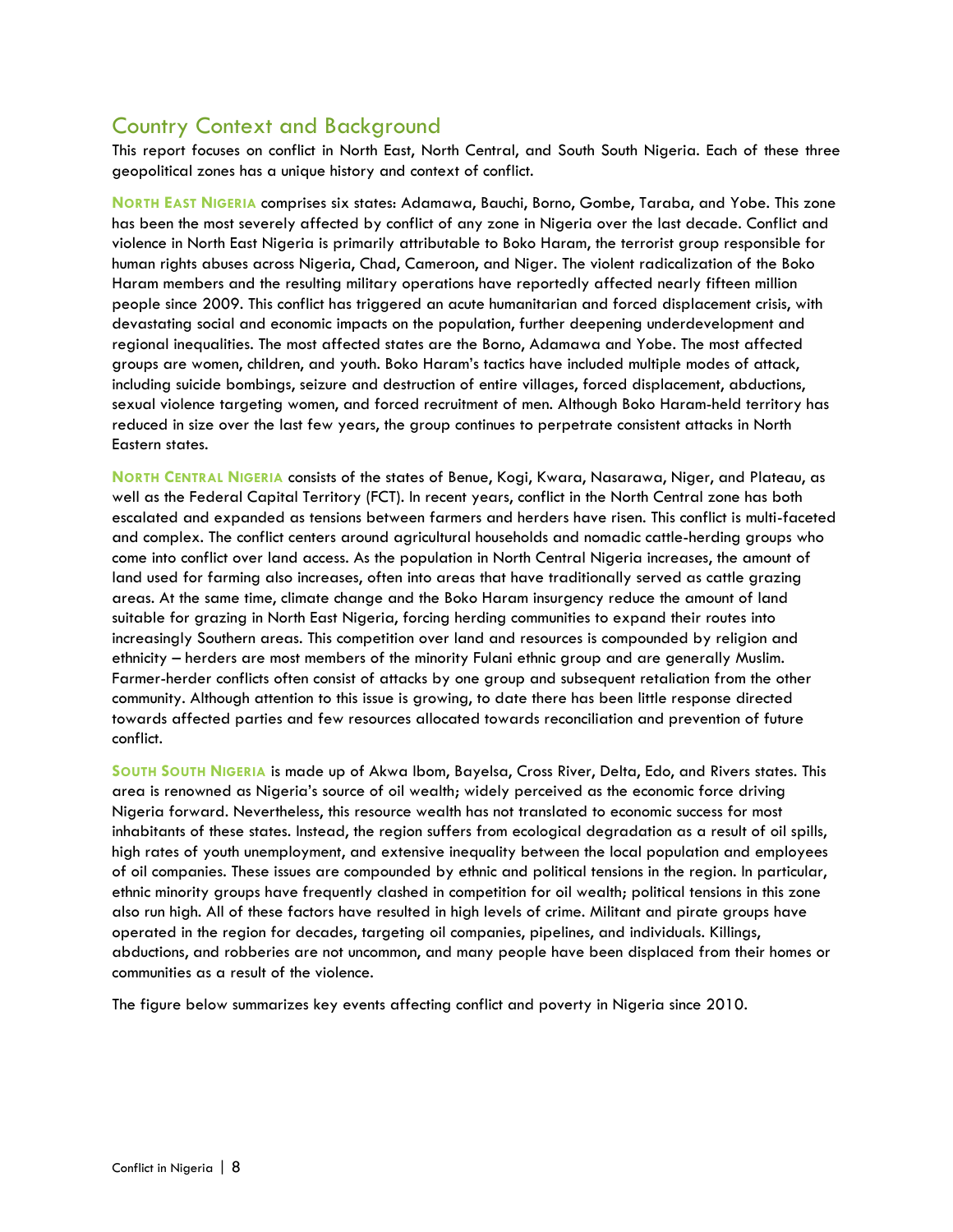|                                                                                                   |  | <b>North East</b>                                                                                                                         | <b>North Central</b>                                                                                                               | <b>South South</b>                                                                                                                                                            |
|---------------------------------------------------------------------------------------------------|--|-------------------------------------------------------------------------------------------------------------------------------------------|------------------------------------------------------------------------------------------------------------------------------------|-------------------------------------------------------------------------------------------------------------------------------------------------------------------------------|
| 2010<br><b>President Umaru</b><br>Yar'Adua dies;<br><b>Goodluck Jonathan</b><br>becomes president |  | <b>Boko Haram (BH)</b><br>declares a jihad; the<br>first attack, a prison<br>break, takes place in<br>September                           | Violence increases<br>preceding presidential<br>elections                                                                          | <b>Presidential amnesty</b><br>program launched for<br>militants; pipeline<br>attacks decrease                                                                                |
| 2011<br><b>Elections held voting</b><br><b>Goodluck Jonathan</b><br>into office                   |  | Insurgency increases in<br>North-East with<br>assassinations of Muslim<br>leaders, bank<br>robberies, bombings of<br>government buildings | Insurgents begin suicide<br>bombings                                                                                               |                                                                                                                                                                               |
| 2012                                                                                              |  |                                                                                                                                           |                                                                                                                                    | Piracy attributed to<br>Movement for<br><b>Emancipation of the</b><br>Niger Delta (MEND)<br>militants increases,<br>kidnappings continue,<br>but pipeline attacks<br>decrease |
| 2013                                                                                              |  | Insurgents continue<br>conquering territory in<br>North-East                                                                              | Cattle-rustling increases;<br>estimated 60,000 cattle<br>stolen this year                                                          | <b>MEND leader captured</b><br>and sentenced to prison;<br><b>MEND</b> promises<br>revenge attacks                                                                            |
| 2014<br>Worldwide price shock<br>causes oil prices to dip                                         |  | BH holds territory in<br>North-East the size of<br>Belgium                                                                                | Increased herder<br>attacks lead to ethnic-<br>based counter-herder<br>movements, which<br>engage in broader<br>political violence | <b>Amnesty International</b><br>records 550 oil spills in<br>the Niger Delta in 2014<br>alone                                                                                 |
| 2015<br>Muhammadu Buhari<br>elected and sworn into<br>office                                      |  | New Nigerian president<br>launches offensive<br>against BH and retakes<br>territory                                                       |                                                                                                                                    | The Niger Delta<br>Avengers emerge and<br>launch attacks, causing<br>Nigerian oil exports to<br>fall                                                                          |
| 2016<br><b>Nigeria enters 5</b><br>quarters of economic<br>recession                              |  |                                                                                                                                           | <b>International Crisis</b><br>Group estimates 2,500<br>deaths in herder-farmer<br>conflicts this year                             |                                                                                                                                                                               |
| 2017<br><b>Nigeria emerges from</b><br>economic recession in<br>third quarter                     |  | Insurgents maintain<br>territory around Lake<br>Chad, southern Borno,<br>and eastern Yobe.                                                | Herder-famer conflicts<br>continue, are<br>increasingly reported in<br>National Media.                                             | <b>President Buhari</b><br>indicates amnesty for<br>pirate groups will<br>continue despite<br>frequent sabotage                                                               |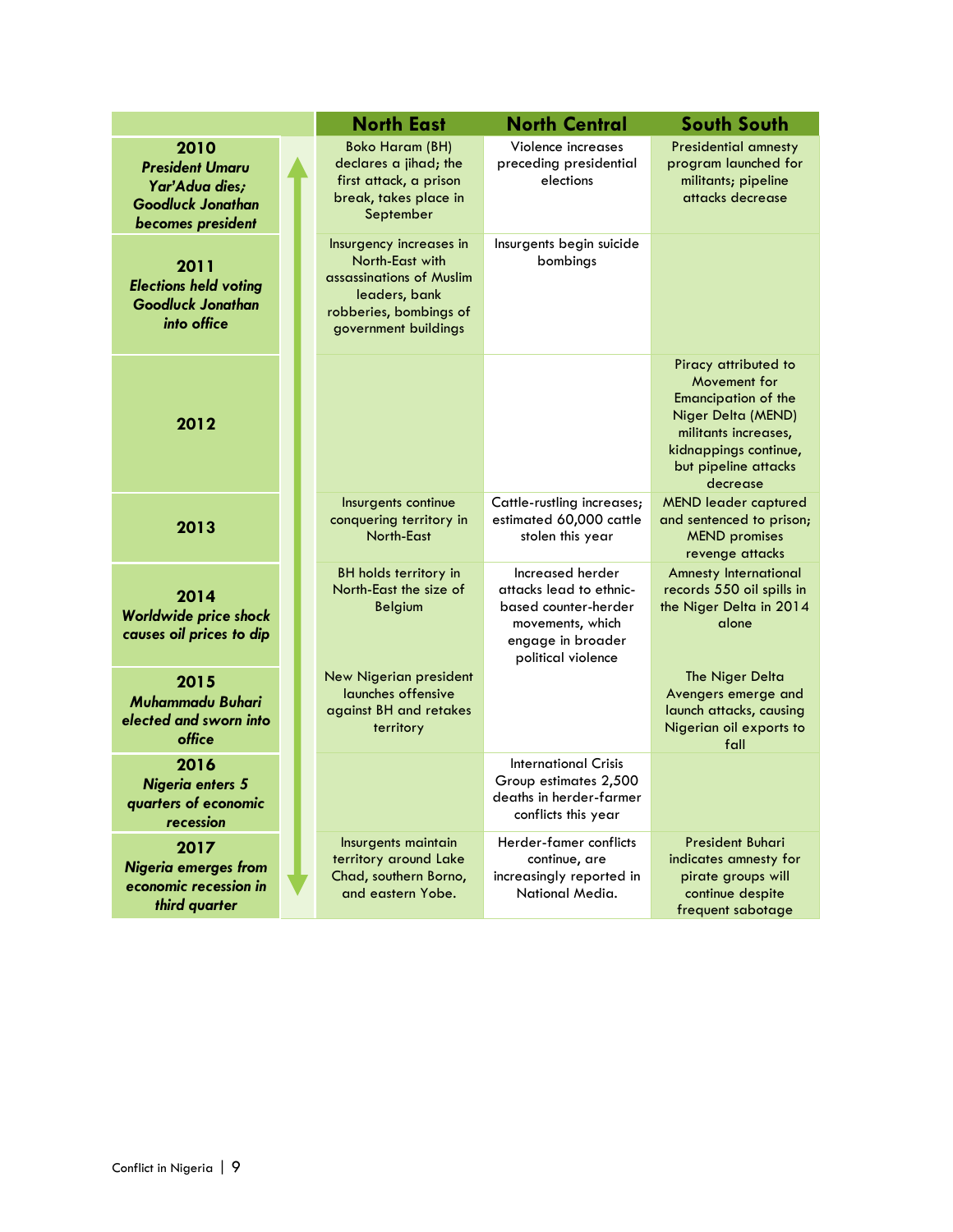This document reports on the prevalence of conflict and violence, and how these affect Nigerian households, between 2010 and 2017. The report takes into account conflict- and violence-related events of all types, independent of the cause or perpetrator of the event. This approach seeks to provide a better understanding of the extent to which households are affected by violence and conflict, as well as their perceived risk of exposure to conflict. It assumes that the economic and social impacts of violence are meaningful no matter what the cause. The report also provides context on the perceived causes and perpetrators of the conflict and violence. This data can be useful in informing response to and prevention of these events.

# <span id="page-9-0"></span>Research Design

#### Sampling and survey instruments

The survey was a telephone based survey conducted between March 22 and May 10<sup>th</sup>, 2017. The interview was the first round of a telephone survey using a sub-set of the sample of GHS (General Household Survey) households. The first round was focused on conflict exposure, while the second round not discussed in this report focused on food insecurity in conflict affected regions. This first round of the telephone interview had 717 completed interviews with the following geographical distribution: 175 interviews in the North East, 276 in North Central and 266 in South South.

In the three conflict affected geographical zones comprising of 16 states of Nigeria, households from LGS's that had high conflict exposure were oversampled chosen for a pilot sample, conducted before the telephone surveys. These LGS's were chosen based on the following criteria: The oversampled LGS's needed to have over 10 conflict events during 2012-14 recorded in the Armed Conflict Location & Event Data Project (ACLED) database<sup>1</sup>.

The first round of the telephone survey (which took place after the pilot), first attempted to reach 742 households from the GHS panel, of which 529 could be reached and interviewed. The rest did not have phone numbers or functioning phone numbers (only 2.7 per cent refused to answer). In order to increase the sample size to a level that was considered adequate for the survey, an additional 288 replacement households were included in the sample also from the GHS panel. Out of these replacement households 188 could be interviewed. Therefore altogether 1030 households were attempted to be reached, with a final sample size of 717 completed interviews.

Conflict affected areas were oversampled in order to have a large enough sample of individuals that in fact experienced conflict events in order to shed light on the type of events that have happened. A random sample of the zones might have given too small sample of conflict affected households and therefore restricted the analysis of the various types of conflict events. Due to the oversampling however, the sample drawn was not representative at the level of the geographical zone, as is the case in the GHS. Therefore in the analysis we use probability weights that adjust for the propensity of being in a conflict affected LGA in order to ensure that the sample is representative at the level of the geographical zone.

During the second round of the survey 582 of the 717 households were re-interviewed on food security related issues (only the 717 were attempted to be reached). The data on the second telephone interview on food security as well as issues related to attrition in reaching the households are discussed in a separate report.

#### Data Collection

NBS in collaboration with the World Bank carried out the survey using mobile phones and captured data in tablet, which was later uploaded to the server after verification. Both teams worked together to design

<sup>1</sup> For details, see https://www.acleddata.com/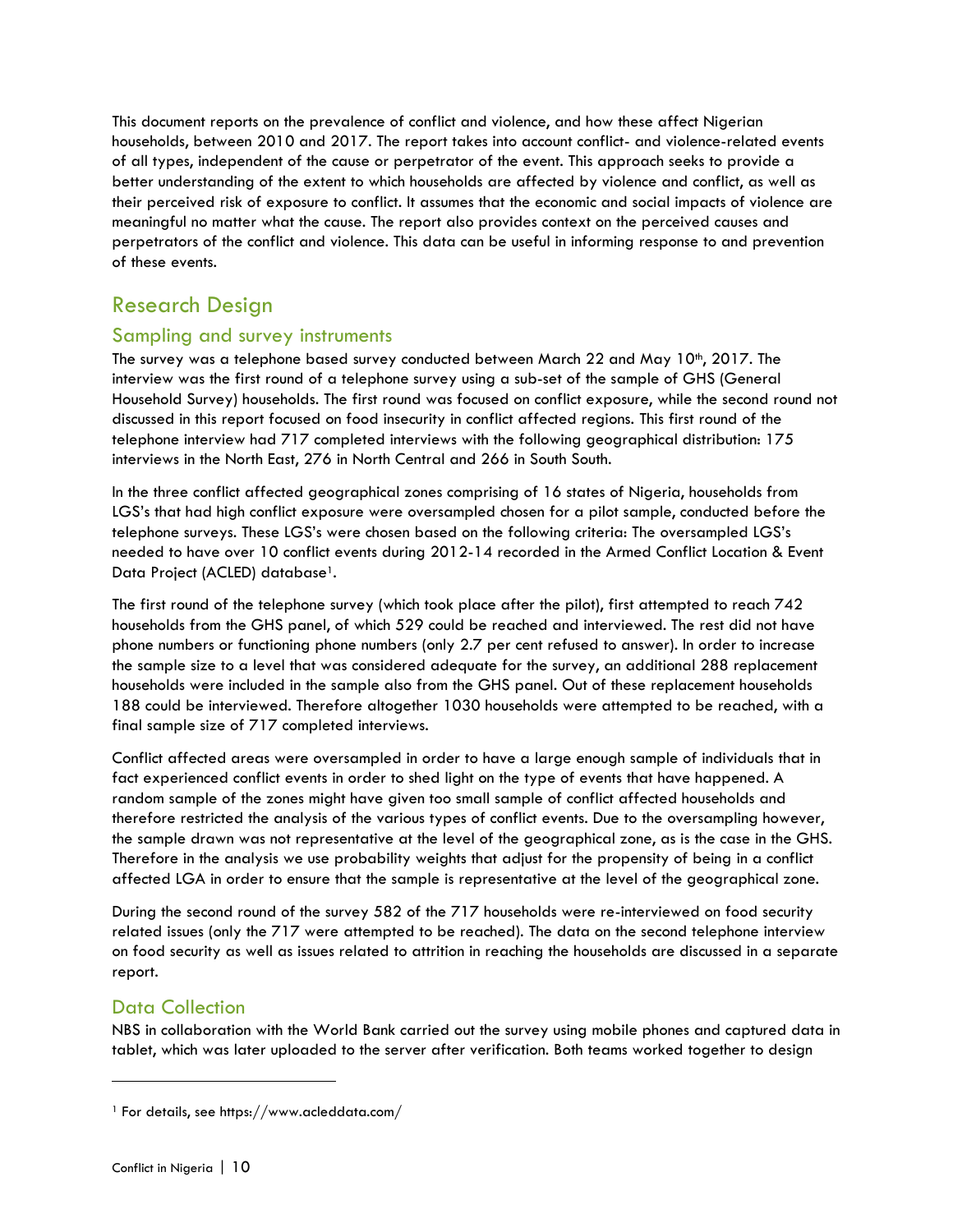and program the instrument in Survey Solutions, and put in place two layers of quality control measures. The first layer incorporated measures into the programing to ensure data accuracy, and metadata was followed closely to flag questionable entries. In the second layer, a supervisor was engaged to monitor the data collection effort and also to verify responses before uploading them to the server.

The data collection effort took three enumerators and a supervisor, who went through a two-day training in survey protocols, data capturing and uploading, and the questionnaire itself. The instrument was tested in house before the data collection started. The entire data collection process including the training took two and half weeks.

#### Data Analysis

Data was analyzed using descriptive statistics in Stata 15. All data analysis was tracked using comprehensive do files to ensure reproducibility. All statistics presented in this report have been adjusted with probability weights, when possible, to be representative at the level of the geopolitical zone.

Demographics for each geopolitical zone were analyzed based on the complete GHS 2016 dataset.

. The figure below shows the geographic distribution of households interviewed.



## **Limitations**

#### Recall Bias

In the pilot data collection, respondents were asked to report on conflict events that had taken place in their family and their community over the last six years. This extremely long recall period must be considered when drawing inferences from the data. People are likely to under-report less severe (and therefore less memorable) events, particularly those that happened to community members in larger communities. Respondents are also more likely to recall events that happened to family members than those that happened to community members. Other biases may also be at play – for example, those who have been most highly affected by conflict over the last six years may have moved to another community.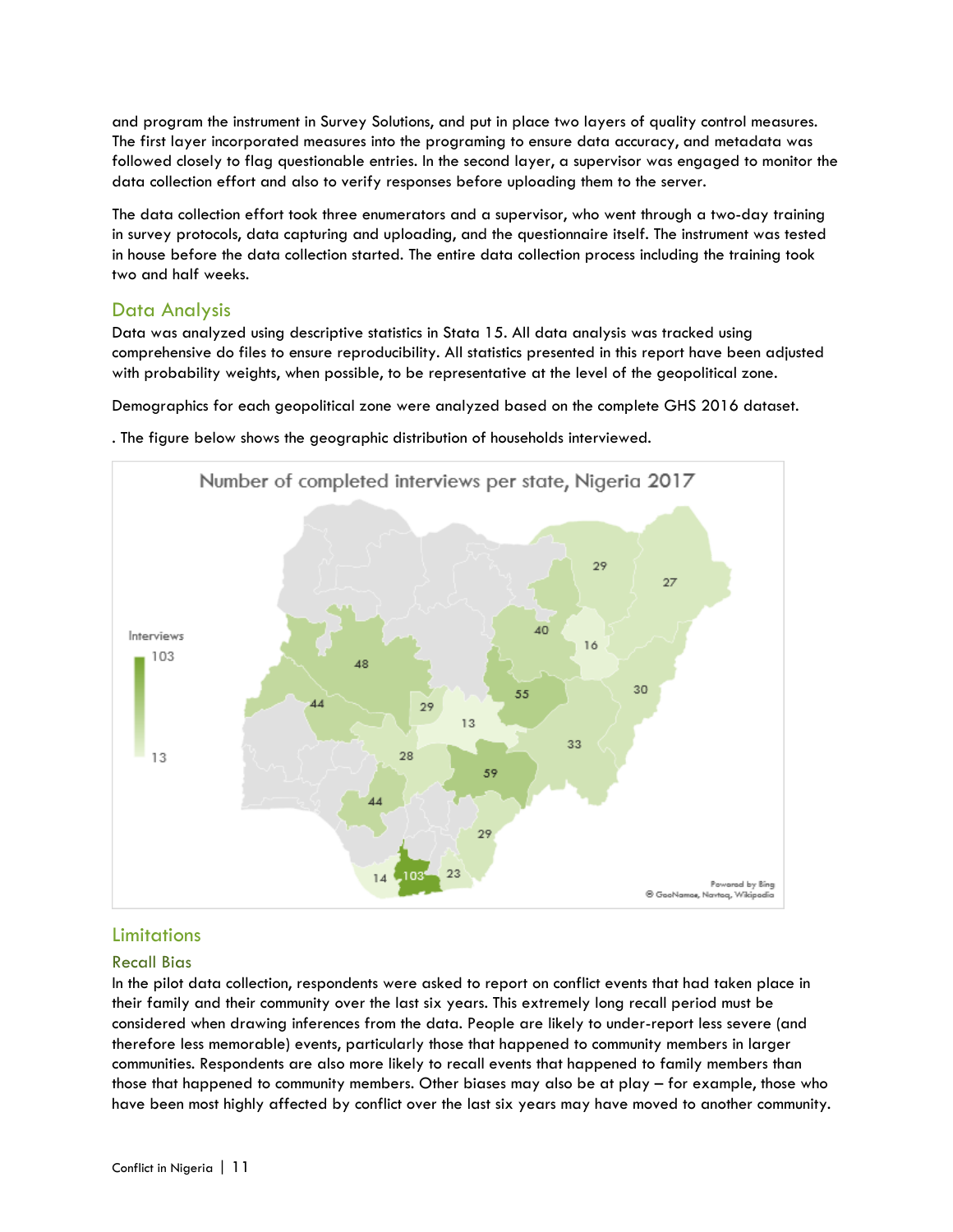These factors demonstrate the importance of implementing a regular data collection schedule, which would allow far more accurate data to be collected.

#### Sampling Bias

The GHS is a panel survey taking place over multiple rounds through a period of time. Therefore, households that are more mobile or households that are nomadic are less likely to be represented in this sample. This may be particularly relevant in circumstances where nomadic groups are named as perpetrators of conflict events.

#### Power Dynamics

There are some disadvantages to the phone system, and for this reason it should be supplemented by additional types of data collection wherever possible. In a mobile phone survey, the respondent is the person who owns a mobile phone. In many areas, particularly those highly affected by poverty and those located in rural areas, only one family member owns a mobile phone. This is generally the household head, who is most likely male. Furthermore, in many of these communities, women are not allowed to have access to mobile phones and are forbidden from speaking to outsiders, which can prohibit mobile phone-based data collection.

#### Gender Dynamics

The questionnaire was administered to only one respondent per household - most often a male household head. This means that crimes that carry stigma, especially sexual violence, are less likely to be reported. In this dataset, no sexual assault was reported despite data collected elsewhere that indicate that rape was used as a weapon by Boko Haram and elsewhere. This also means that violence that affects members of the household with less power (such as women, children, and employees), is less likely to be reported. This may be particularly important when considering violence not related to ongoing external conflict, such as domestic violence.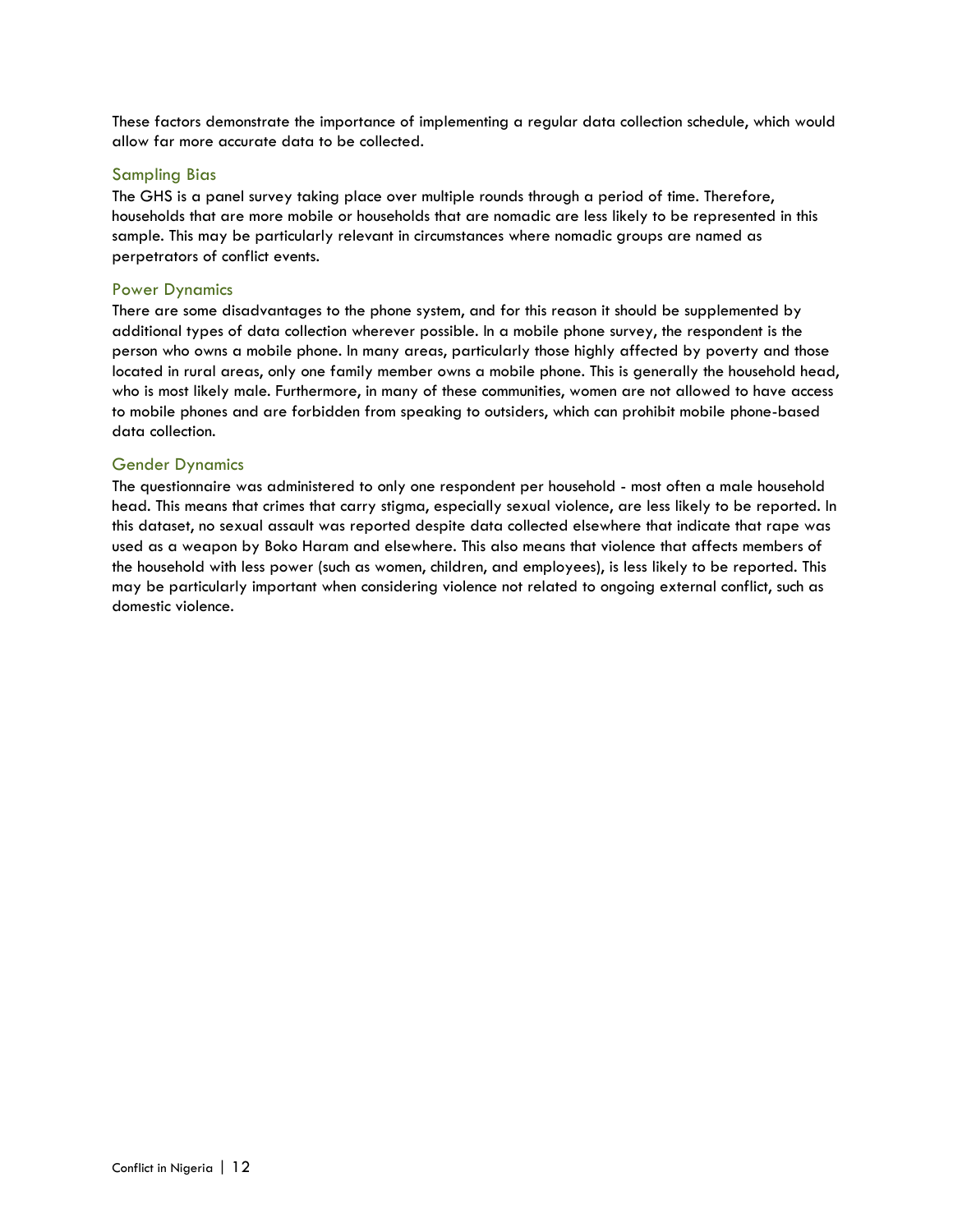# <span id="page-12-0"></span>Conflict and Violence in Nigeria's North East Zone

North East Nigeria



## North East Nigeria

Powered by Bing

- Conflict levels peaked in 2014 in North East Nigeria, but remained relatively high through 2017
- From 2010 to 2017, 49% of households in the North East experienced at least one event of conflict and violence against a household member
- More than two-thirds of conflict events in North East Nigeria were caused by Boko Haram
- Only 8% of conflict-affected households report having received any assistance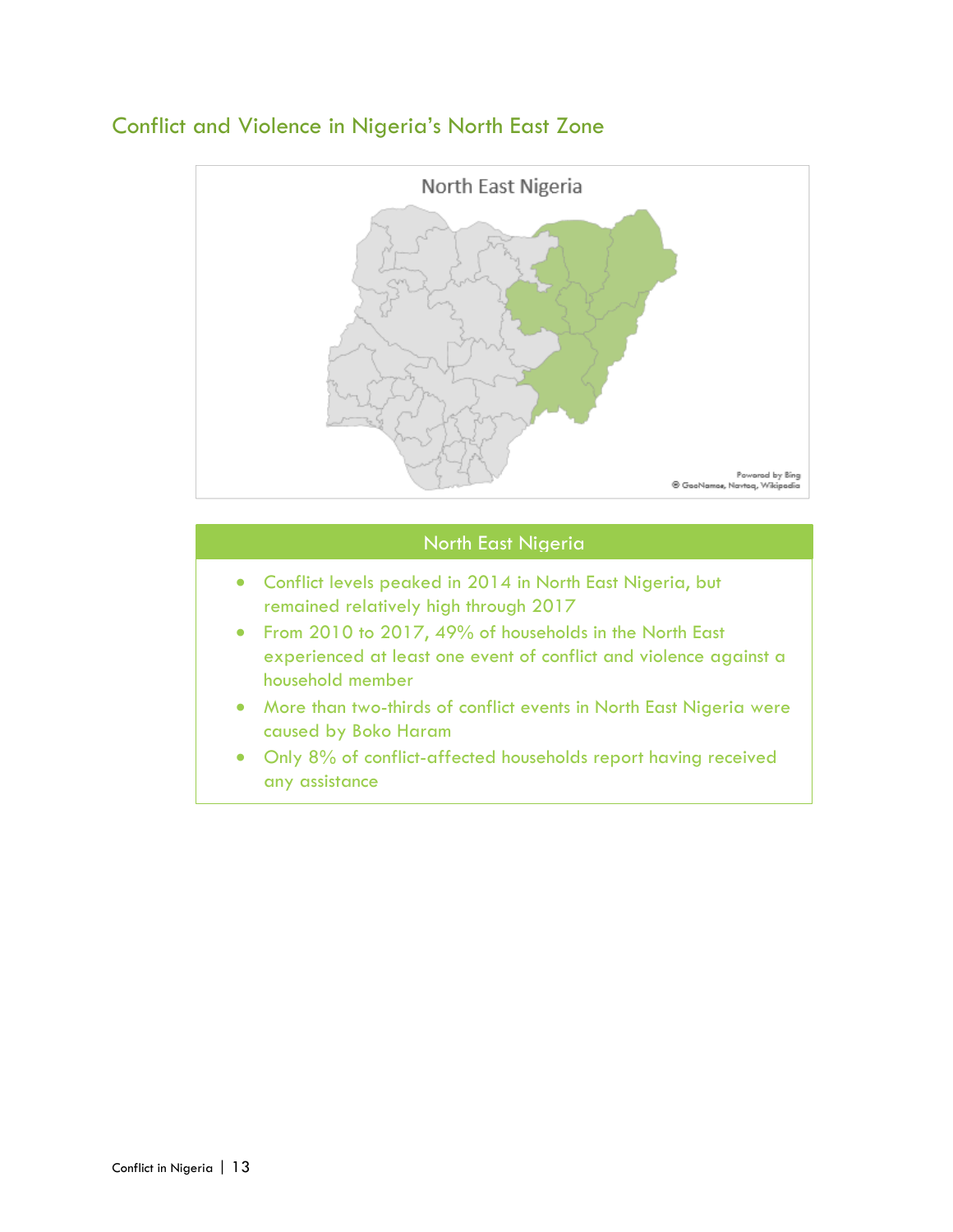## Demographics of North East Nigeria

The population of North East Nigeria is younger than the national average, with a mean age of 22 (compared to the national average of 25). Median age is 16 (national median is 18), and 50% of the population is between the ages of 8 and 33. 93% of households use firewood as their main cooking fuel, 52% obtain their drinking water from a protected source, and 77% have any type of toilet or latrine. Few households (17%) use electricity as their main source of light, and 11% of villages have electricity. 84% of individuals have access to a mobile phone.

In the last year, nearly half of households in the North East have worried about whether they would have enough money for food (47%). More than a quarter have skipped a meal due to lack of money (28%), and children in 8% of households have gone without food.

Approximately half of the population in the North East zone is literate (49%). 29% of men and 44% of women have never been to school. Of those who did attend school, approximately 75% completed primary school or beyond. Overall, 48% of the population in the North East has completed primary school or beyond.



Very few individuals in North East Nigeria work for someone outside their household (4%; 5% of men and 2% of women). Men are more likely to work on a household member's farm, with 25% of men and 13% of women doing such work. 16% of men and 18% of women work for a household business. Both men and women do unpaid chores such as collect or chop firewood (22% and 15%, respectively) and fetch water (38% and 41%, respectively).

#### Conflict and violence events in North East Nigeria peaked in 2014

Conflict levels peaked in 2014 in North East Nigeria. In 2010, relatively few conflict events affected households and communities. The figure below shows the distribution of conflict events over time. For example, we can see that less than 5% of all events recorded, both at the household and at the community level took place in 2010 (this also holds for 2011). The number of reported events increased over time, the number of of events affecting household members tripled between 2013 and 2014. While this data is subject to recall bias that may cause underreporting of events that took place long ago, the trend is undeniable. While the number of events to households has gone down each year since 2014, the amount of conflict reported in the North East in these years is still higher than levels reported pre-2012.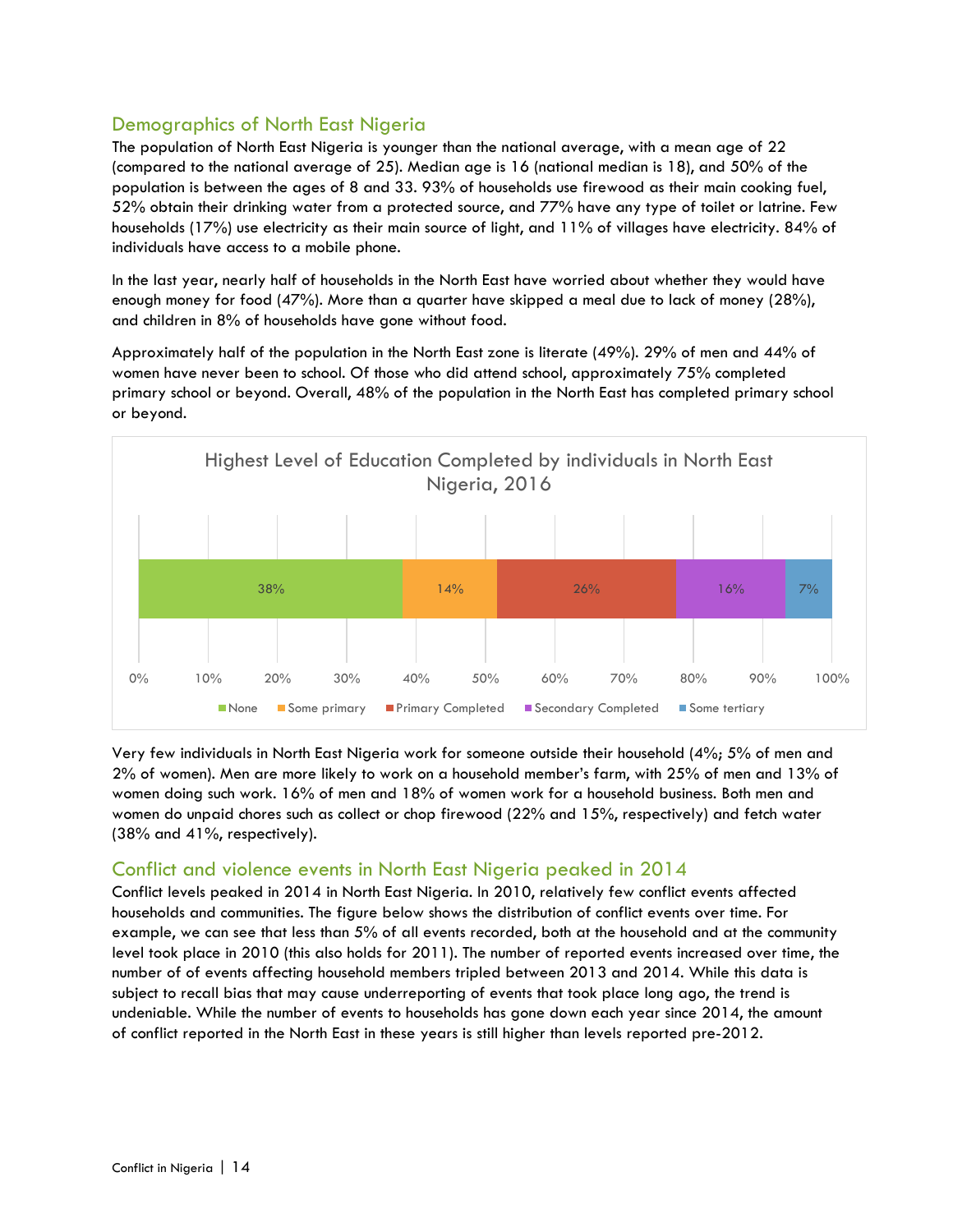

As a comparison of the distribution of events over time, the number of community members killed in North East Nigeria was mapped against the proportion of fatalities reported each year in the ACLED and GTD databases. As shown in the figure below, these trends are consistent with data collected through other sources such as the ACLED database<sup>2</sup> and the Global Terrorism Database.<sup>3</sup>



More than half of households in North East Nigeria are directly affected by conflict From 2010 to 2017, 49% of households in the North East experienced at least one event of conflict or violence. Households affected by conflict or violence experienced an average of 3.4 conflict events between 2010 and 2017.

<sup>2</sup> ACLED (Armed Conflict Location & Event Data Project), www.acleddata.com

<sup>3</sup> GTD (Global Terrorism Database), http://www.start.umd.edu/gtd/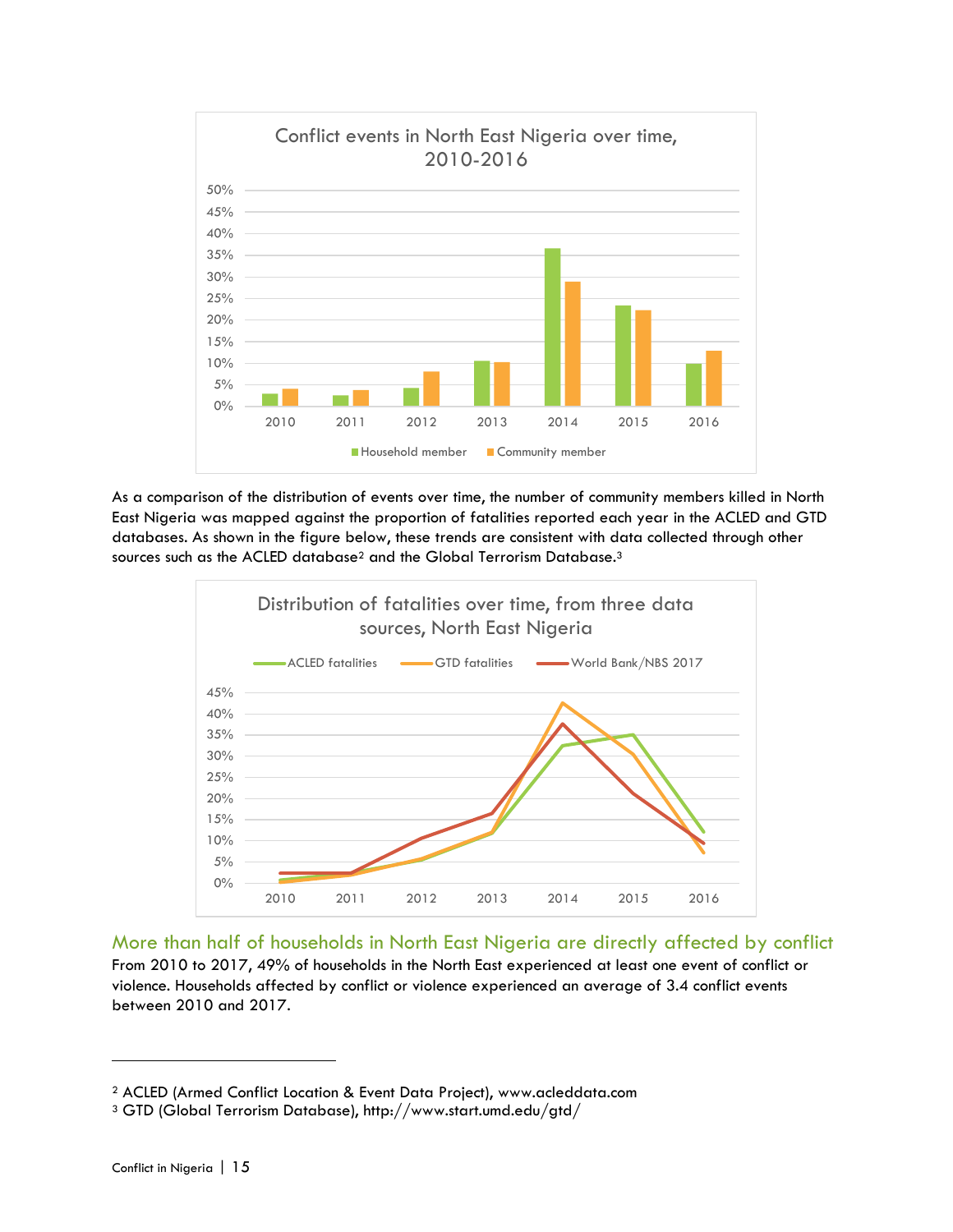More than one in five households had a member displaced (27%), their dwelling robbed (22%), or access to school blocked (21%) at least once between 2010 and 2017. A household member was killed in 7% of households in North East Nigeria in the same time period.

When considering conflict at the community level in North East Nigeria, a very high number of citizens have been affected. One third of households (32%) had someone in their community killed between 2010 and 2017. Similarly high numbers of households reported knowing someone in their community who had been robbed (30%), displaced (30%), or had their dwelling robbed (32%).

A detailed summary of the number and frequency of conflict events in both households and communities in North East Nigeria follows below.

#### **Percent of households affected by conflict events targeting members of their household and members of their community; North East Nigeria 2010-2017**

|                                         | <b>North East</b> |                 |
|-----------------------------------------|-------------------|-----------------|
|                                         | Households (%)    | Community       |
|                                         |                   | members $(\% )$ |
| Percent experiencing any conflict event | 49%               | 72%             |
| Type of Event (Household/Community      |                   |                 |
| member  since 2010)                     |                   |                 |
| Killed                                  | 7.0%              | 34.0%           |
| Physically attacked                     | $5.0\%$           | 18.0%           |
| Injured                                 | 5.4%              | 19.0%           |
| Suffered sexual violence                | 0.0%              | 6.0%            |
| Forced to work                          | 0.9%              | 1.2%            |
| Abducted                                | 0.0%              | 7.2%            |
| Robbed                                  | 12.0%             | 30.0%           |
| Displaced                               | 27.0%             | 30.0%           |
| Dwelling robbed                         | 22.0%             | 32.0%           |
| Dwelling damaged                        | 5.6%              | 20.0%           |
| Land occupied                           | 5.6%              | 9.7%            |
| Assets destroyed                        | 3.6%              | 11.0%           |
| School access blocked                   | 21.0%             | 26.0%           |
| Health service access blocked           | $6.6\%$           | 11.0%           |

## Insurgents perpetrated two-thirds of conflict events in North East Nigeria

In North East Nigeria, more than two-thirds of conflict events in households (72%) were caused by insurgents. A smaller minority of conflict was due to crime or cultism (15%), disputes over land or resources (7%), and ethnicity, politics, or religion (2%).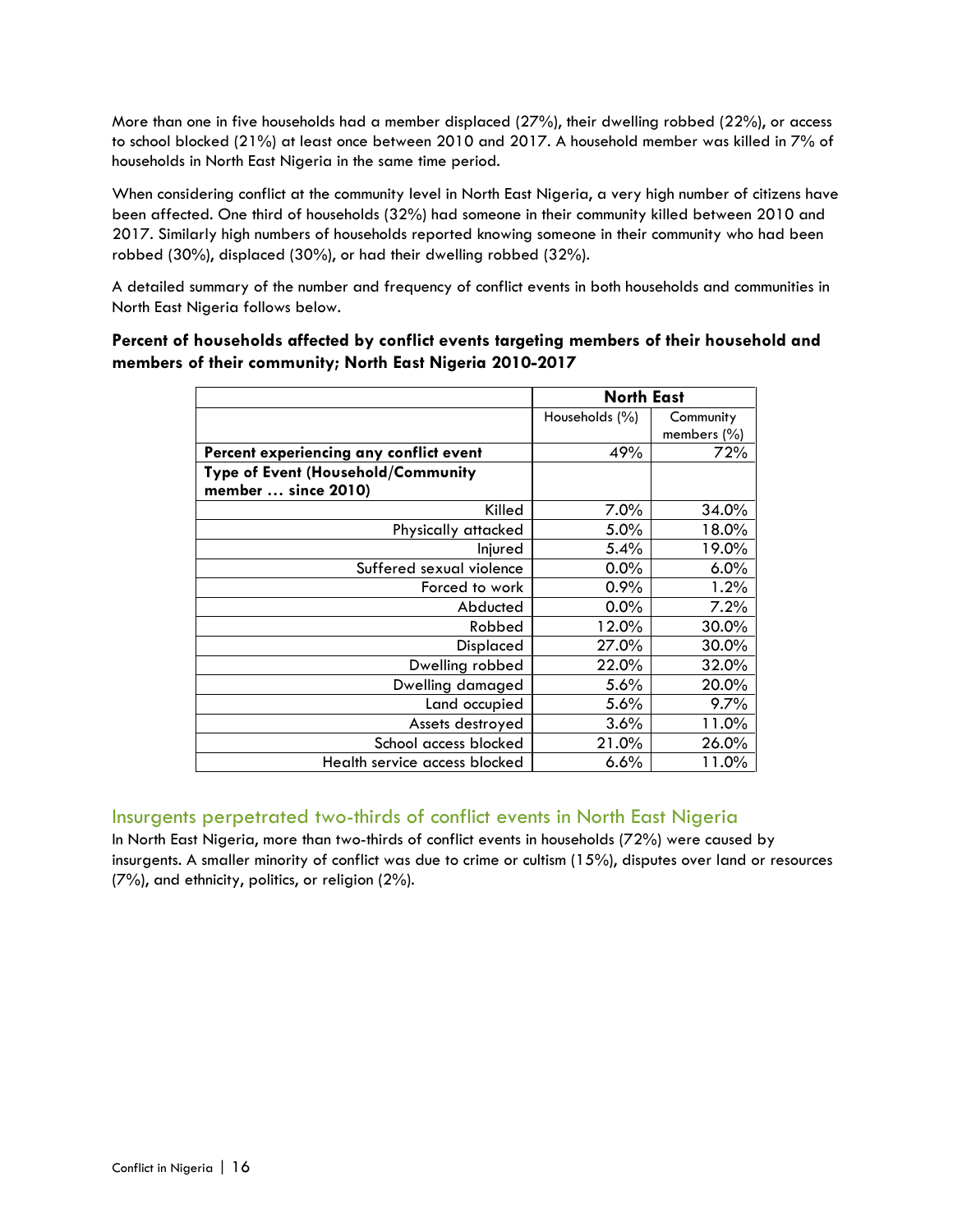

# One in four conflict-affected households in North East Nigeria experienced displacement and lost economic opportunity

Each conflict-affected household was asked to report the most important consequence of the most recent conflict event they experienced (if more than one conflict event was experienced in the same year, they were asked to report the most important consequence of the most severe event). The most common and most important consequences of conflict events in North East Nigeria were displacement, experienced by 26% of conflict-affected households, and lost economic opportunity, experienced by 28% of conflict-affected households. 16% of households affected by conflict had to send their children away or remove them from school, 12% faced additional costs for expenses such as medical treatment or replacement of stolen or damaged items.

77% of households didn't report the conflict event they experienced to any authorities. The 23% that did report mostly contacted community leaders (71%), religious leaders (15%), or the military (12%). Only 8% of households report having received any assistance after the conflict event. Nearly all of this assistance was received either from relatives outside the household or from an NGO.

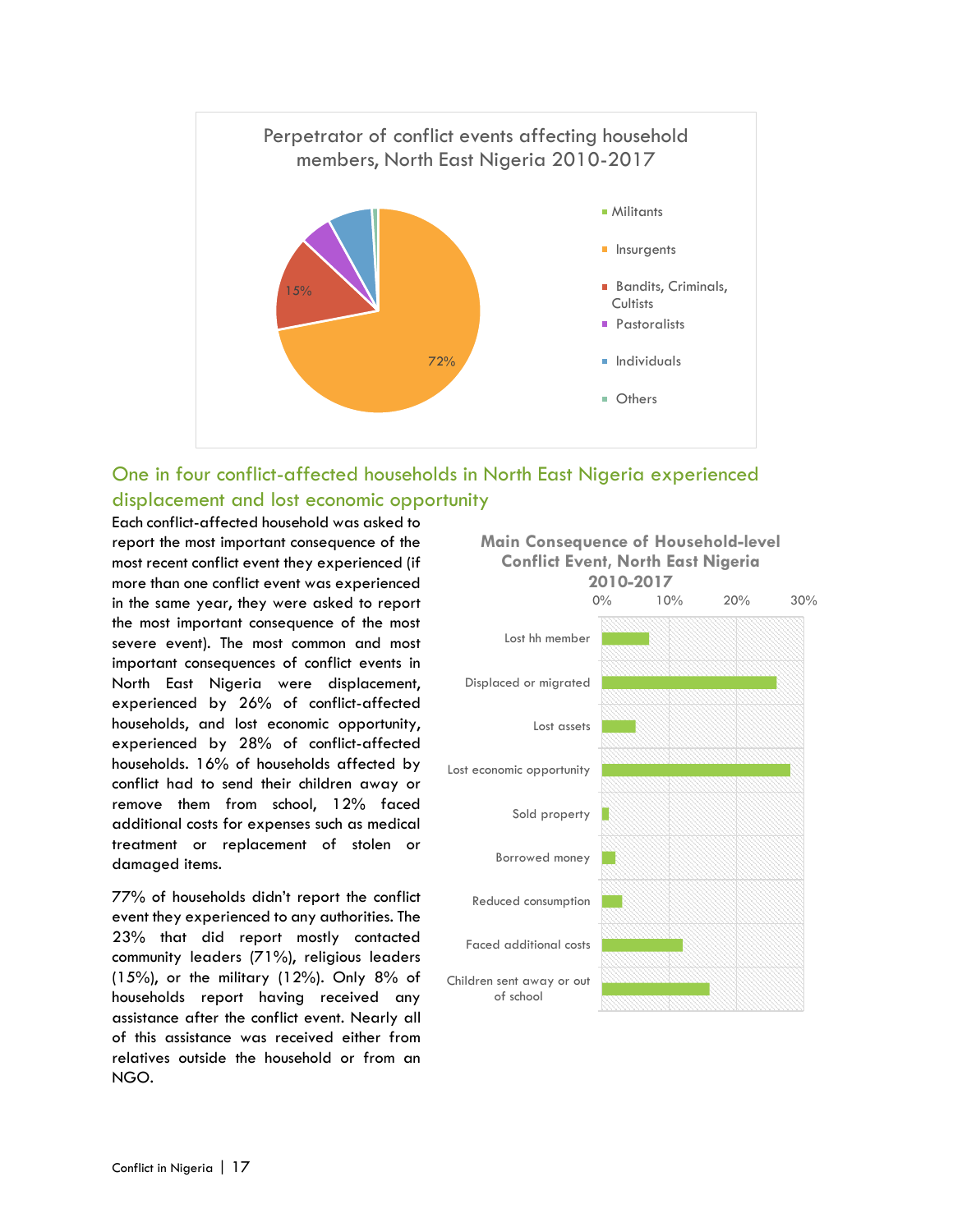# <span id="page-17-0"></span>Conflict and Violence in Nigeria's North Central Zone

North Central Nigeria



Powarad by Bing<br>© GaoNamos, Novtoq, Wikipodia

# North Central Nigeria

- Conflict and violence events in North Central Nigeria remained steady from 2013 to 2016
- More than half of all reported conflict events (55%) were caused by disputes over access to land or resources
- 33% of conflict-affected households had at least one member displaced as a result
- 34% of the events of conflict in North Central Nigeria were never reported to any authorities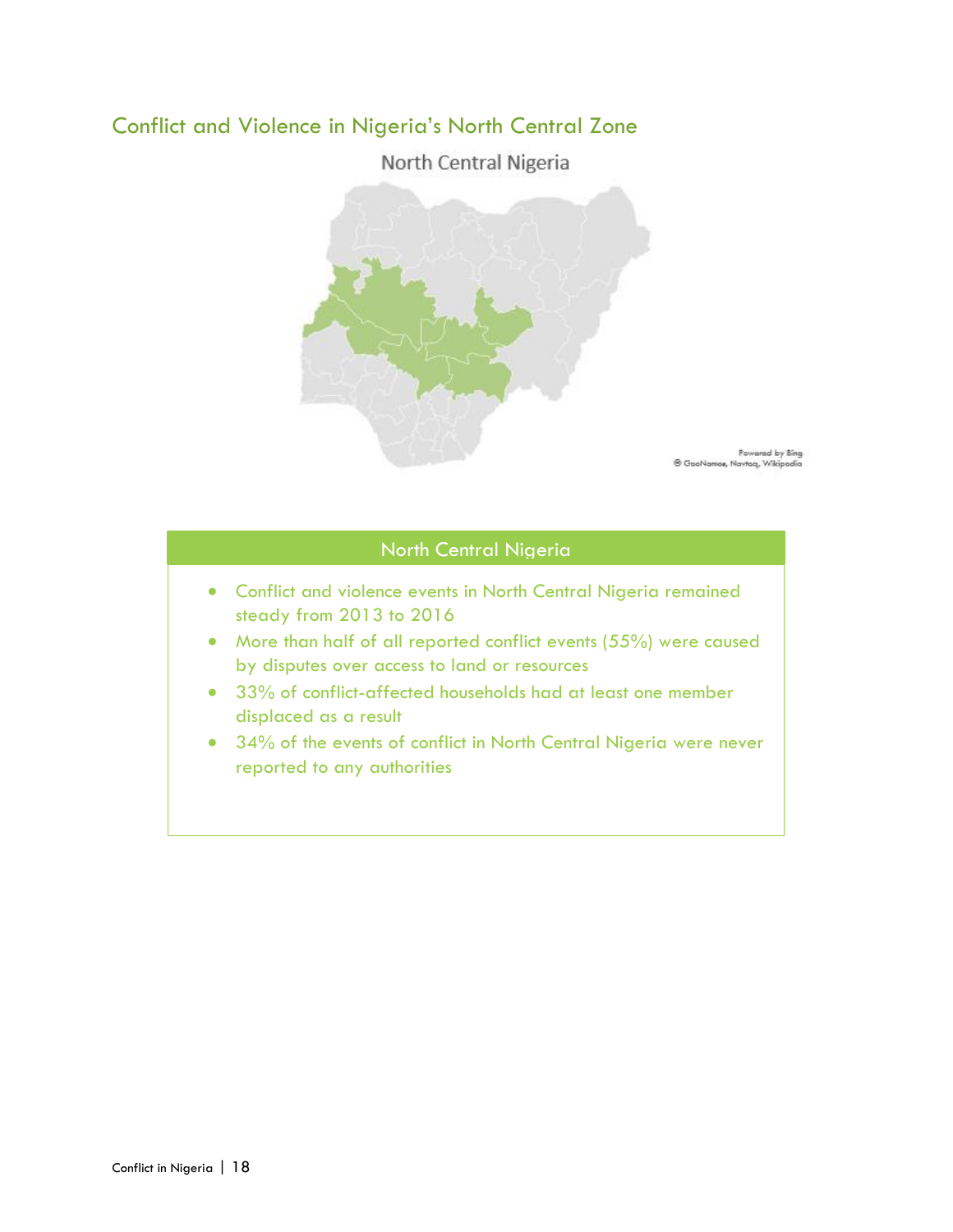# Demographics of North Central Nigeria

In North Central Nigeria, the age of the population generally reflects that of the national population. Mean age is 24, and the median age is 18. Half of the population is between the ages of 9 and 37. Seventy-nine percent (79%) of households in the North Central zone use firewood as their main cooking fuel, 70% of households get their main drinking water from a treated or protected source and 45% have any type of latrine or toilet. Electrification is rare; 13% of villages have electricity and 30% of households use the national grid as their main source of light. 90% of individuals have access to a mobile phone.

In the last 12 months, 30% of households in North Central Nigeria had worried about having enough money for food, 13% skipped a meal due to a lack of money, and 10% of households had children go without food for economic reasons.

Men have a higher level of educational achievement than women; 66% of men are literate and 82% of men have ever attended school, whereas only 49% of women are literate and 65% have ever attended school. Overall, of those who attended school 46% completed primary school, 25% completed secondary school, and 16% have at least some tertiary education.



Only 6% of adults in the North Central zone work outside the household. However, 25% work on a farm owned by a household member (30% of men and 21% of women), and 18% work for a household business (11% of men and 24% of women). More women do unpaid labor, with 28% having collected firewood the previous day (compared to 17% of men) and 69% having fetched water the previous day (compared to 41% of men). 12% of individuals spend more than 30 minutes fetching water for the household.

# Conflict and violence events in North Central Nigeria remained steady from 2013 to 2016

Reported levels of conflict in North Central Nigeria rise each year from 2010 to 2012, then doubled in 2012, when 17% of reported conflict events occurred. Since 2013, levels of conflict and violence have remained steady. However, 17% of reported conflict events took place between January and May of 2017, indicating that levels of conflict and violence may have increased in that year.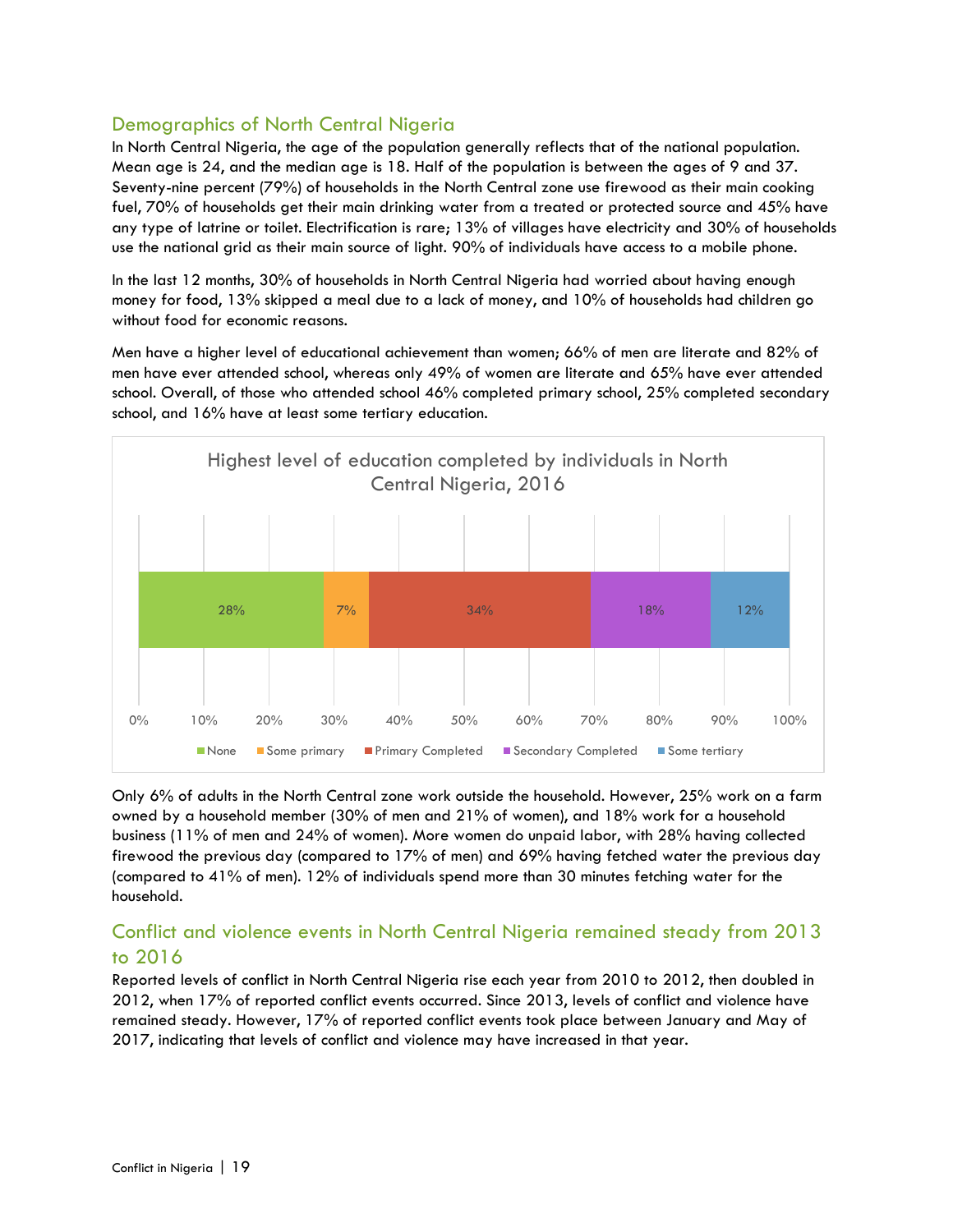

As a comparison of the distribution of events over time, the number of community members killed in North Central Nigeria was mapped against the proportion of fatalities reported each year in the ACLED and GTD databases. As shown in the figure below, the time distribution of fatalities reported each year from the three sources appears similar over this time period.



## 25% of households in North Central Nigeria experienced conflict since 2010

25% of households experienced any type of conflict event between 2010 and 2017, with the average conflict-affected household experiencing 3.1 events.

More households report having family member displaced (8%) or assets destroyed (7.9%). 6% of households were robbed, 6% had their dwelling damaged, and 6% of households had school access blocked.

More respondents reported that someone in their communities had been robbed (17%), killed (15%), injured (14%) or had their dwelling robbed (14%).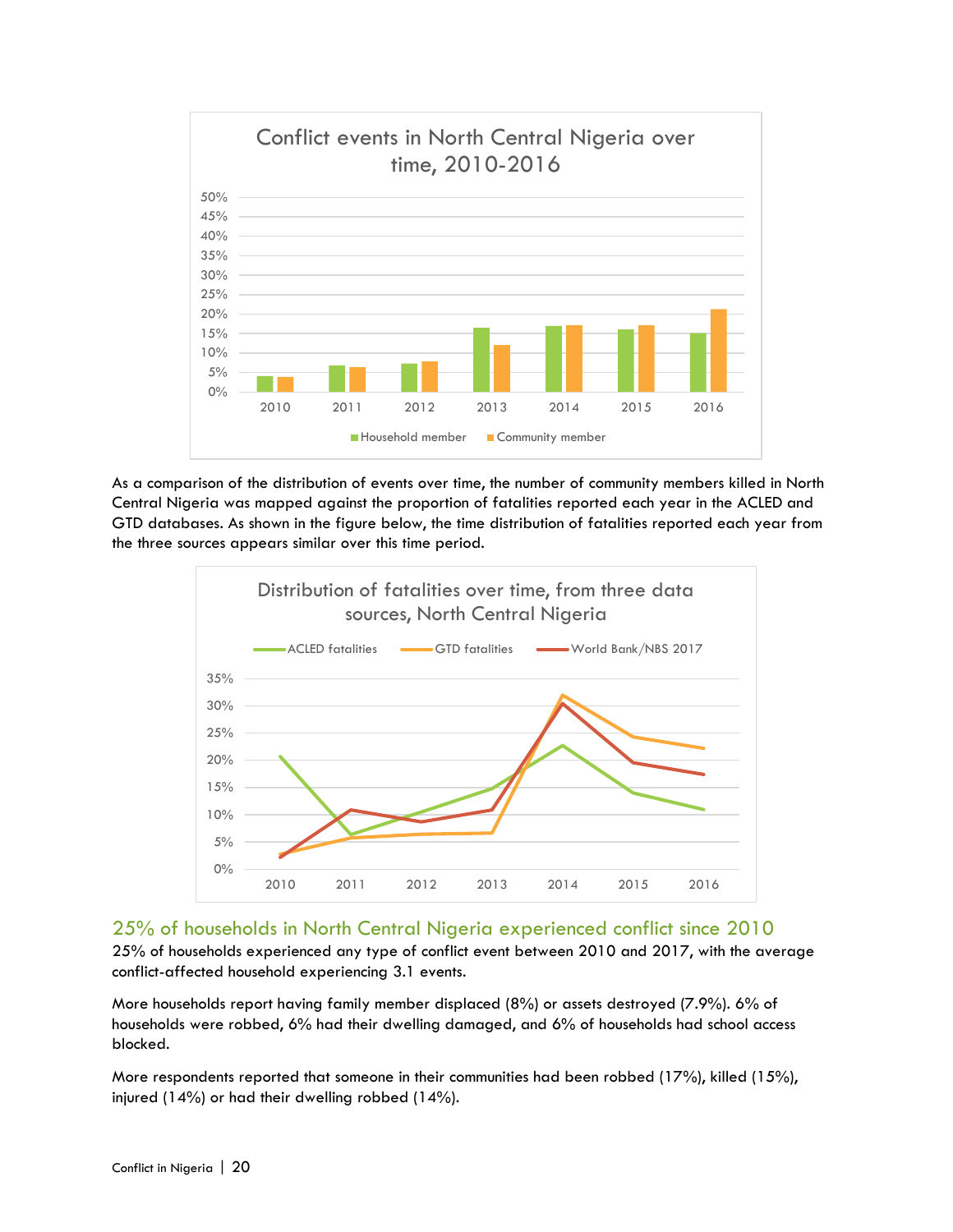The table below shows reported conflict and violence events that took place in North Central Nigeria from 2010 to 2017.

|                                         |            | <b>North Central</b> |
|-----------------------------------------|------------|----------------------|
|                                         | Households | Community            |
|                                         | $(\%)$     | members              |
|                                         |            | (%)                  |
| Percent experiencing any conflict event | 25%        | 47%                  |
| Type of Event (Household/Community      |            |                      |
| member  since 2010)                     |            |                      |
| Killed                                  | 2.5%       | 15.0%                |
| Physically attacked                     | 2.8%       | 12.0%                |
| Injured                                 | 1.5%       | 14.0%                |
| Suffered sexual violence                | $0.0\%$    | 3.0%                 |
| Forced to work                          | $0.0\%$    | 0.2%                 |
| Abducted                                | 0.6%       | 8.0%                 |
| Robbed                                  | 6.0%       | 17.0%                |
| Displaced                               | 8.1%       | 7.0%                 |
| Dwelling robbed                         | 5.5%       | 14.0%                |
| Dwelling damaged                        | 6.2%       | 9.7%                 |
| Land occupied                           | 4.8%       | 9.1%                 |
| Assets destroyed                        | 7.9%       | 10.0%                |
| School access blocked                   | 6.0%       | 7.2%                 |
| Health service access blocked           | 0.9%       | 1.4%                 |

**Percent of households affected by conflict events targeting members of their household and members of their community; North Central Nigeria 2010-2017**

## Most conflict in North Central Nigeria is related to land or resource access

In the North Central Zone, disputes over access to land or resources was the cause of more than half of the most recent events (55%)4. Land or resource access refers to the responses "livestock grazing on farm," "land disputes," and "access to natural resources." Another fifth of the reported most recent events were caused by terrorism (21%). Similarly, pastoralists were reportedly the perpetrator of 45% of the most recent conflict event experienced by the household, and insurgents were named as the perpetrator of 21% of these acts. It is essential to consider the survey population when interpreting this data; surveyed households were selected from a panel survey and are therefore less likely to be nomadic herders. Therefore, reporting of the perpetrator of crimes may be biased towards reports of events targeting the non-nomadic agricultural populations in this zone.

<sup>4</sup> The cause of the event was collected only for one event per household, the most recent one.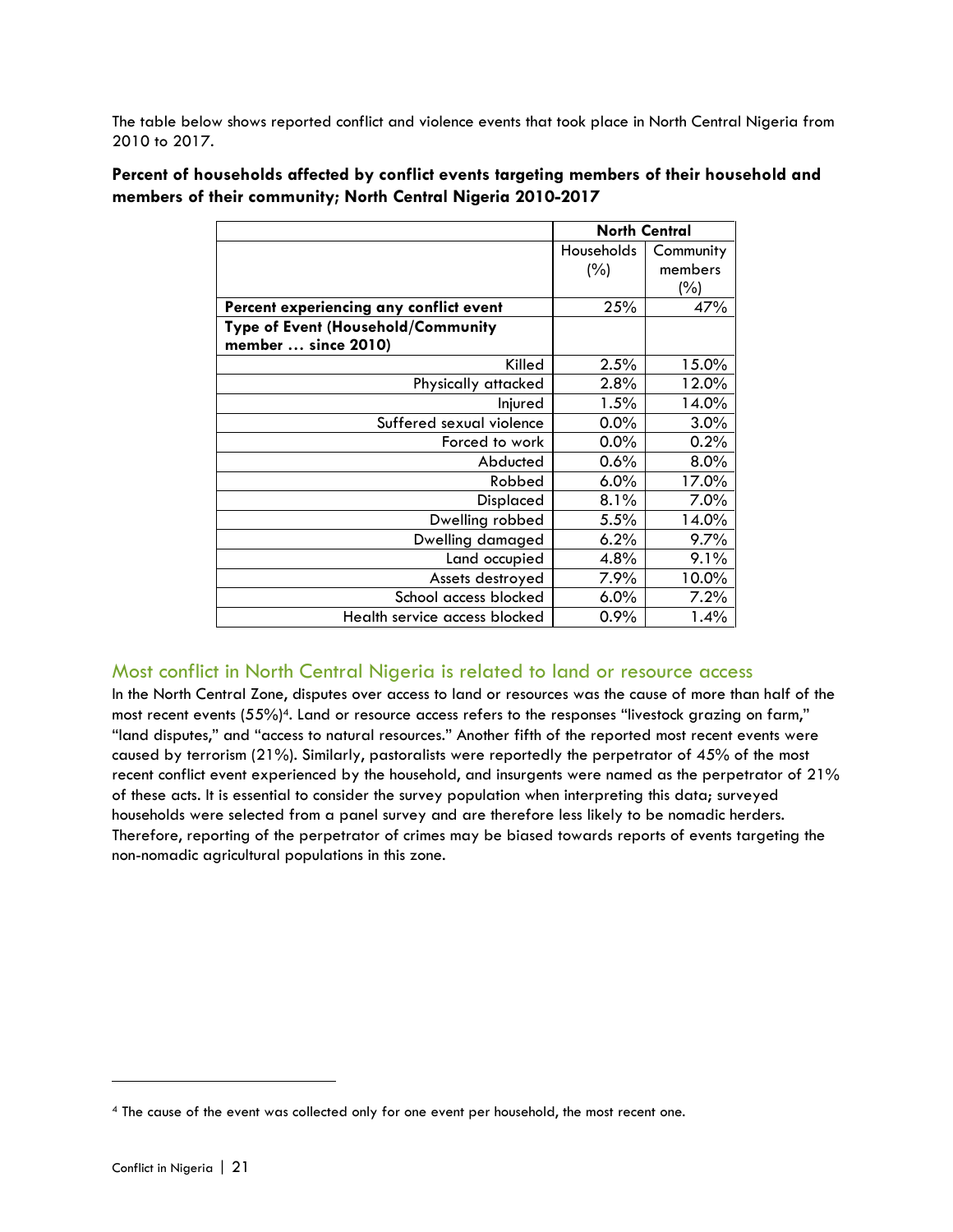

# Households in North Central Nigeria are frequently displaced and receive no assistance following conflict events

The most common and most important outcome of thes most recent conflict event experienced by the household was displacement or migration of at least one household member, which affected one third of households (33%). Twenty-nine (29) percent of households reported losing economic opportunity. The next most common consequence was facing additional costs, such as having to spend money on medical treatment or replacing resources, affecting 13% of conflict-affected households. Eleven (11) percent of conflict-affected households had sent their children away or removed their children from school.

Only 66% of the most recent events of conflict in North Central Nigeria were reported to any authorities. Of the reported events, 65% were reported to community leaders and 15% to the police. Only 10% of households report receiving assistance from any source following the event.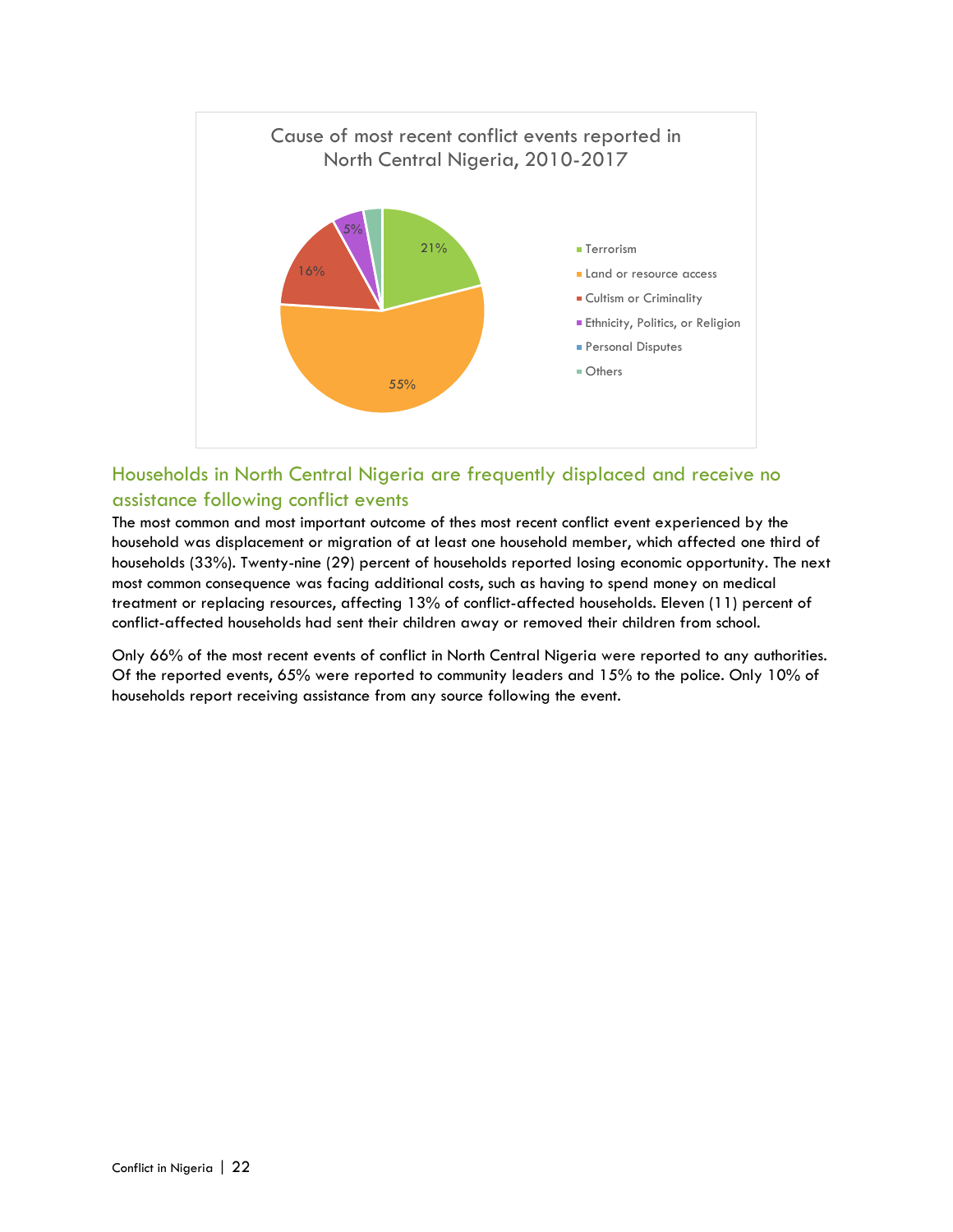# **Main Consequence of Most Recent Household-level Conflict Event, North Central Nigeria 2010-2017**

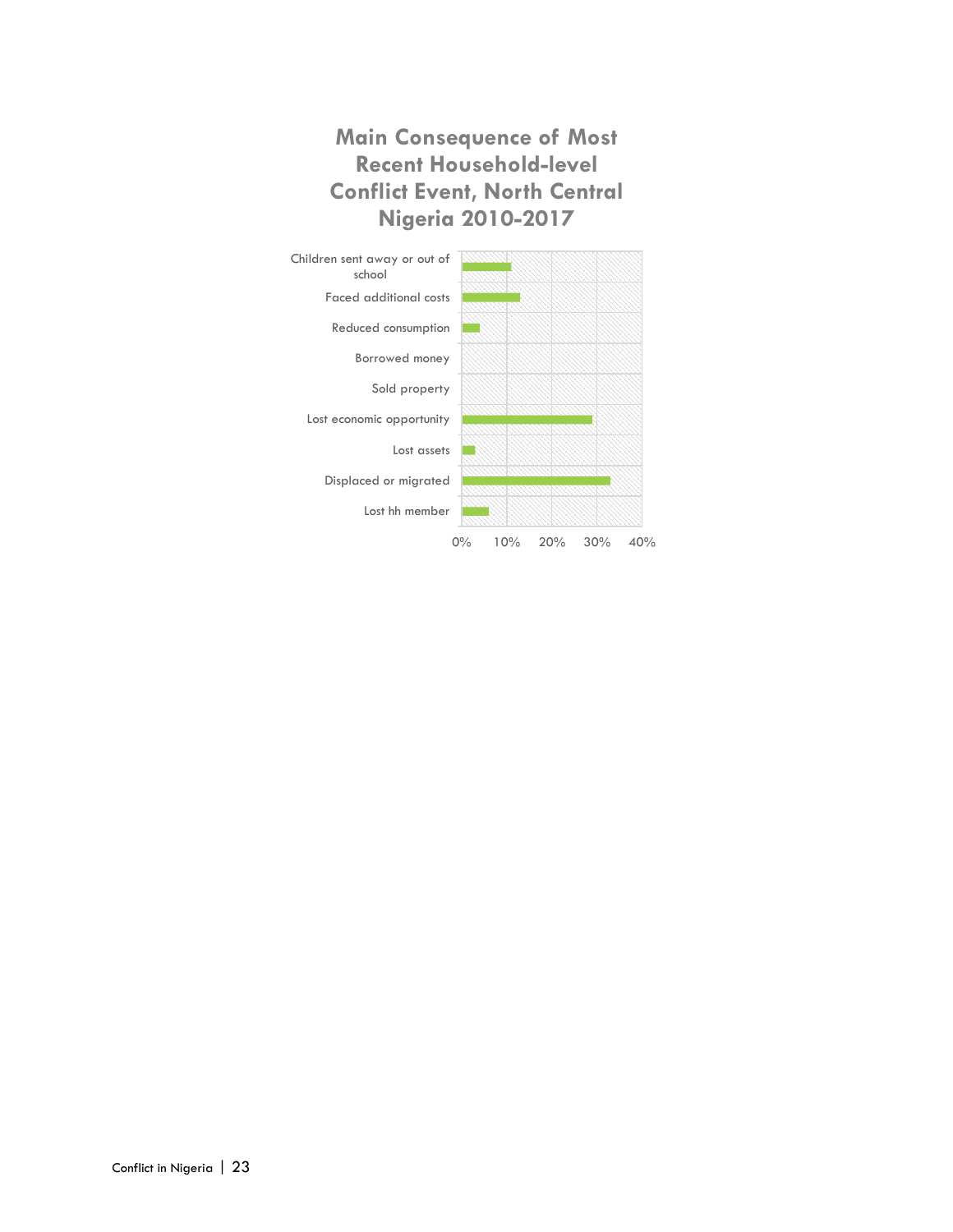# <span id="page-23-0"></span>Conflict and Violence in Nigeria's South South Zone

South South Nigeria ® GooNamae, Navtoq, Wikipodia

Poworod by Bing

# South South Nigeria

- The proportion of households affected by violence in Nigeria's South South has risen steadily each year from 2010 to 2016
- One-fifth of households (22%) have been directly affected by conflict and violence since 2010
- 87% of conflict events in communities are attributed to criminals, cultists, and individuals
- nearly one-third of conflict-affected households had at least one member who was displaced or migrated (37%)
- Three quarters of the most recent conflict events experienced by the household in South South Nigeria were reported to authorities

Conflict in Nigeria | 24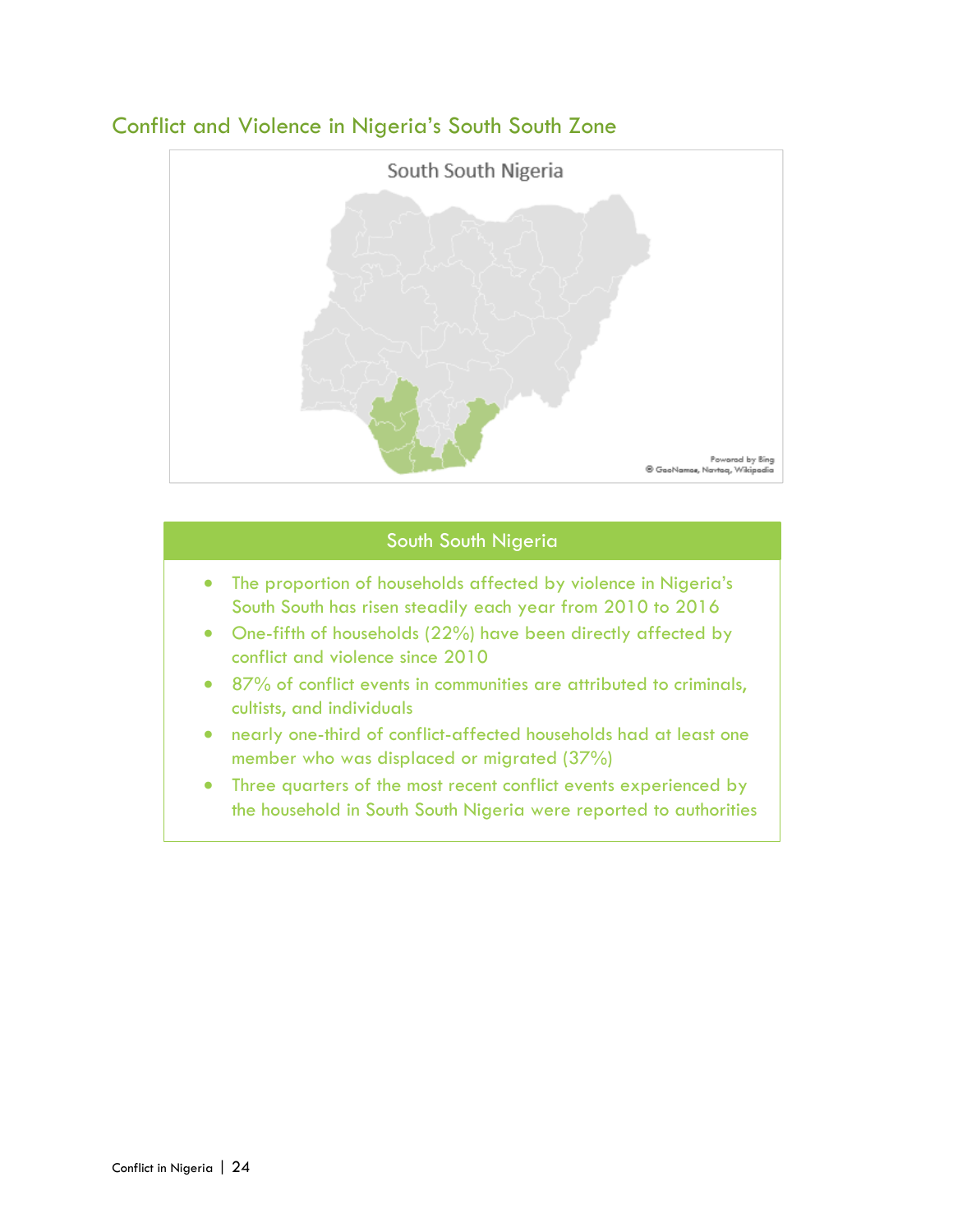## Demographics of South South Nigeria

Residents of South South Nigeria are slightly older than the national population, with a mean age of 27 and median age 21 (compared to the national mean of 25 and median of 22). 50% of the population is between the ages of 11 and 40. 58% of households in South South Nigeria use firewood as their main cooking fuel, 77% get the drinking water from a protected source, and 82% have any kind of toilet or latrine. Half of households (49%) use electricity as their main source of light, and 45% of villages have electricity. 83% of individuals have access to a mobile phone.

In the last year, more than half of households worried about having enough money for food (54%), and 40% had members skip a meal due to lack of money. One in five children (22%) went without food in the same period due to a lack of money.

Most individuals in the South South zone are literate: 88% of men and 76% of women can read and write. Similarly, 98% of men and 93% of women have ever attended school. 93% of the population over 12 has completed primary school, and 22% has reached some level of tertiary education.



Nearly one in ten adults works for someone outside of the household (9%) – 12% of men and 7% of women. 21% of adults work on a household member's farm, and 19% work for a household business. Women are more likely to work both for household farms (23% compared to 20% of men) and household businesses (22% compared to 16%). Women also do more of the unpaid labor, with 20% of women and 12% of men collecting or chopping firewood and 22% of women and 16% of men fetching water.

# Conflict and violence events in South South Nigeria have increased each year between 2010 and 2016

In Nigeria's South South geopolitical zone, reports of conflict and violence have risen steadily each year from 2010 to 2016. Though the low levels of reported conflict and violence in 2010-2014 are subject to recall bias (that is, respondents are more likely to forget events that happened longer ago), the trend is clear. Whereas in 2010 only 3% of reported conflict events occurred, 17% of the events in South South Nigeria took place in 2015, and 34% took place in 2016. 16% of the events reported occurred between January and May 2017.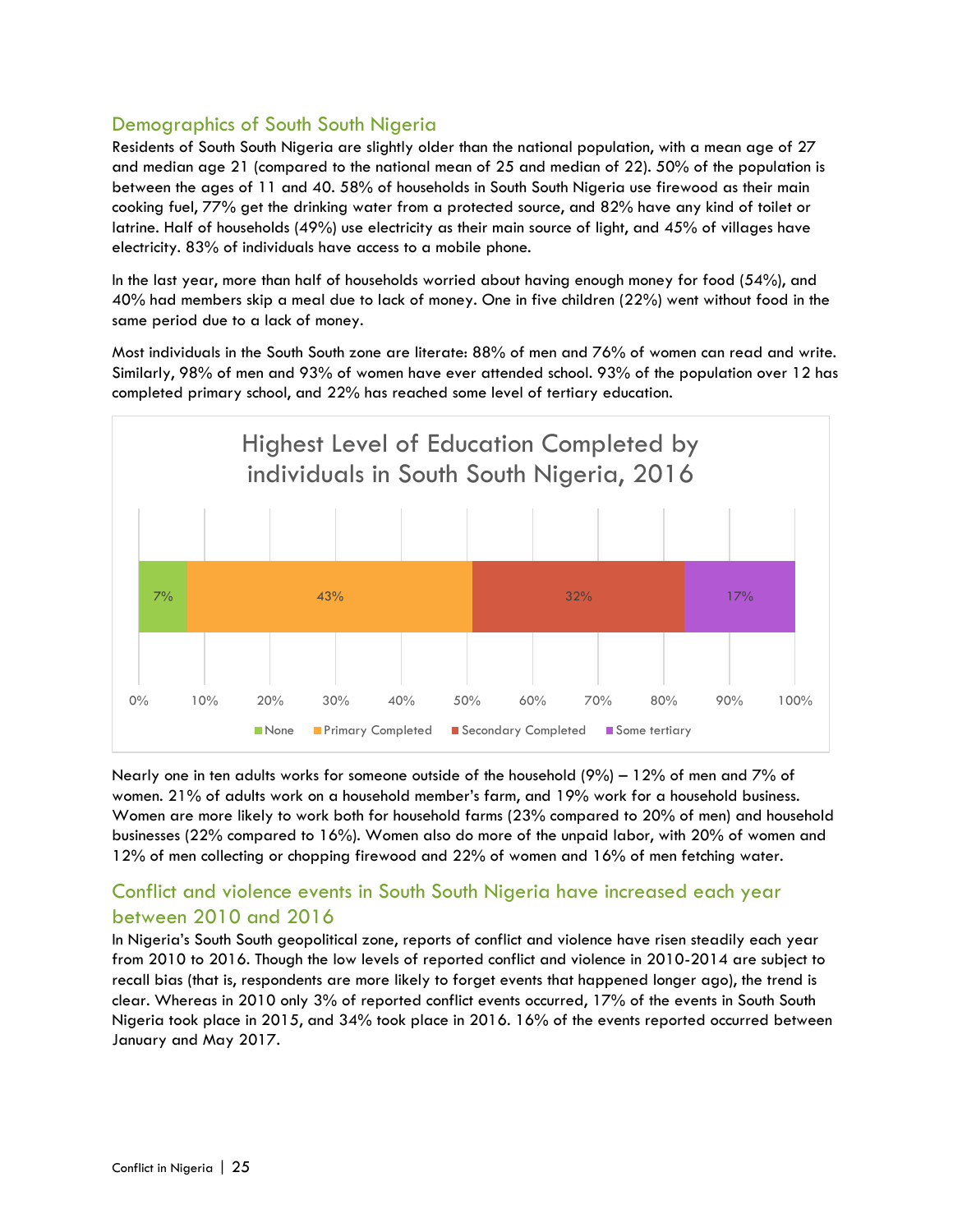

Both ACLED and Global Terrorism Database (GTD) measure reported fatalities over time. In the figure below, the time distributions of fatalities are mapped against the time distribution of reported killings of community members since 2010. The exact time series differs among the three sources varies; however, the upward trend of incidents over time remains strong.



## One in twenty households in South South Nigeria have had a household member killed since 2010

One-fifth of households (22%) have been directly affected by conflict or violence since 2010, with the average affected household experiencing 2.5 conflict events in that time. In the same time period, half (49%) of households have had someone in their community affected by violence. Nearly five percent (4.8) of households have had a household member killed between 2010 and 2017. Approximately 6% of households have had at least one person displaced (5.7%), their dwelling robbed (6.4%), or their access to schools blocked (6.0%).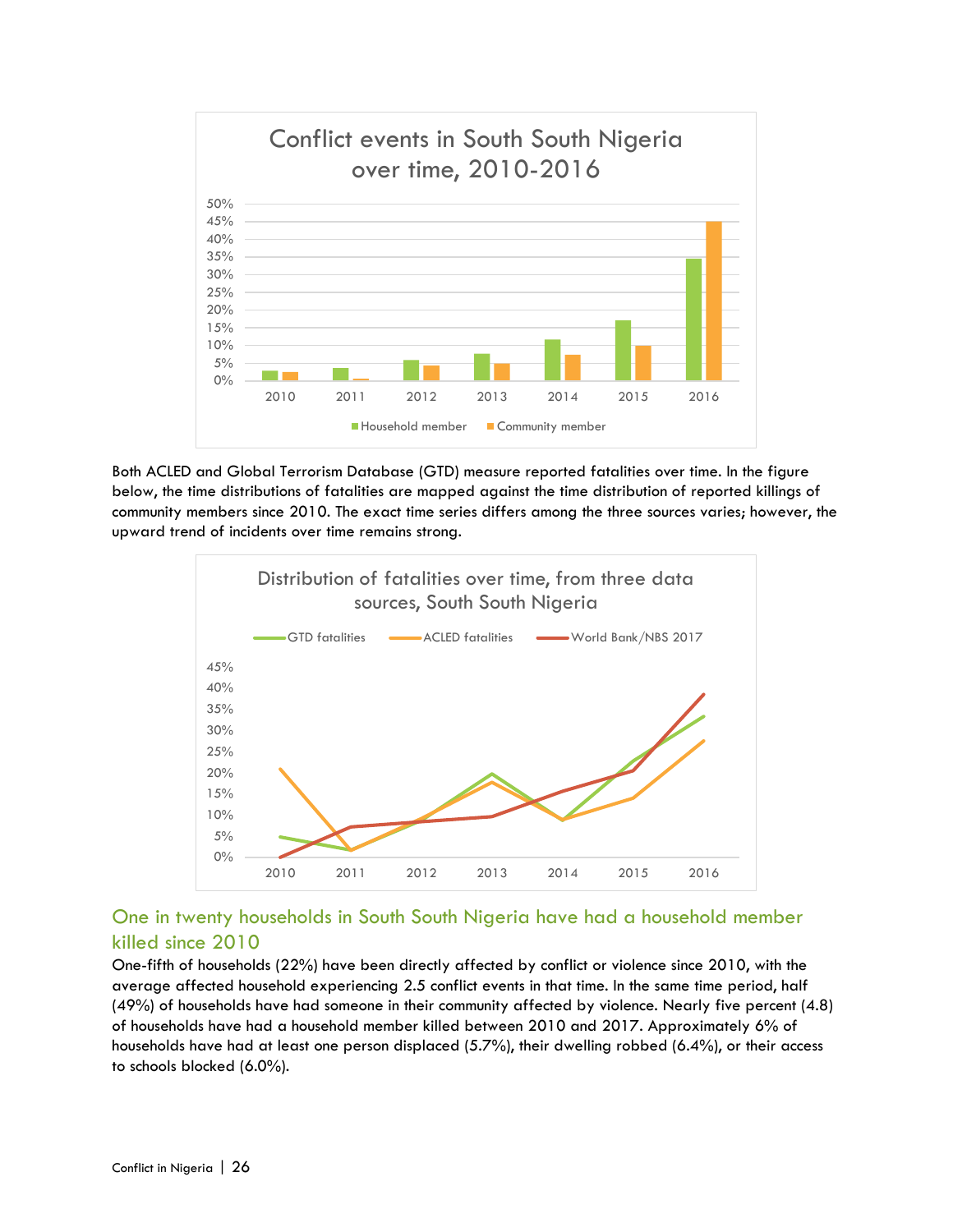25% of households report someone in their community has been killed between 2010 and 2017. High numbers of respondents also report someone in their community having their home robbed (25%).

|                                         | South South    |                          |
|-----------------------------------------|----------------|--------------------------|
|                                         | Households (%) | Community<br>members (%) |
| Percent experiencing any conflict event | 22%            | 49%                      |
| Type of Event (Household/Community      |                |                          |
| member  since 2010)                     |                |                          |
| Killed                                  | 4.8%           | 24.0%                    |
| Physically attacked                     | 3.5%           | 13.0%                    |
| Injured                                 | 3.0%           | 12.0%                    |
| Suffered sexual violence                | $0.0\%$        | 3.6%                     |
| Forced to work                          | $0.0\%$        | 0.0%                     |
| Abducted                                | 1.1%           | 13.0%                    |
| Robbed                                  | 2.4%           | 13.0%                    |
| <b>Displaced</b>                        | 5.7%           | 11.0%                    |
| Dwelling robbed                         | 6.4%           | 25.0%                    |
| Dwelling damaged                        | 4.6%           | 11.0%                    |
| Land occupied                           | 1.6%           | 6.3%                     |
| Assets destroyed                        | 4.2%           | 7.0%                     |
| School access blocked                   | 6.0%           | 8.4%                     |
| Health service access blocked           | $0.0\%$        | 1.1%                     |

#### **Percent of households affected by conflict events targeting members of their household and members of their community; North East, North Central, and South South Nigeria 2010-2017**

# Conflict events in South South Nigeria are perpetrated by many actors

Some of Nigeria's conflict-affected regions have a predominant, identifiable cause and related perpetrator of violence. In the South South, both the cause and the perpetrator of events is less consistent. Approximately one-third of the conflict events reported by households (36%) are said to be caused by cultism or criminality. Another third are caused by personal disputes (32%). Access to land or resources is said to be the cause of 19% of conflict events.

Those named as the perpetrator of conflict events are most often bandits, criminals, or cultists – 45% of conflict events in communities are attributed to these actors. Another 42% of events are attributed to individuals.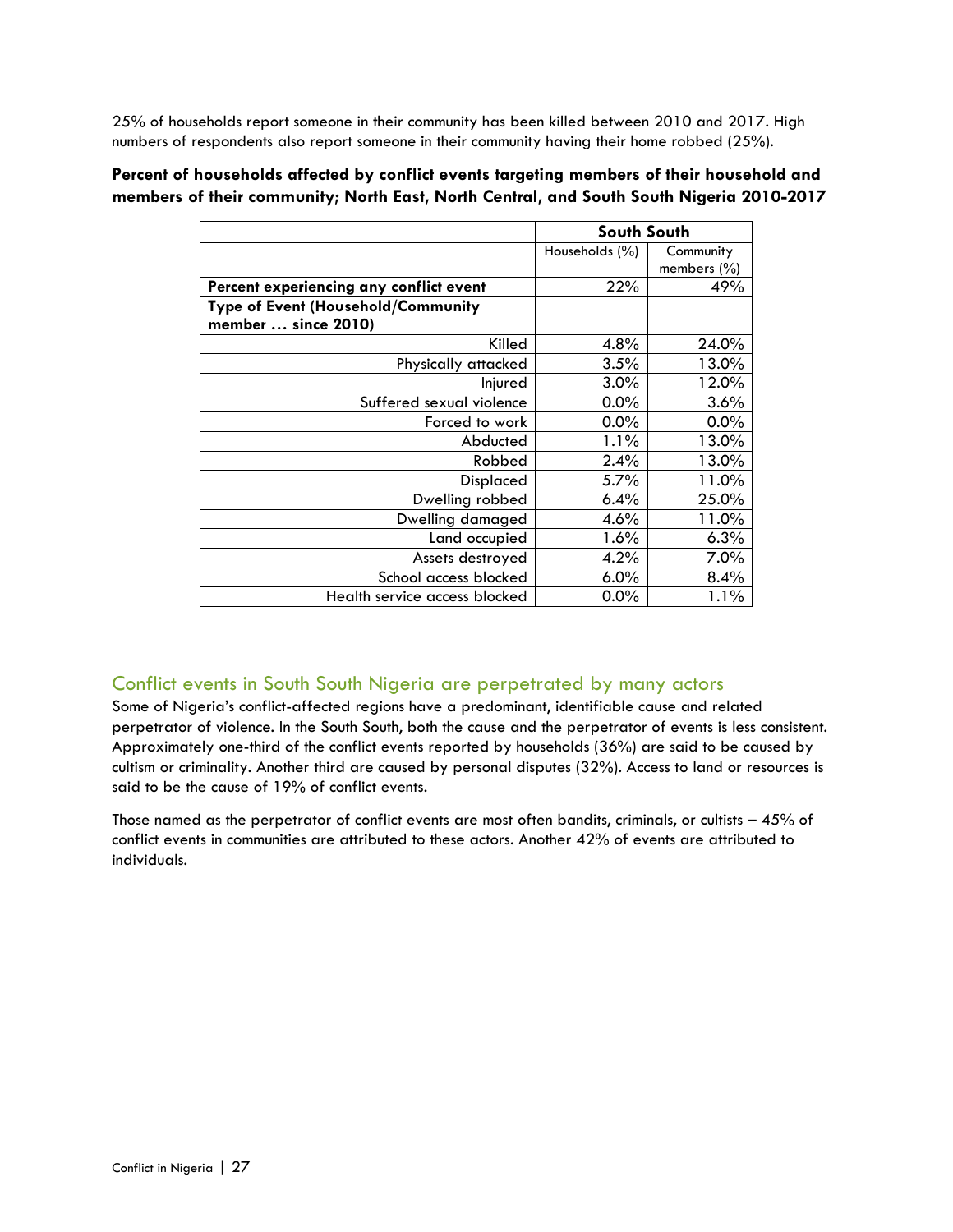

# Many households in South South Nigeria move or send their children away due to conflict and violence

As a result of the most recent conflict event they experienced, nearly one-third of conflict-affected households had at least one member who was displaced or migrated (37%). A considerable amount (16%) lost economic opportunity as a result of this experience. 13% of conflict-affected households lost a household member as a result of the most recent event, and 11% lost assets. Another 11% of households sent their children away or kept them out of school as a result of the most recent conflict event they experienced.

Reporting of conflict events to the authorities is quite high, with 74% of households contacting someone to report the most recent event they have experienced. 54% of these reports were made to religious leaders, and 43% to the police. Only 5% of households received any assistance following the event.



# **Main Consequence of Household-level Conflict Event, South South Nigeria 2010-2017**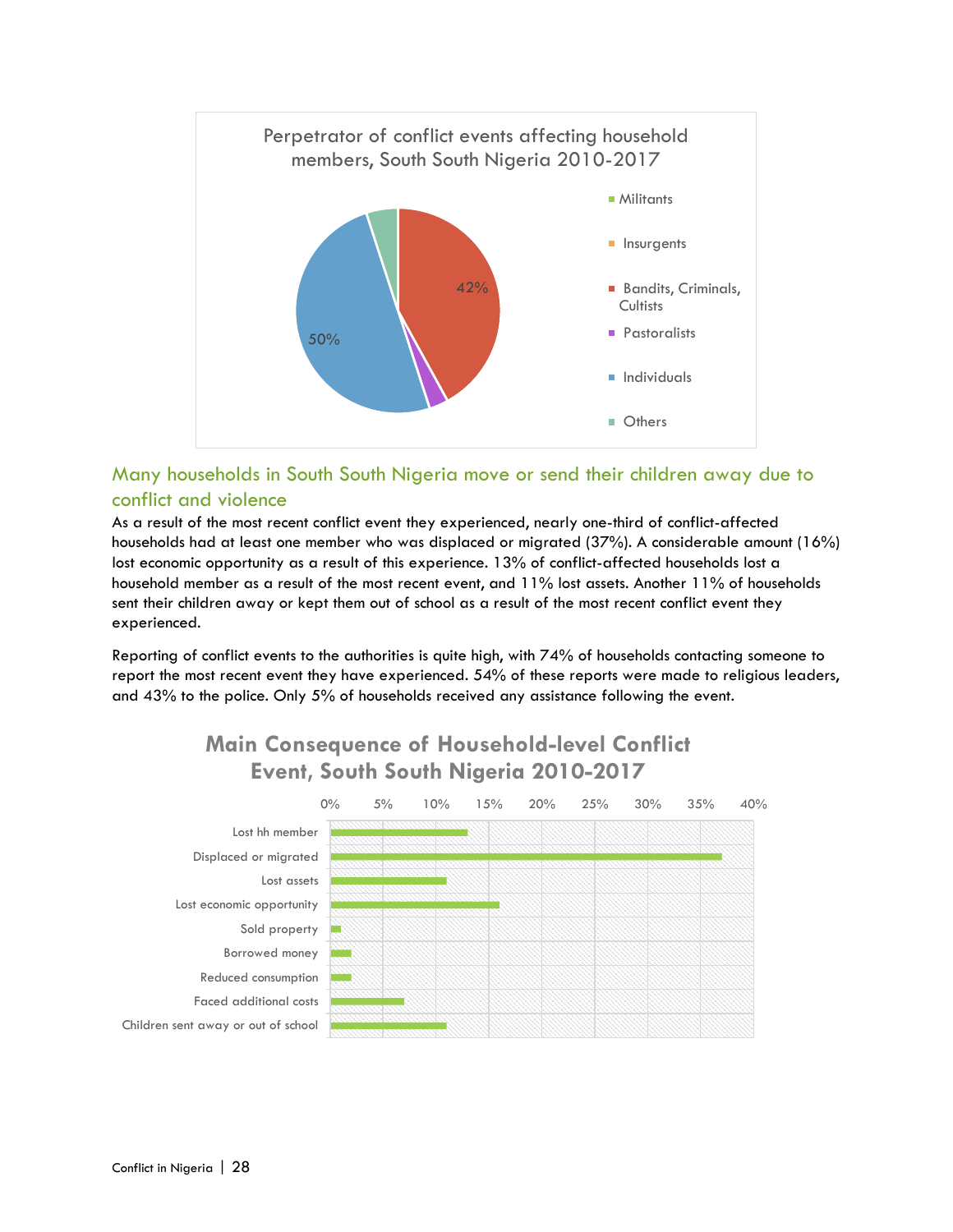# <span id="page-28-0"></span>Conflict and Violence across three geopolitical zones in Nigeria

North East, North Central, and South South Nigeria



(i)

#### Three zones in Nigeria

- Conflict was higher in 2016 than in 2010 in each of the three zones
- Households in North East Nigeria are the most exposed to all types of conflict events
- Each of the three geopolitical zones surveyed has a distinct principal cause of conflict
- A small minority of conflict-affected households in any of Nigeria's geopolitical zones receive any form of assistance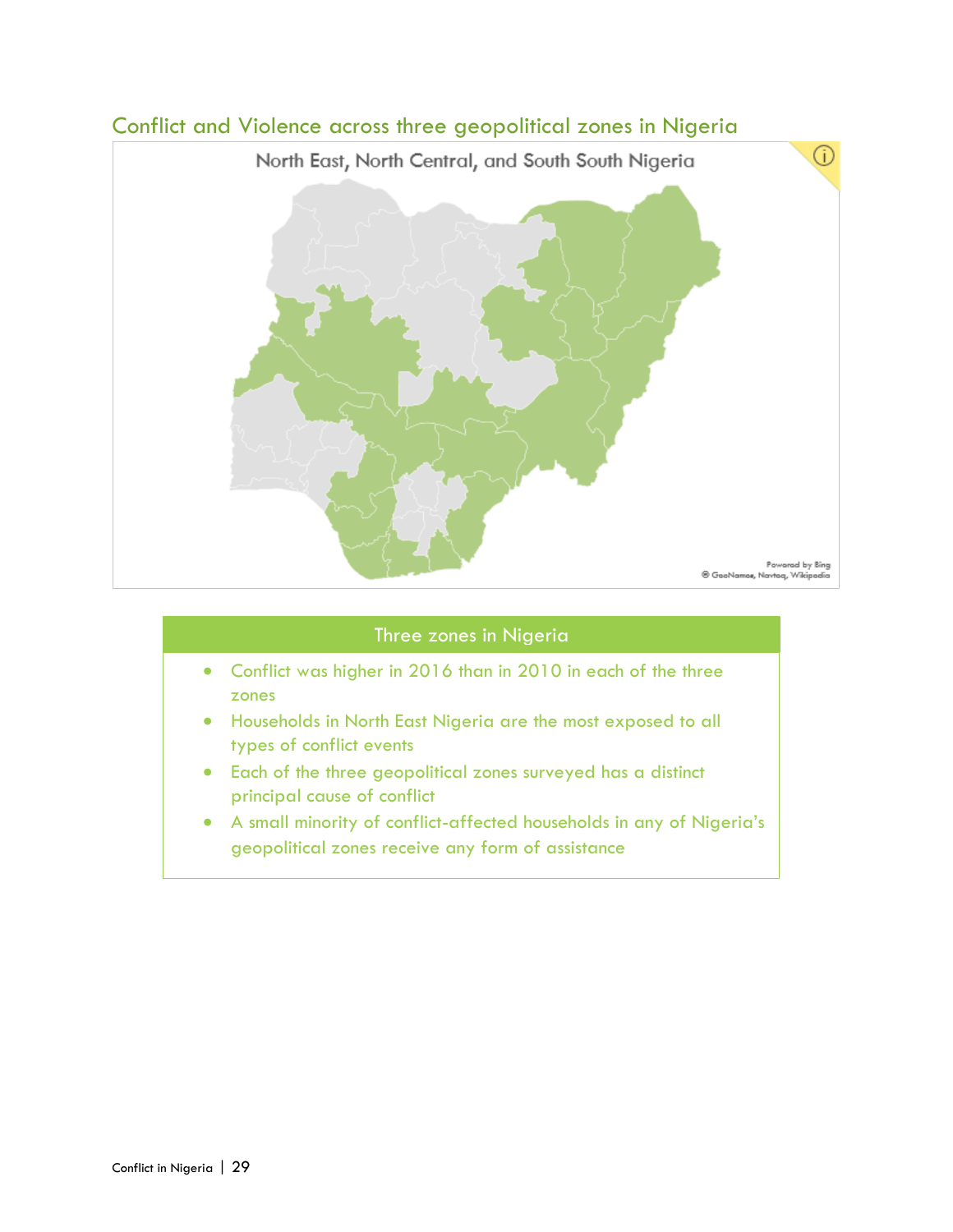#### Conflict was higher in 2016 than in 2010 in the three zones

Across the three surveyed geopolitical zones, the number of conflict events each year increased between 2010 and 2017. The trends varied widely, however, by geography. In North East Nigeria, the number of conflict events increased until 2014, but was reported at lower levels in 2015 and 2016. In contrast, the number of conflict events more than doubled between 2012 and 2013 in the North Central zone. Since 2013, the number of events has remained stable. Meanwhile, South South Nigeria has shown consistently increasing levels of conflict between 2010 and 2016.



Data collection was conducted in May 2017, and the number of conflict and violence events that took place in 2017 was also collected. Because this represents only a portion of the year, this data is not useful for observing multi-year trends, and therefore we have not included it in the above graph.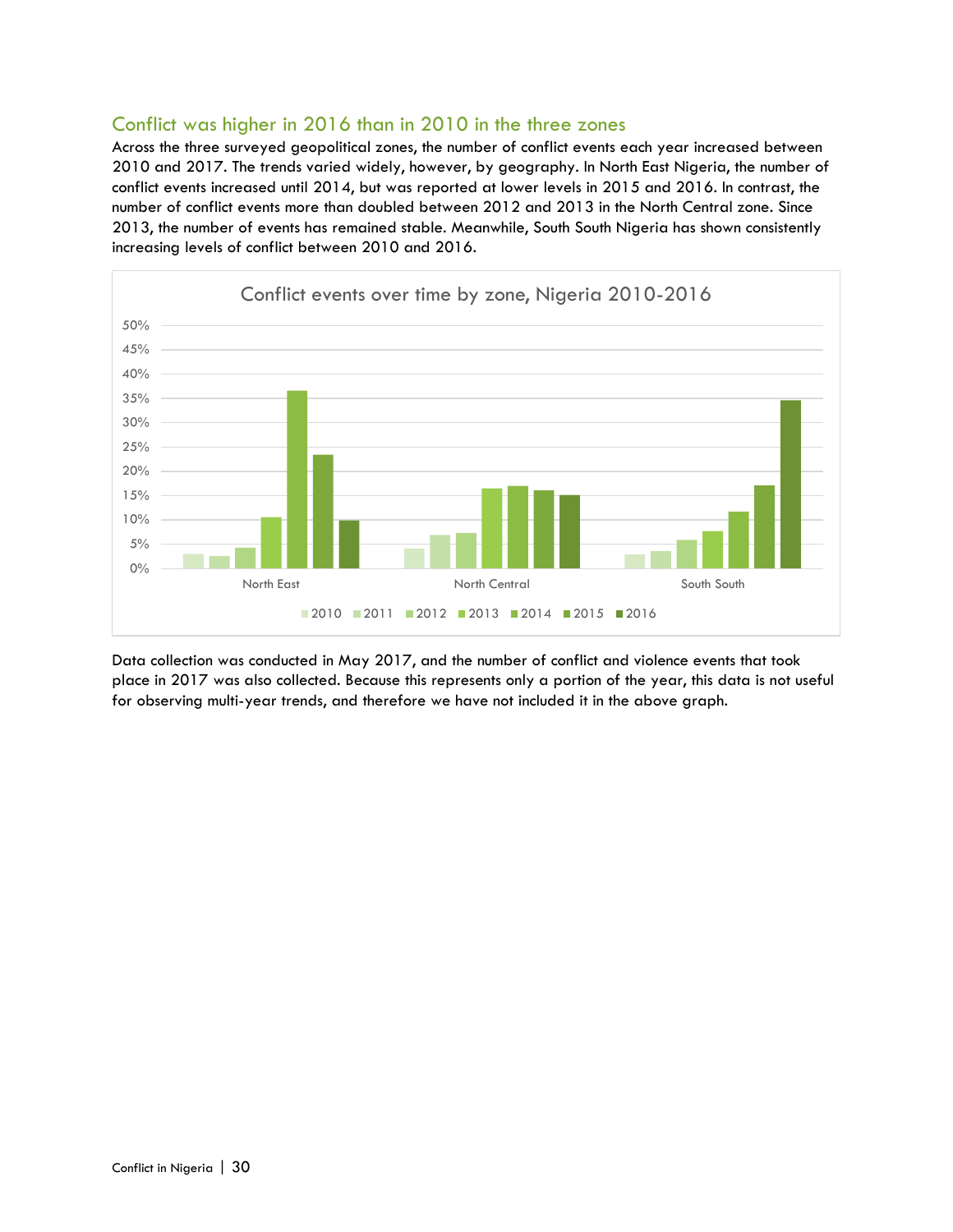# Between 2010 and 2017, households in North East Nigeria experienced higher levels of conflict of all types

Between 2010 and 2017, 49% of households in North East Nigeria were directly affected by conflict perpetrated against a member of the household. This is twice the proportion of households affected in North Central (25%) and South South (22%) Nigeria.

## Proportion of households with any member affected by a conflict event, Nigeria 2010-2017

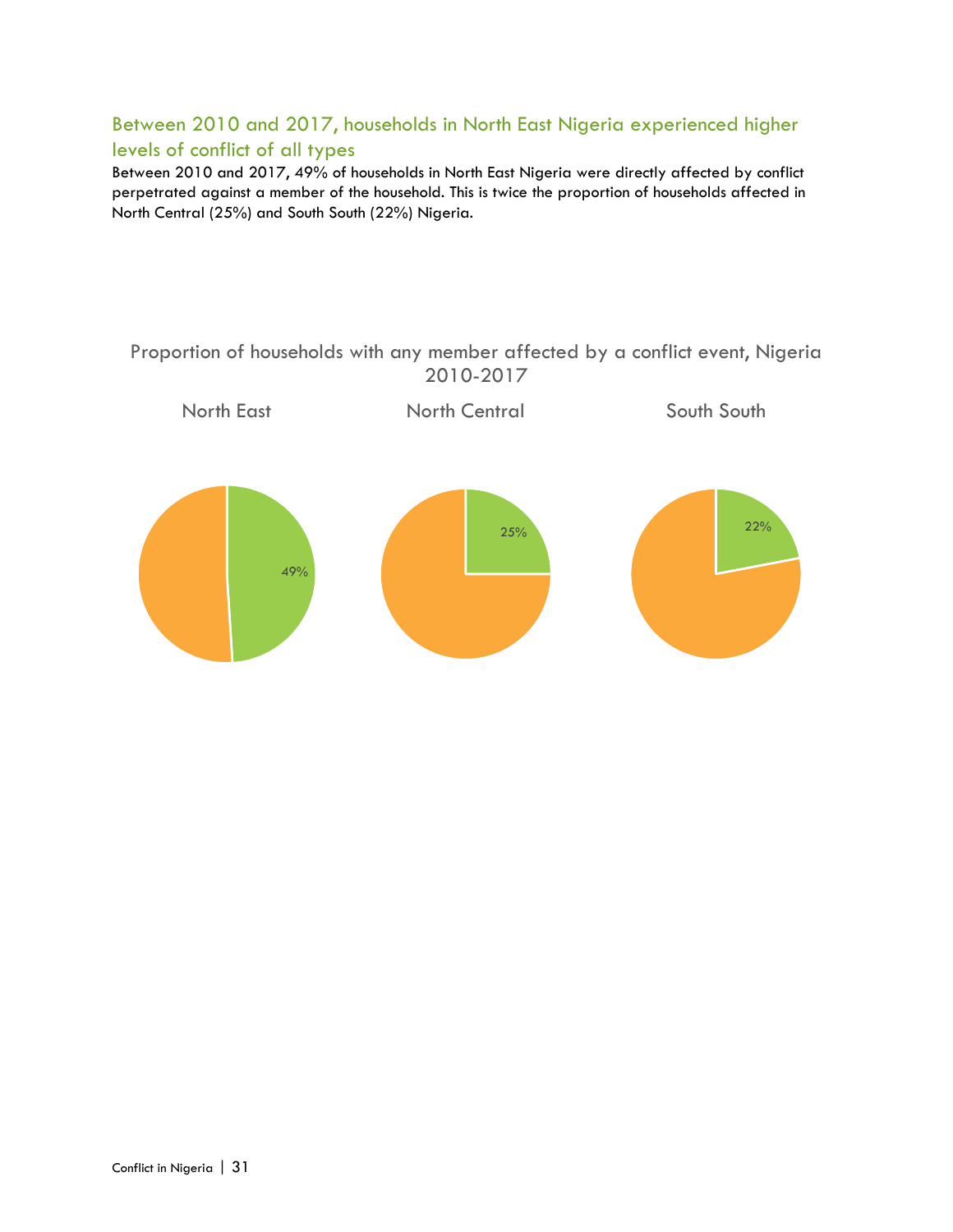When reviewing the reports of conflict events by type of event, it is clear that with the exception of abduction, North East Nigeria was more exposed to every type of conflict event recorded. In particular, households in the North East were far more likely to experience displacement, robbery of a dwelling, and blocked access to school and health services. This is illustrated in the figure below, and exact percentages are presented in the table that follows.



#### **Proportion of households affected by conflict, by type of event, zone, and person affected, Nigeria 2010-2017**

The reported data shows some intriguing inconsistency between household and community data. No respondent reports any member of their household experiencing sexual assault since 2010, in any geopolitical zone. This is likely due to the stigma related to sexual assault, but highlights a potential weakness in reporting this type of indicator by phone. Similarly, only 1.4% of households have had a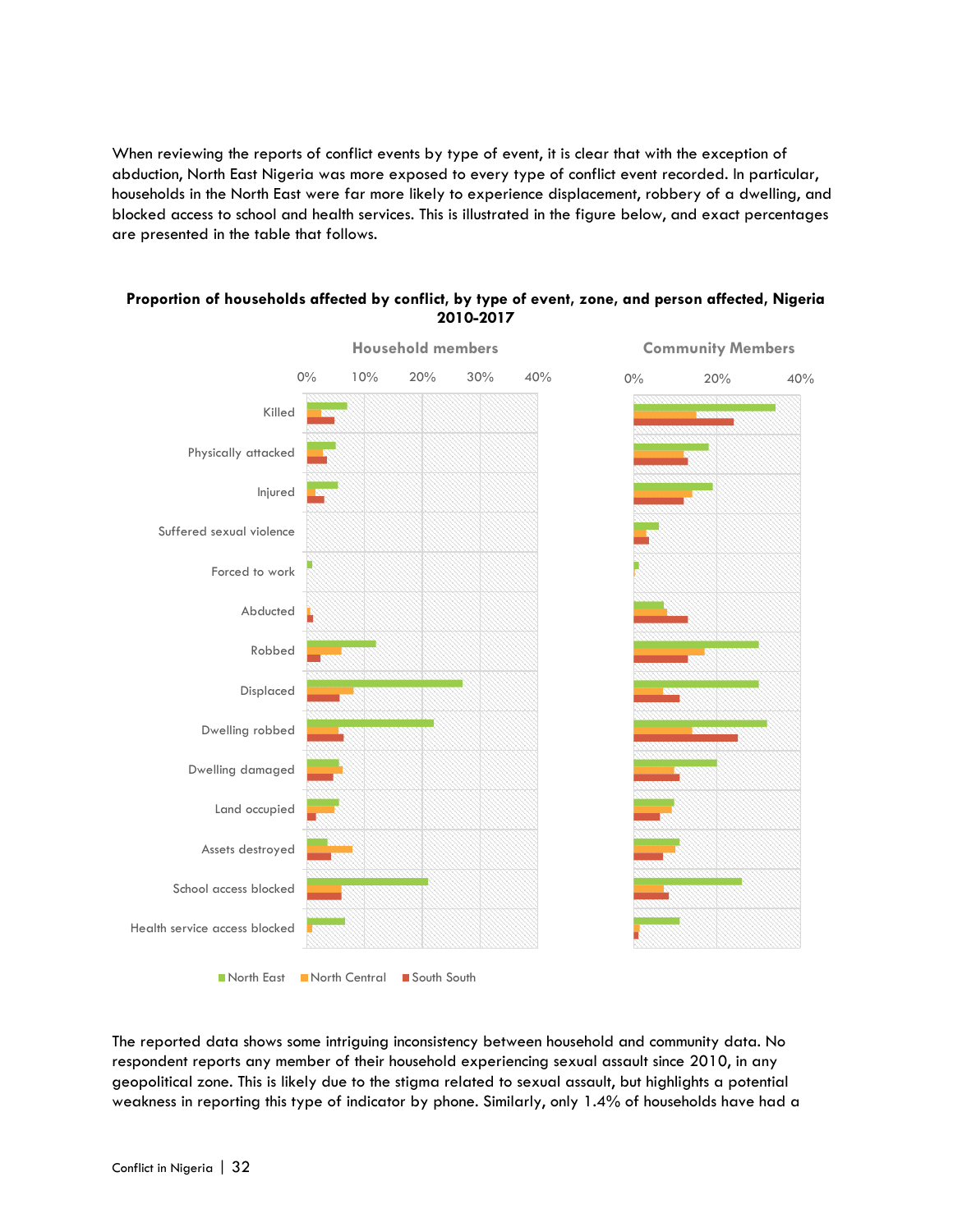member abducted since 2010. However, 30.2% of communities know of a community member that was abducted in the same period. This may be due to increased awareness of abduction at the community level, as the family of someone who has been abducted may raise an alarm and also reach out to community members in order to collect ransom.

|                             | <b>North East</b> |           | <b>North Central</b> |           | South South |           |  |
|-----------------------------|-------------------|-----------|----------------------|-----------|-------------|-----------|--|
|                             | Households        | Community | Households           | Community | Households  | Community |  |
|                             | (%)               | members   | (%)                  | members   | (%)         | members   |  |
|                             |                   | (%)       |                      | $(\% )$   |             | (%)       |  |
| <b>Percent experiencing</b> | 49%               | 72%       | 25%                  | 47%       | 22%         | 49%       |  |
| any conflict event          |                   |           |                      |           |             |           |  |
| <b>Type of Event</b>        |                   |           |                      |           |             |           |  |
| (Household/Community        |                   |           |                      |           |             |           |  |
| member  since 2010)         |                   |           |                      |           |             |           |  |
| Killed                      | 7.0%              | 34.0%     | 2.5%                 | 15.0%     | 4.8%        | 24.0%     |  |
| Physically attacked         | 5.0%              | 18.0%     | 2.8%                 | 12.0%     | 3.5%        | 13.0%     |  |
| Injured                     | 5.4%              | 19.0%     | 1.5%                 | 14.0%     | 3.0%        | 12.0%     |  |
| Suffered sexual violence    | 0.0%              | 6.0%      | 0.0%                 | 3.0%      | 0.0%        | 3.6%      |  |
| Forced to work              | 0.9%              | 1.2%      | 0.0%                 | 0.2%      | 0.0%        | 0.0%      |  |
| Abducted                    | $0.0\%$           | 7.2%      | 0.6%                 | 8.0%      | 1.1%        | 13.0%     |  |
| Robbed                      | 12.0%             | 30.0%     | 6.0%                 | 17.0%     | 2.4%        | 13.0%     |  |
| Displaced                   | 27.0%             | 30.0%     | 8.1%                 | 7.0%      | 5.7%        | 11.0%     |  |
| Dwelling robbed             | 22.0%             | 32.0%     | 5.5%                 | 14.0%     | 6.4%        | 25.0%     |  |
| Dwelling damaged            | 5.6%              | 20.0%     | 6.2%                 | 9.7%      | 4.6%        | 11.0%     |  |
| Land occupied               | 5.6%              | 9.7%      | 4.8%                 | 9.1%      | 1.6%        | 6.3%      |  |
| Assets destroyed            | 3.6%              | 11.0%     | 7.9%                 | 10.0%     | 4.2%        | 7.0%      |  |
| School access blocked       | 21.0%             | 26.0%     | 6.0%                 | 7.2%      | 6.0%        | 8.4%      |  |
| Health service access       |                   |           |                      |           |             |           |  |
| blocked                     | 6.6%              | 11.0%     | 0.9%                 | 1.4%      | 0.0%        | 1.1%      |  |

#### **Proportion of households affected by conflict, by type of event, zone, and person affected, Nigeria 2010-2017**

# The primary cause of conflict in Nigeria varies widely by geopolitical zone

The figure below illustrates the vastly different principal causes of conflict for the most recent event experienced by the household in each of the three geopolitical zones surveyed. In North East Nigeria, 73% of the most recent events were attributed to terrorism – generally understood to be Boko Haram activity – whereas no acts of terrorism were reported in the South South. In North Central Nigeria, more than half (55%) of the reported events were attributed to land or resource access. This includes conflicts related to agriculture, livestock, land ownership, and water access. In South South Nigeria, the causes of conflict still differ from the other two zones. In the South South, two-thirds of the most recent conflict events can be attributed to cultism or criminality (36%) or personal disputes (32%). The table below shows in detail the reported cause and perpetrator of the reported conflict events by zone.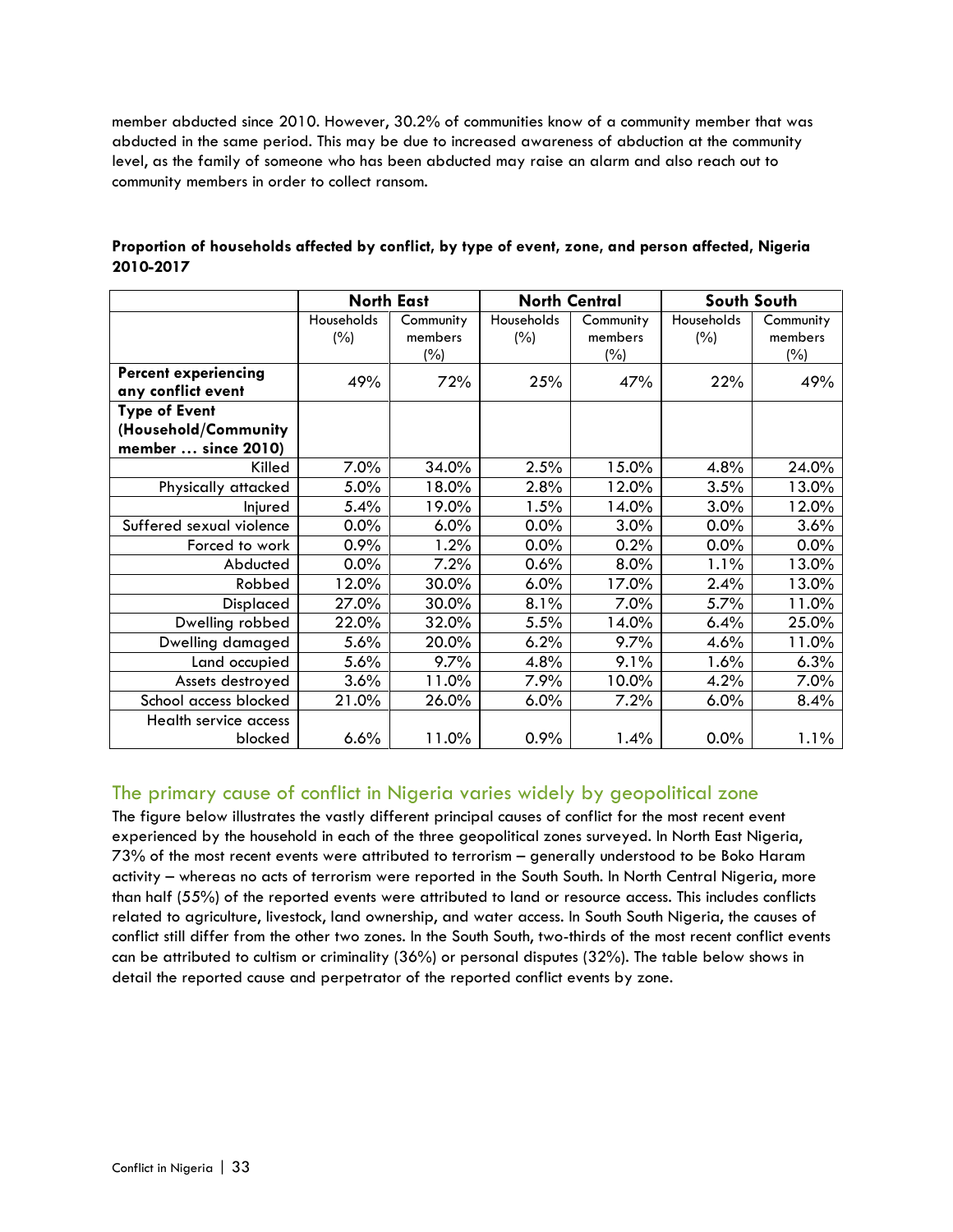

|                                      |                | <b>North East</b> |                | <b>North Central</b> | South South    |                |  |
|--------------------------------------|----------------|-------------------|----------------|----------------------|----------------|----------------|--|
|                                      | Household      | Community         | Household      | Community            | Household      | Community      |  |
|                                      | events $(\% )$ | events $(\% )$    | events $(\% )$ | events $(\% )$       | events $(\% )$ | events $(\% )$ |  |
| Cause of household event             |                |                   |                |                      |                |                |  |
| Terrorism $^5\,$                     | 73%            | 62%               | 21%            | 14%                  | 0%             | 0%             |  |
| Land or Resource Access <sup>6</sup> | 7%             | 9%                | 55%            | 39%                  | 19%            | 17%            |  |
| Cultism or Criminality               | 5%             | 16%               | 16%            | 29%                  | 36%            | 45%            |  |
| Ethnicity, Politics, or Religion     | 2%             | 5%                | 5%             | 6%                   | 9%             | 14%            |  |
| <b>Personal Disputes</b>             | $1\%$          | 2%                | $0\%$          | 3%                   | 32%            | 20%            |  |
| Others                               | $1\%$          | 6%                | 3%             | 9%                   | 5%             | 4%             |  |
| Perpetrator of the event             |                |                   |                |                      |                |                |  |
| <b>Militants</b>                     | $0\%$          | $0\%$             | $0\%$          | $0\%$                | $0\%$          | $1\%$          |  |
| Insurgents                           | 72%            | 62%               | 21%            | 12%                  | 0%             | 0%             |  |
| <b>Bandits, Criminals, Cultists</b>  | 5%             | 17%               | 15%            | 33%                  | 42%            | 45%            |  |
| <b>Pastoralists</b>                  | 5%             | 8%                | 45%            | 35%                  | 3%             | 2%             |  |
| <b>Individuals</b>                   | 7%             | 10%               | 16%            | 13%                  | 50%            | 42%            |  |
| <b>Others</b>                        | $1\%$          | 3%                | 2%             | 6%                   | 5%             | 10%            |  |

Notes: Perpetrator of the event was asked for all the events reported. Cause of the event was only asked in relation to the most recent event. In the case where there were more than one event occurring during the same year, the households were asked to identify the most severe of those most recent events.

# A small minority of conflict-affected households in any of Nigeria's geopolitical zones receive any form of assistance

No consistent national reporting structure exists for events of conflict and violence, and each geopolitical zone surveyed has a distinct reporting pattern. In North East Nigeria, only 23% of the most recent conflict events to the household were reported at all. Those events that were reported were most often taken to community leaders (16% of events). In North Central Nigeria, a larger proportion of events were reported

<sup>5</sup> Terrorism is generally attributable to Boko Haram activities, and was recorded as "militant/terrorist activity" or

<sup>&</sup>quot;insurgency activity" during data collection

<sup>6</sup> Land or resource access refers to the responses "livestock grazing on farm," "land disputes," and "access to natural resources."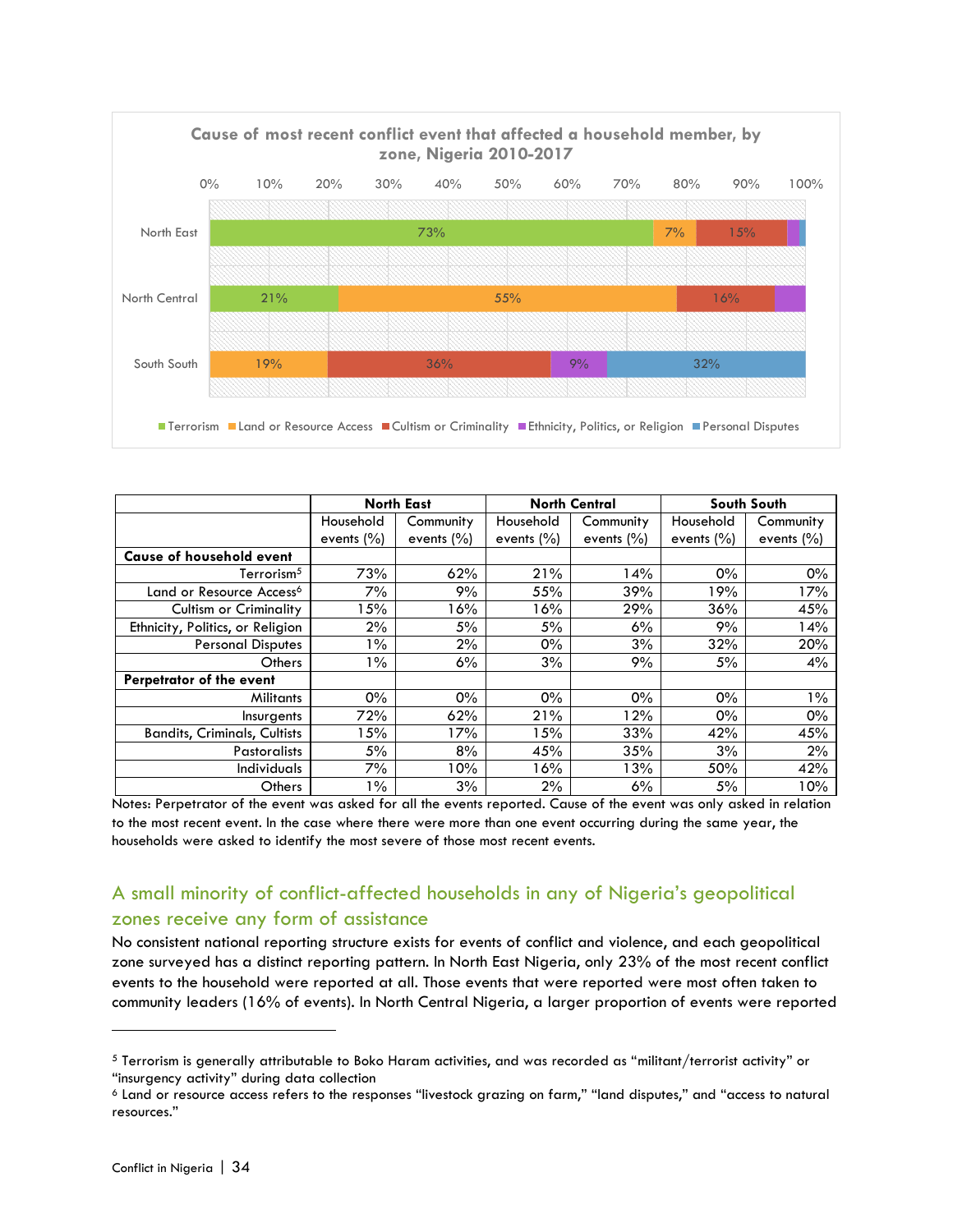– 66%. These, too, were most frequently reported to community leaders, though 10% of events were reported to the police. In the South South, three-quarters of most recent events were reported (74%). These were most often reported to religious leaders (40%), and a third of events (32%) were reported to the police.



Despite the variation in event reporting, the proportion of conflict-affected households receiving any form of assistance following the most recent event is consistently low – between 5 and 10% in the three zones.

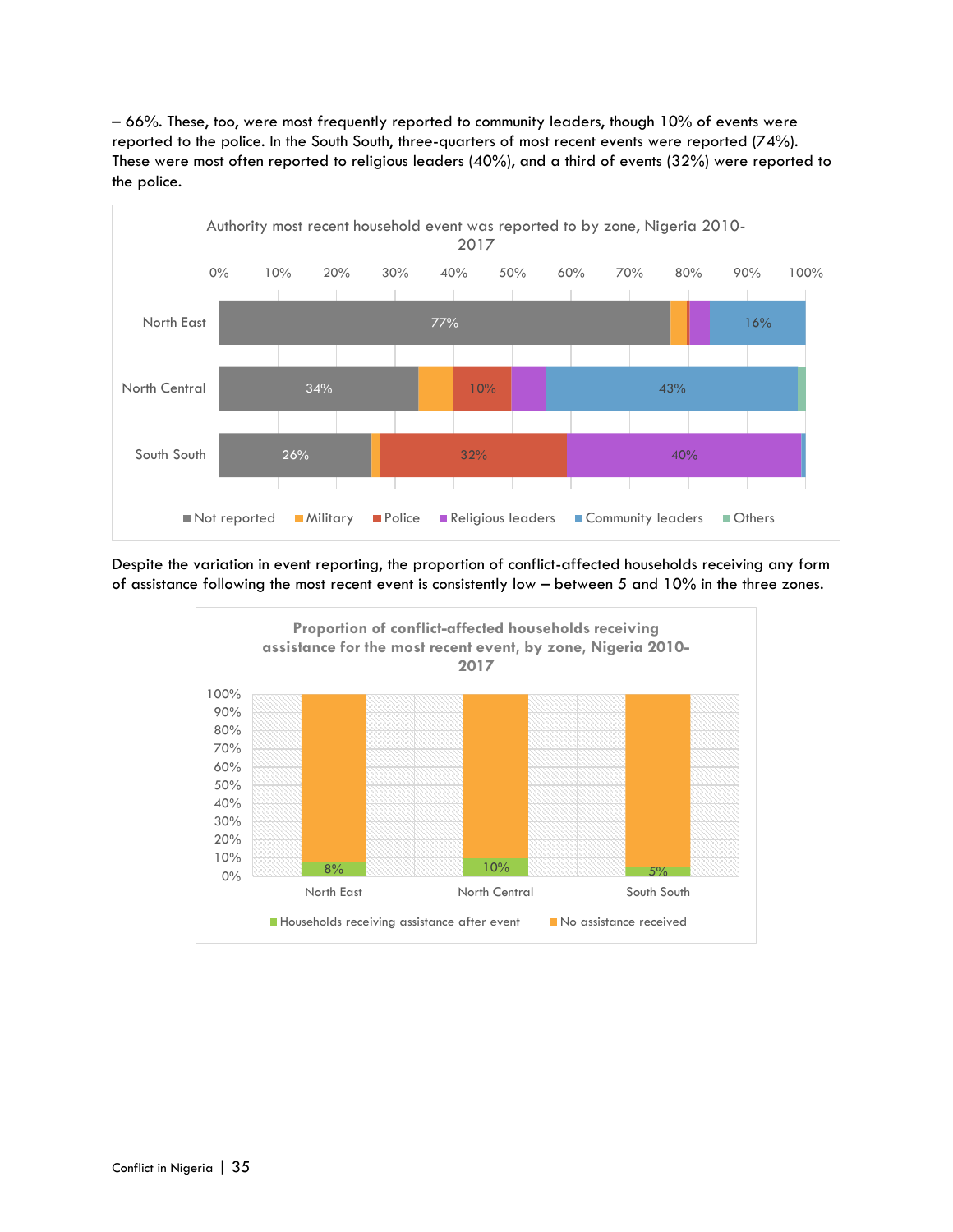

|                                                       | <b>North East</b> | <b>North Central</b> | South South |
|-------------------------------------------------------|-------------------|----------------------|-------------|
|                                                       | Household         | Household            | Household   |
|                                                       | events $(\% )$    | events $(\% )$       | events (%)  |
| Main consequence of the event                         |                   |                      |             |
| Lost household member                                 | 7%                | 6%                   | 13%         |
| Displaced or migrated                                 | 26%               | 33%                  | 37%         |
| Lost assets                                           | 5%                | 3%                   | 11%         |
| Lost economic opportunity                             | 28%               | 29%                  | 16%         |
| Sold property                                         | $1\%$             | $0\%$                | $1\%$       |
| Borrowed money                                        | 2%                | $0\%$                | 2%          |
| Reduced consumption                                   | 3%                | 4%                   | 2%          |
| <b>Faced additional costs</b>                         | 12%               | 13%                  | 7%          |
| Children sent away or out of                          | 16%               | 11%                  | 11%         |
| school                                                |                   |                      |             |
| <b>Event reported</b>                                 | 23%               | 66%                  | 74%         |
| Authority event was reported to                       |                   |                      |             |
| (of events reported)                                  |                   |                      |             |
| Military                                              | 12%               | 9%                   | 2%          |
| Police                                                | 2%                | 15%                  | 43%         |
| <b>Religious leaders</b>                              | 15%               | 9%                   | 54%         |
| <b>Community leaders</b>                              | 71%               | 65%                  | $1\%$       |
| Others                                                | $0\%$             | 2%                   | $0\%$       |
| <b>Households receiving</b><br>assistance after event | 8%                | 10%                  | 5%          |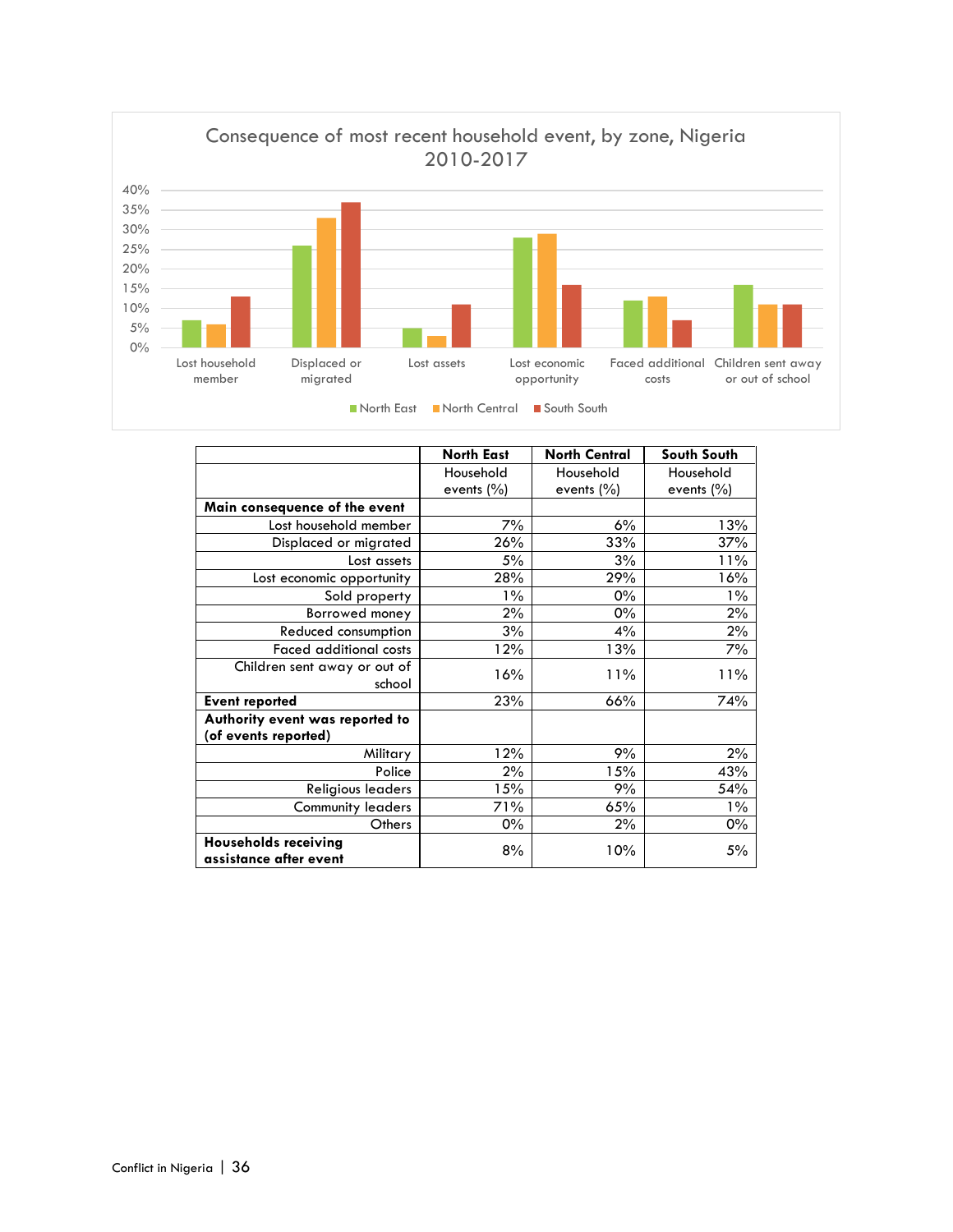# <span id="page-36-0"></span>Relationship between poverty and conflict

Conflict can have a detrimental effect on the economy and on the livelihoods of households living in conflict affected areas. We are also worried whether more vulnerable households are more affected by conflict. Therefore, we take a next step in the analysis to see whether poor households (in 2016) had been more affected by conflict than non-poor households.

The below figures show the exposure to conflict at the level of the household across poor and non-poor households in North East, North Central and South South, respectively. In the North East, non-poor households report having experienced slightly more conflict events than poor households. The differences are noticeable particularly when it comes to robberies, having an internally displaced person or a refugee household member and having been restricted services (school or health care). For example, among nonpoor households 35 per cent have an internally displaced person or a refugee household member, compared to 18 per cent of poor households.



In the North Central, the picture is quite different. Households having experienced robberies are much more likely to be poor, whereas non-poor households have higher rates of almost all other conflict events. As in the North East, non-poor households are more likely to have an internally displaced person or a refugee household member, and also have a higher probability of having been restricted school or healthcare services.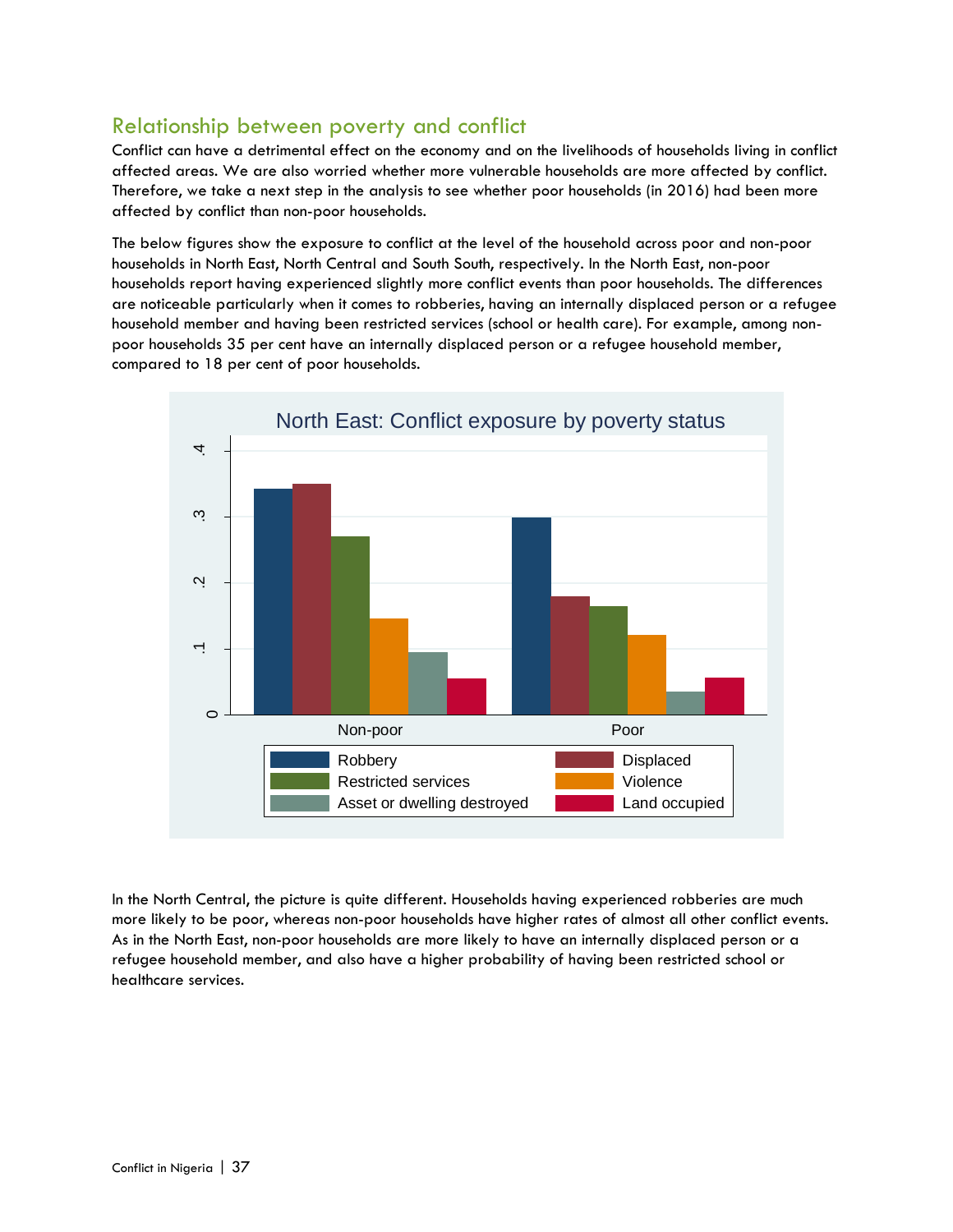

In the South South conflict rates are consistently higher for poor than for non-poor households. The differences are largest among robberies, violence and having had land occupied. In the South South 13 per cent of poor households had experienced a violent event (a killed household member, injury or physical violence) compared to 9 per cent among non-poor households.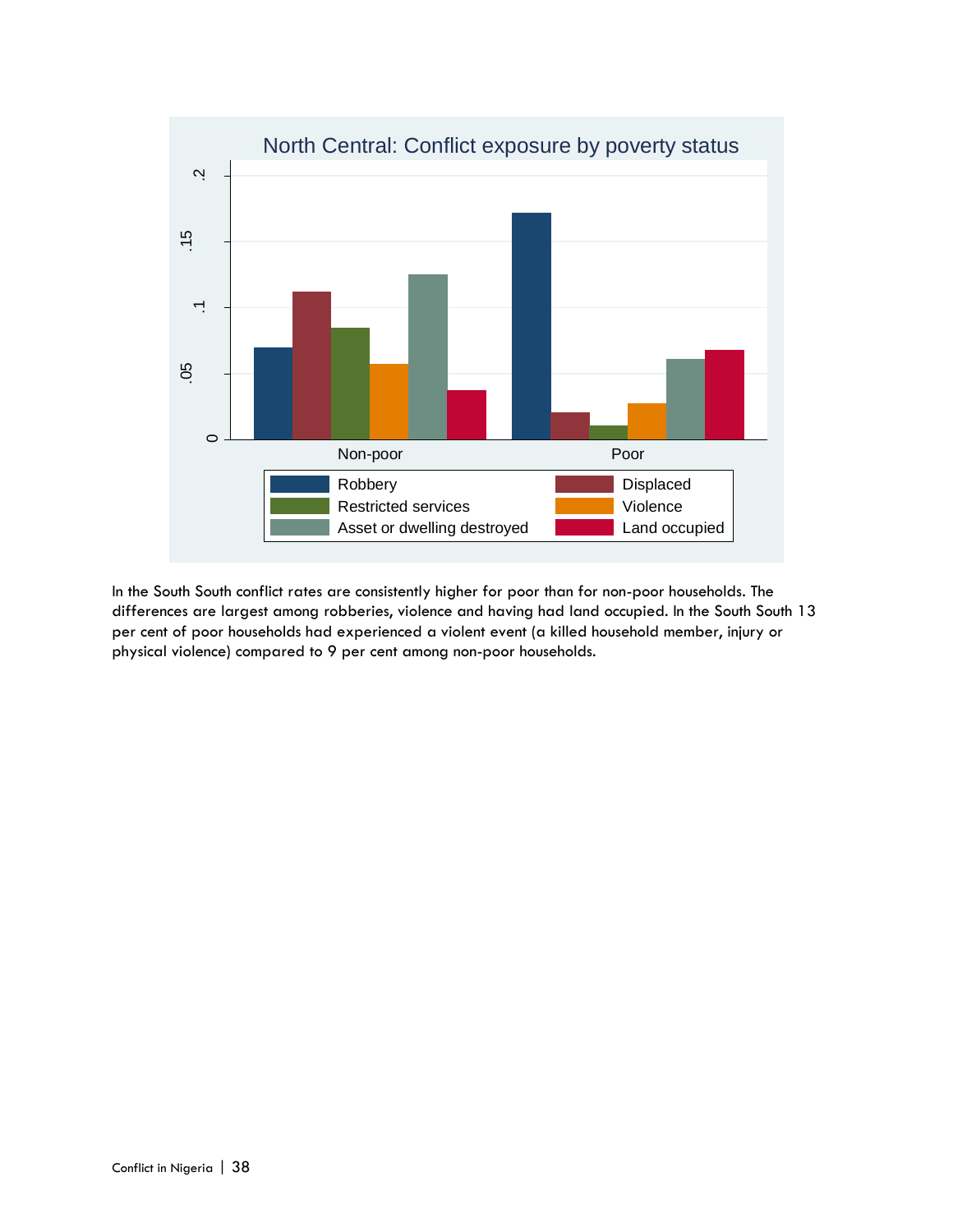

Finally, we run regression models to understand whether the differences observed are statistically significant. Table *"The relationship between any conflict event and poverty*" shows us regression models where the dependent variable is the poverty status (getting the value 1 if the household is poor, and value 0 if household is non-poor). The variable Conflict in household is a dummy-variable that takes the value one if a household has experienced any conflict event (at the household level) between 2010 - May 2017.

Columns 1-4 display results from the North East, columns 5-8 for North Central and columns 9-13 for South South. We run a linear probability model and logit models with and without household level controls that we consider rather time-invariant.

We can see that in none of the models conflict is statistically significantly associated with poverty, so we do not find a relationship between poverty and conflict in any region. This reflects the fact that a large share of the population, also non-poor households, have been affected by conflict.

As we saw from the above figures, it is plausible that different conflict indicators are differentially related to poverty. For instance, it could be that non-poor households can better afford moving a household member out of the conflict area and therefore are more likely to report having a displaced or refugee household member. To study whether the relationships indeed are different, we ran a disaggregated regression to study those correlations. The results are presented in table *"The relationship between conflict events and poverty".* The regression models are organized similarly as in the first table presented.

We can see that violent events are not correlated with poverty in any region, other factors held constant. We have highlighted statistically significant findings in yellow. These show that in the North Central robberies (of individuals or dwellings) are positively and statistically significantly related to poverty. That is, household who were poor in 2016 had a higher chance of having experienced a robbery. This finding is significant in all the models for North Central. This difference was very clear also from the graphical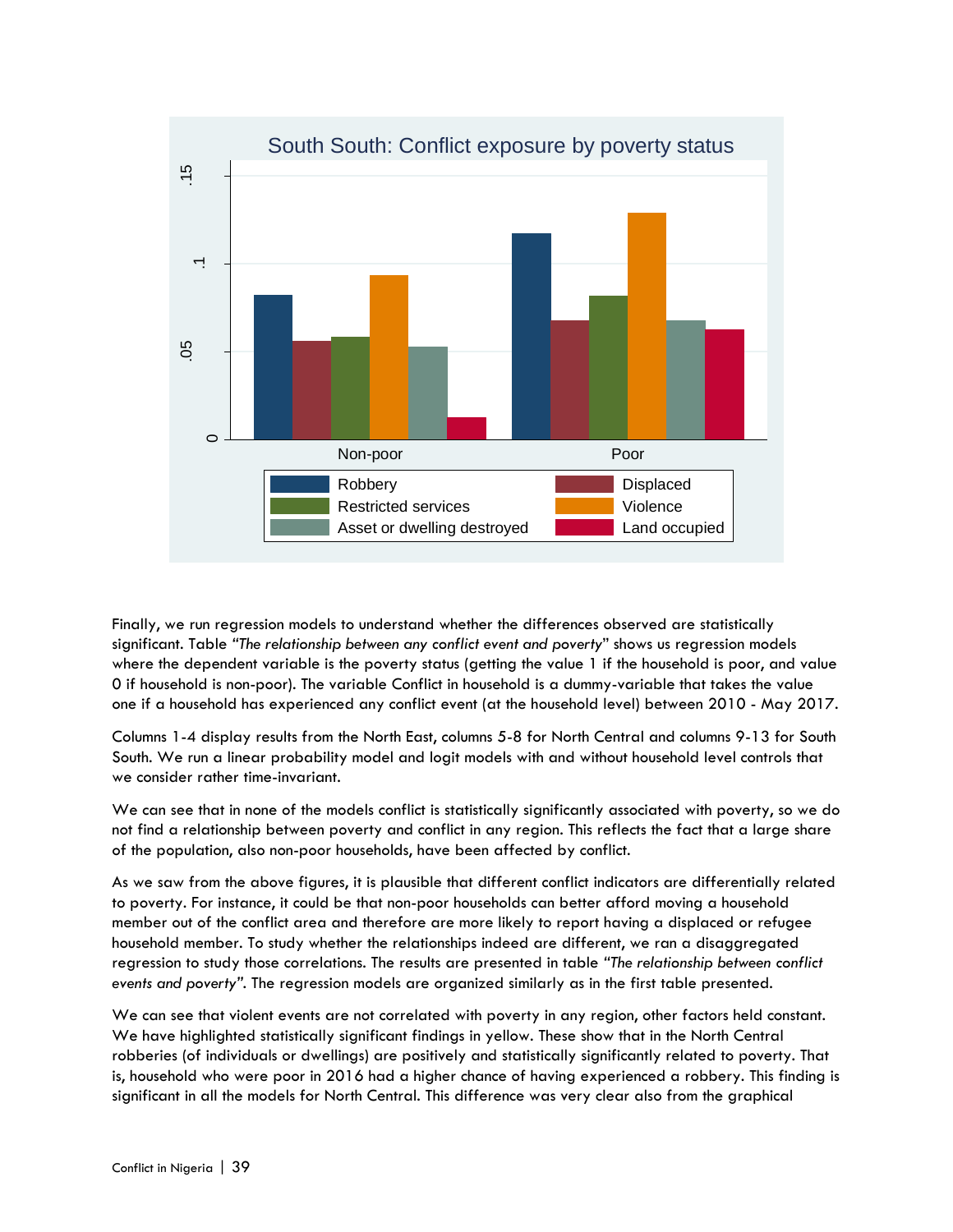analysis. Furthermore, we find some slightly weaker evidence between poverty and having been restricted services in the North Central, such that non-poor households have been more likely to having experienced being restricted services.

In the South South, there is some weaker evidence of poverty being related to having had one's land occupied, but this relationship is not robust to including controls. Finally, no statistically significant results emerge from the North East, the region that has experienced the most conflict of the three regions.

The analysis suggest that no clear relationship exists between poverty status in 2016 and past conflict experiences. However, we would like to point out that this analysis is preliminary and based on a crosssectional regression. The limitation here is that that all the conflict events are accounted for similarly in the data. An event that took place in 2010 would surely be correlated differently with poverty in 2016, than a similar event that took place in 2015, for instance. Now our regressions do not take the time-dimension into account. Therefore, a panel data analysis would be required to better understand the relationship between poverty and conflict.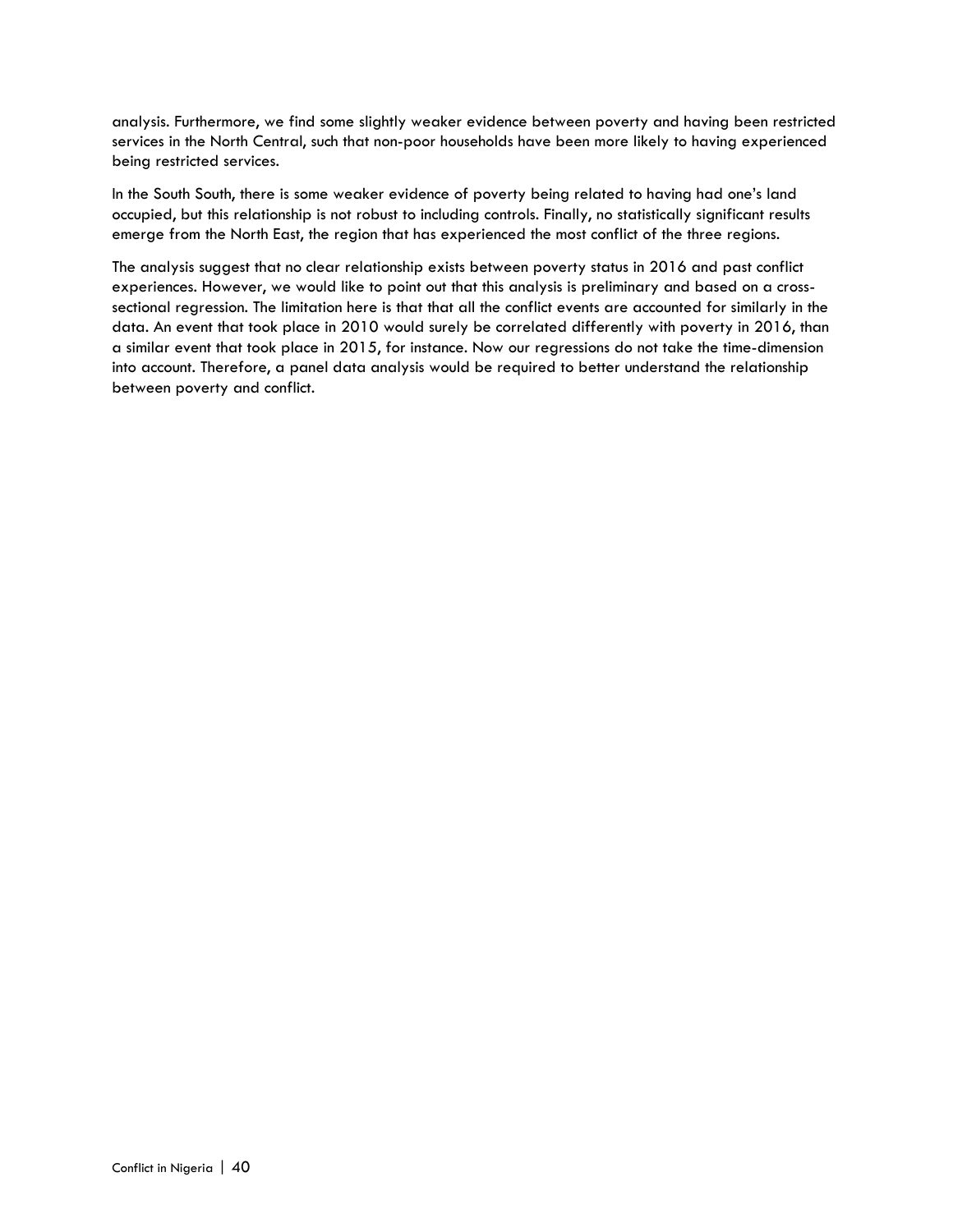|                              | (1)        | (2)       | (3)         | (4)         | (5)        | (6)     | (7)         | (8)         | (9)        | (10)      | (11)        | (12)        |
|------------------------------|------------|-----------|-------------|-------------|------------|---------|-------------|-------------|------------|-----------|-------------|-------------|
|                              | <b>NE</b>  | <b>NE</b> | NE          | NE          | NC         | NC      | NC          | NC          | <b>SS</b>  | <b>SS</b> | SS          | <b>SS</b>   |
| <b>VARIABLES</b>             | <b>OLS</b> | Logit     | <b>OLS</b>  | Logit       | <b>OLS</b> | Logit   | <b>OLS</b>  | Logit       | <b>OLS</b> | Logit     | <b>OLS</b>  | Logit       |
|                              |            |           |             |             |            |         |             |             |            |           |             |             |
| <b>Conflict in household</b> | $-0.103$   | $-0.414$  | $-0.0779$   | $-0.326$    | 0.0354     | 0.156   | 0.0281      | 0.125       | 0.0195     | 0.281     | 0.00717     | 0.0844      |
|                              | (0.0863)   | (0.349)   | (0.0722)    | (0.361)     | (0.0824)   | (0.359) | (0.0655)    | (0.363)     | (0.0426)   | (0.605)   | (0.0422)    | (0.649)     |
| Ever attended school hh head |            |           | $-0.214***$ | $-1.026***$ |            |         | $-0.243***$ | $-1.369***$ |            |           | 0.0367      | 1.081       |
|                              |            |           | (0.0811)    | (0.382)     |            |         | (0.0779)    | (0.419)     |            |           | (0.0362)    | (0.888)     |
| Household size               |            |           | $0.0336***$ | $0.183***$  |            |         | $0.0503***$ | $0.280***$  |            |           | $0.0176***$ | $0.230***$  |
|                              |            |           | (0.00932)   | (0.0678)    |            |         | (0.00891)   | (0.0617)    |            |           | (0.00649)   | (0.0675)    |
| Male hh head                 |            |           | 0.113       | 0.513       |            |         | 0.105       | 0.627       |            |           | $-0.0322$   | $-0.440$    |
|                              |            |           | (0.160)     | (0.855)     |            |         | (0.0727)    | (0.471)     |            |           | (0.0416)    | (0.708)     |
| <b>Urban</b>                 |            |           | $-0.228***$ | $-1.145***$ |            |         | $-0.146**$  | $-0.858**$  |            |           | $-0.105***$ | $-2.839***$ |
|                              |            |           | (0.0785)    | (0.436)     |            |         | (0.0690)    | (0.391)     |            |           | (0.0354)    | (0.824)     |
| <b>Observations</b>          | 175        | 175       | 175         | 175         | 276        | 276     | 276         | 276         | 266        | 266       | 266         | 266         |
| <b>R</b> -squared            | 0.011      |           | 0.218       |             | 0.001      |         | 0.224       |             | 0.001      |           | 0.073       |             |

## *The relationship between any conflict event and poverty*

Dependent variable: Poverty status. Logit regression coefficients are not adjusted for any marginal effects. All regressions use weights. Robust standard errors in parentheses.  $***$  p<0.01,  $**$  p<0.05,  $*$  p<0.1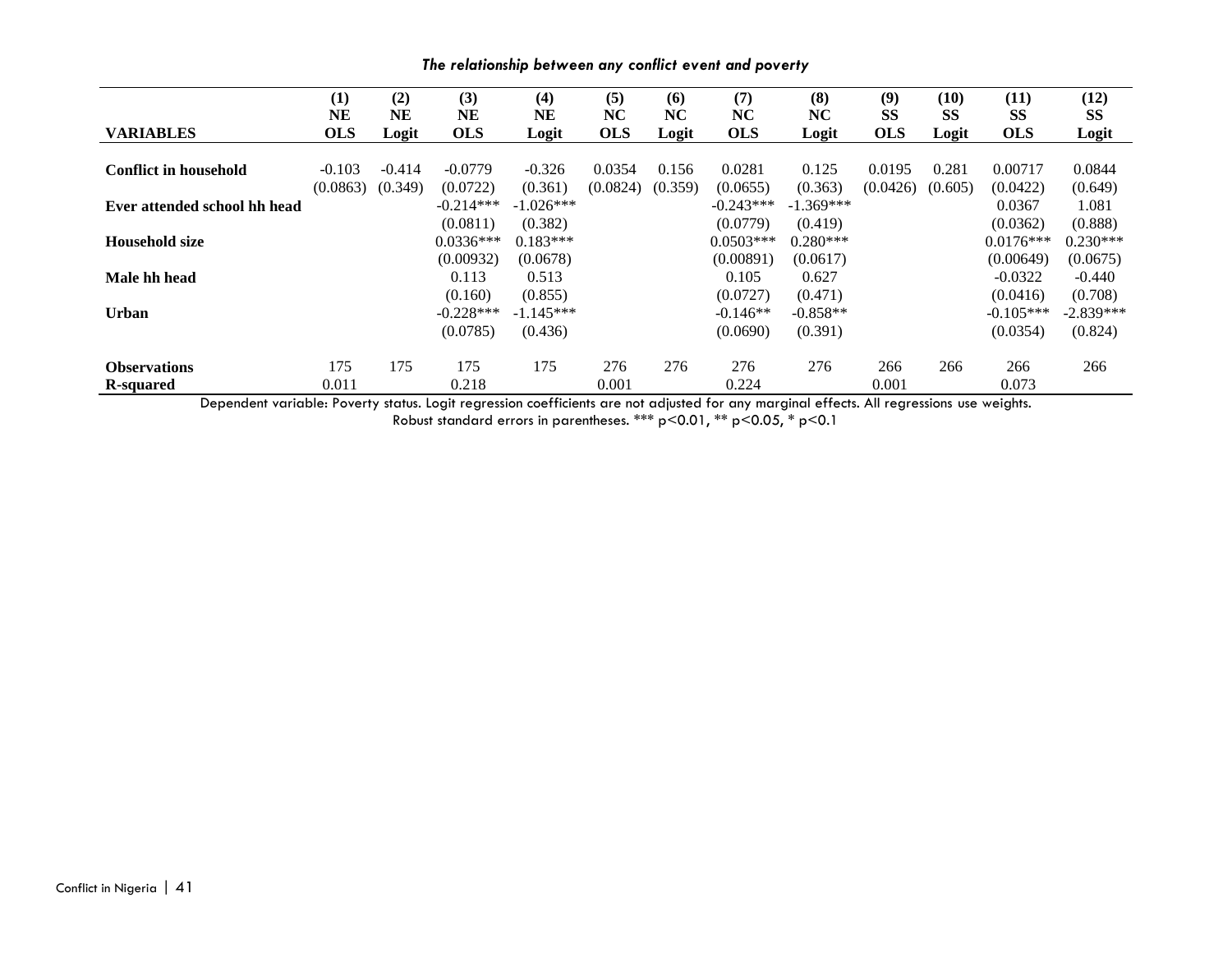#### *The relationship between conflict events and poverty*

|                                          | (1)        | (2)       | (3)         | (4)         | (5)        | (6)        | (7)         | (8)         | (9)        | (10)      | (11)        | (12)        |
|------------------------------------------|------------|-----------|-------------|-------------|------------|------------|-------------|-------------|------------|-----------|-------------|-------------|
|                                          | <b>NE</b>  | <b>NE</b> | <b>NE</b>   | <b>NE</b>   | NC         | <b>NC</b>  | <b>NC</b>   | <b>NC</b>   | <b>SS</b>  | <b>SS</b> | <b>SS</b>   | <b>SS</b>   |
| <b>VARIABLES</b>                         | <b>OLS</b> | Logit     | <b>OLS</b>  | Logit       | <b>OLS</b> | Logit      | <b>OLS</b>  | Logit       | <b>OLS</b> | Logit     | <b>OLS</b>  | Logit       |
| <b>HH</b> conflict: violence             | 0.0587     | 0.264     | 0.104       | 0.507       | $-0.115$   | $-0.764$   | $-0.136$    | $-0.851$    | 0.0252     | 0.343     | 0.0227      | 0.302       |
|                                          | (0.114)    | (0.509)   | (0.120)     | (0.640)     | (0.122)    | (0.914)    | (0.131)     | (1.066)     | (0.0813)   | (1.024)   | (0.0773)    | (0.962)     |
| <b>HH</b> conflict: robbery              | 0.00361    | 0.0173    | $-0.0294$   | $-0.119$    | $0.292***$ | $1.387***$ | $0.193**$   | $1.290***$  | 0.0214     | 0.280     | 0.0118      | 0.244       |
|                                          | (0.0947)   | (0.396)   | (0.0840)    | (0.432)     | (0.0976)   | (0.458)    | (0.0924)    | (0.493)     | (0.0562)   | (0.719)   | (0.0563)    | (0.801)     |
| HH conflict: property destroyed          | $-0.133$   | $-0.637$  | $-0.242$    | $-1.444$    | 0.00947    | $-0.115$   | 0.0198      | $-0.274$    | $-0.00989$ | $-0.131$  | 0.0394      | 0.689       |
|                                          | (0.148)    | (0.736)   | (0.190)     | (1.330)     | (0.103)    | (0.533)    | (0.0980)    | (0.664)     | (0.0568)   | (0.726)   | (0.0571)    | (0.814)     |
| <b>HH</b> conflict: land occupied        | 0.170      | 0.748     | 0.111       | 0.475       | 0.198      | 1.015      | 0.0479      | 0.524       | 0.204      | $1.651**$ | 0.149       | 0.832       |
|                                          | (0.170)    | (0.731)   | (0.182)     | (1.010)     | (0.138)    | (0.672)    | (0.135)     | (0.693)     | (0.142)    | (0.787)   | (0.146)     | (0.929)     |
| HH conflict: refugee / displaced         | $-0.189$   | $-0.794$  | $-0.125$    | $-0.660$    | $-0.205$   | $-1.257$   | $-0.0172$   | $-0.693$    | 0.00271    | 0.0272    | $-0.0562$   | $-1.348$    |
|                                          | (0.153)    | (0.668)   | (0.136)     | (0.729)     | (0.155)    | (1.068)    | (0.142)     | (1.180)     | (0.0462)   | (0.623)   | (0.0531)    | (0.887)     |
| <b>HH</b> conflict: restricted school or | $-0.0688$  | $-0.314$  | $-0.0564$   | $-0.112$    | $-0.179$   | $-1.551$   | $-0.207*$   | $-1.614$    | 0.00187    | 0.00801   | $-0.000348$ | 0.533       |
| healthcare                               |            |           |             |             |            |            |             |             |            |           |             |             |
|                                          | (0.149)    | (0.671)   | (0.142)     | (0.757)     | (0.126)    | (1.181)    | (0.123)     | (1.289)     | (0.0475)   | (0.601)   | (0.0447)    | (0.806)     |
| Ever attended school hh head             |            |           | $-0.214***$ | $-1.053***$ |            |            | $-0.223***$ | $-1.324***$ |            |           | 0.0431      | 1.193       |
|                                          |            |           | (0.0811)    | (0.404)     |            |            | (0.0799)    | (0.425)     |            |           | (0.0376)    | (0.918)     |
| <b>Household size</b>                    |            |           | $0.0355***$ | $0.194***$  |            |            | $0.0470***$ | $0.262***$  |            |           | $0.0180***$ | $0.249***$  |
|                                          |            |           | (0.00853)   | (0.0624)    |            |            | (0.00921)   | (0.0623)    |            |           | (0.00674)   | (0.0684)    |
| Male hh head                             |            |           | 0.133       | 0.639       |            |            | 0.0918      | $0.826*$    |            |           | $-0.0349$   | $-0.583$    |
|                                          |            |           | (0.158)     | (0.816)     |            |            | (0.0742)    | (0.475)     |            |           | (0.0421)    | (0.721)     |
| Urban                                    |            |           | $-0.203**$  | $-1.086**$  |            |            | $-0.141**$  | $-0.839**$  |            |           | $-0.103***$ | $-2.862***$ |
|                                          |            |           | (0.0832)    | (0.488)     |            |            | (0.0707)    | (0.410)     |            |           | (0.0376)    | (0.850)     |
| <b>Observations</b>                      | 175        | 175       | 175         | 175         | 276        | 276        | 276         | 276         | 266        | 266       | 266         | 266         |
| <b>R-squared</b>                         | 0.046      |           | 0.251       |             | 0.071      |            | 0.249       |             | 0.012      |           | 0.082       |             |

Dependent variable: Poverty status. Logit regression coefficients are not adjusted for any marginal effects. All regressions use weights. Robust standard errors in parentheses. \*\*\* p<0.01, \*\* p<0.05, \* p<0.1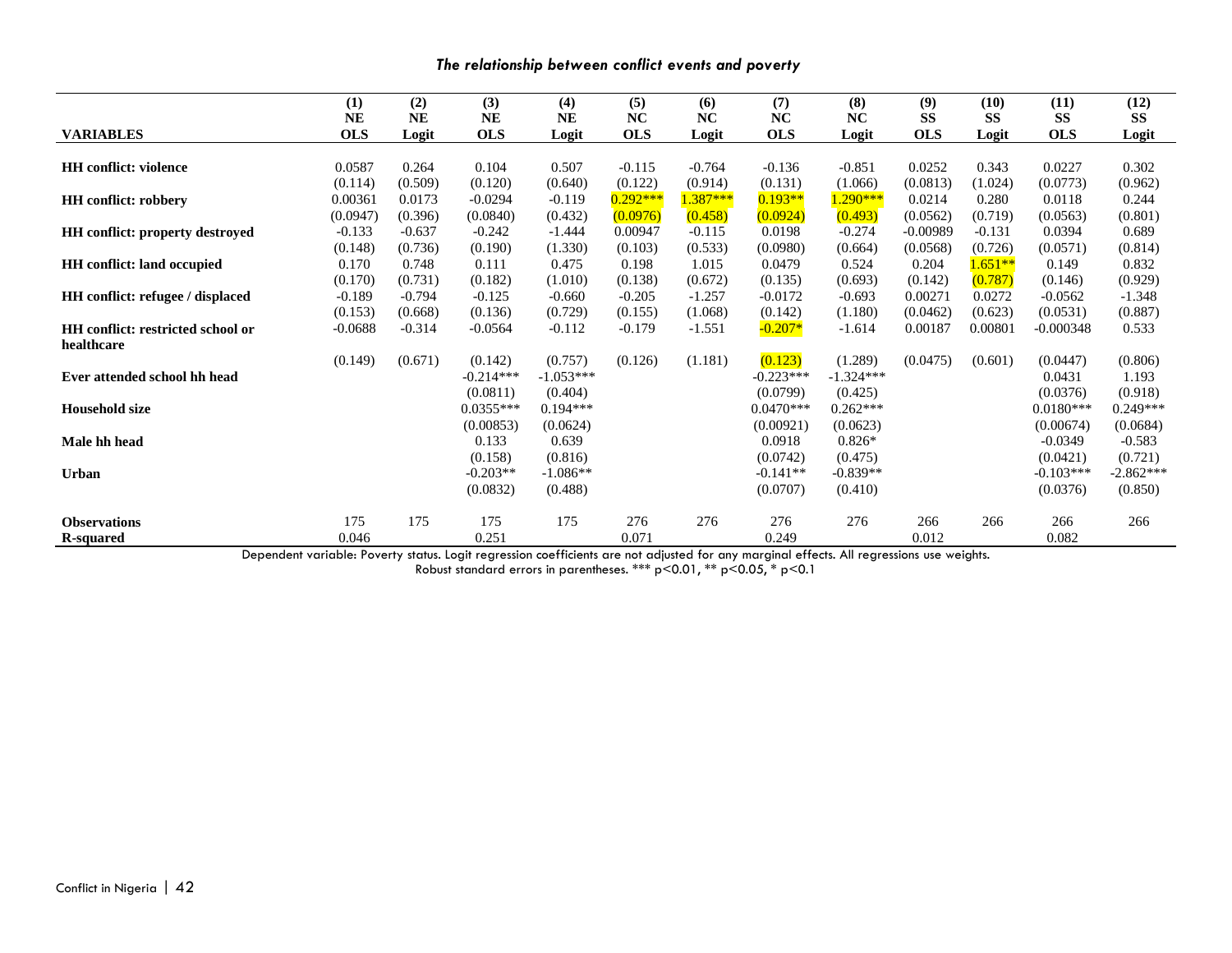# <span id="page-42-0"></span>Key Lessons

Conflict and violence in Nigeria cannot be addressed with a single, monolithic approach across different geopolitical zones. Patterns of conflict incidence, type of event, cause, and consequence of event vary widely in each area of the country.

This data illustrates, however, several critical trends that should be investigated and addressed.

Overall levels of conflict have risen since 2010

In each of the geopolitical zones where data was collected, conflict rates were lowest in 2010, and rose dramatically over the following years. Understanding these trends and the root causes of this violence will be critical to understanding how to prevent further deterioration of security across Nigeria, as well as how to rebuild peaceful communities in severely conflict-affected areas.

 Sustained conflict is both caused by and contributes to poverty; however, wealth does not protect households from exposure to conflict and violence

The conflict events that affect Nigerian households are frequently a product of poverty, but also contribute to the cycle of poverty. Many of the conflict events reported during the data collection were caused by economic issues: terrorism (which relies on economic instability to gain traction), disputes over access to land and natural resources, and bandits. Those households that experienced conflict go on to lose economic opportunities and in many cases are displaced from their homes. The cycle of poverty is perpetuated as children are removed from school in large numbers and many families are blocked from accessing health services. Households with greater wealth, however, were still affected by conflict and violence at the same rates as those living in poverty. These households also routinely experienced economic shocks and losses, potentially putting these households at risk of entering poverty as well.

 Many conflict events are never reported to authorities; engaging community and religious leaders in surveillance may improve rates of reporting events and improve overall understanding of the changing context of conflict and violence across Nigeria

People and communities who are affected by conflict do not have a consistent way to report conflict. Many conflict events across all geopolitical zones are never reported, though the least amount of reporting happens in the North East. Those events that are reported do not consistently get reported to the same actors. This makes surveillance of the prevalence and impact of conflict and violence irregular and inaccurate. Currently, community leaders or religious leaders receive the most information about conflict events. The police and military receive relatively few reports. If the government is interested in building systems for surveillance of conflict, it should consider engaging religious and community leaders in these efforts.

 Only a small minority of conflict-affected households receive any type of assistance in support of their recovery – increased reporting and a stronger response system may aid in post-conflict rehabilitation

Although the frequency, type, and cause of conflict and violence varies widely across the different geopolitical zones of Nigeria, one data point remained consistent: only a small minority of conflictaffected households receive any type of assistance. No zone reported more than 10% of conflict-affected households receiving any form of assistance. Furthermore, the majority of those who did receive assistance received it from family members. As shown in this data, the majority of theevents are not reported – which in turn makes it difficult for officials to respond. This highlights an urgent need for more comprehensive reporting and response to conflict, especially in highly-affected areas.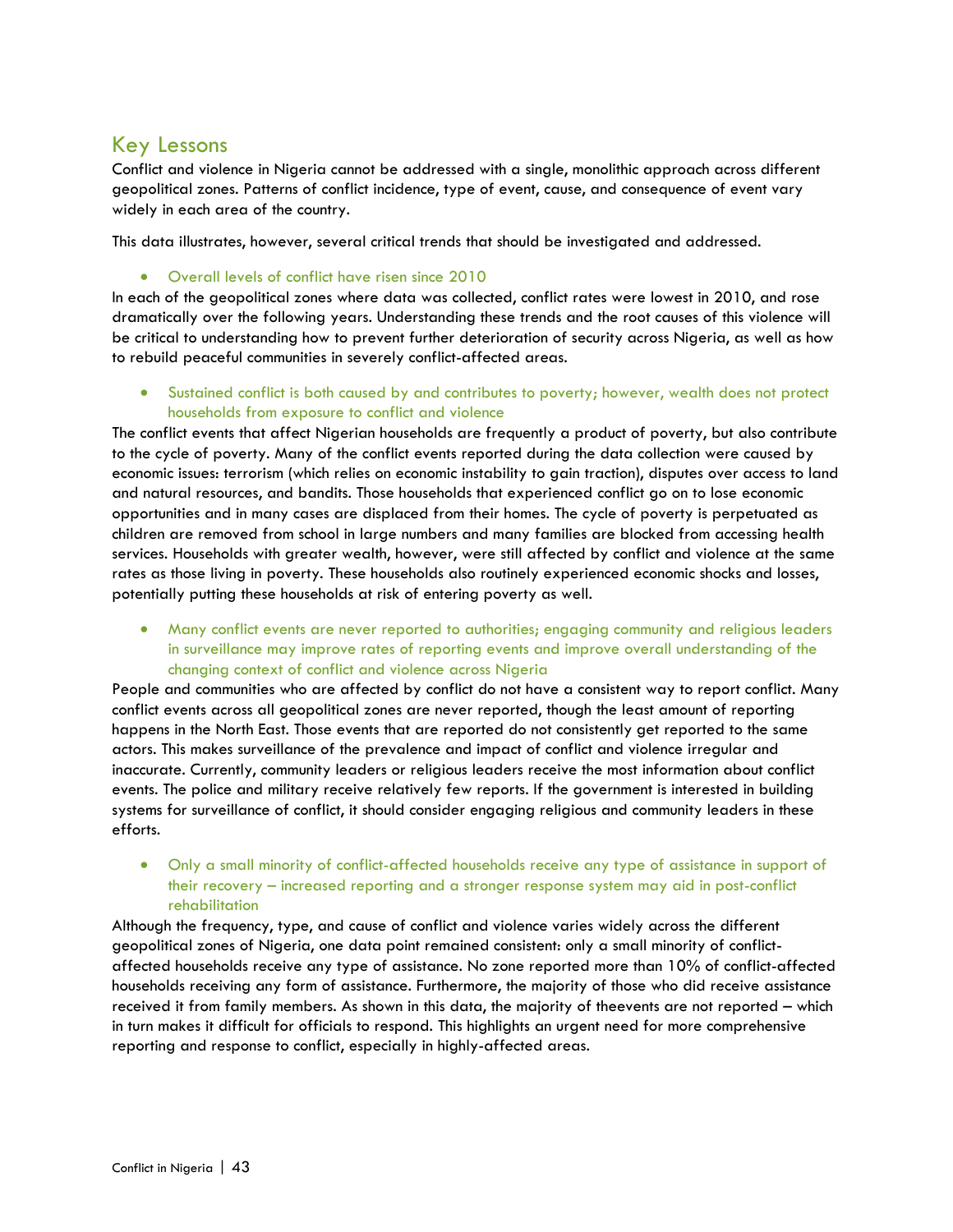Phone-based data collection can improve understanding of conflict and violence, especially in areas where insecurity prevents face-to-face access to community members

This report distills and presents the best available data on conflict, representative for three geopolitical zones across Nigeria. Despite low levels of reporting conflict and violence to authorities across the three zones, this phone-based data collection allows for a more nuanced understanding of the extent to which households across Nigeria are affected by conflict – not just physically, but socially and economically as well. Data collection via phone allows for penetration of data collection into areas rendered inaccessible due to violence and insecurity. Because of the relative anonymity of this interview method compared to household interviews conducted in the respondent's home, some respondents may also feel more comfortable disclosing information.

Nevertheless, this data represents only a portion of the true picture of conflict in Nigeria. Only additional research, carried out consistently over time, can shed more light on the true impact of conflict and violence on Nigeria's population and its economic development. Future research should ideally be carried out more frequently, to allow for shorter and more accurate recall periods. Furthermore, additional efforts should be made to ensure more accurate reporting of events – especially those that carry stigma and may go unreported such as sexual violence. Future study designs should take gender and power dynamics into careful account.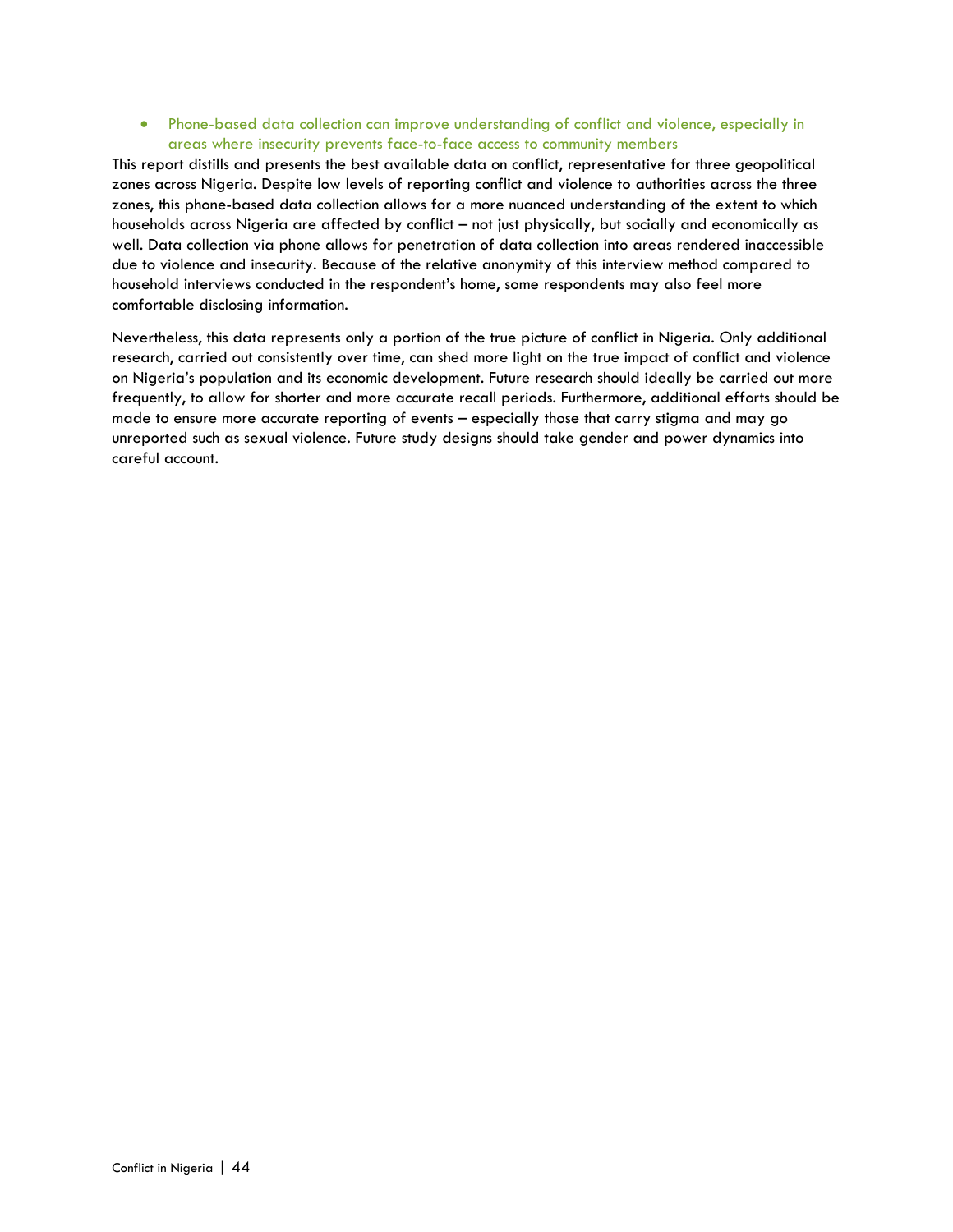# <span id="page-44-0"></span>Annexes

#### Proportion of conflict events occurring per year; North East, North Central, and South South Nigeria 2010-2017

*Household events refer to the events that surveyed households reported that affected members of their own household. Community events refer to events that affected the communities where the surveyed households are located. Communities may contain more than one surveyed household.*

|      |           | <b>North East</b> |           | <b>North Central</b><br><b>South South</b> |           |           |
|------|-----------|-------------------|-----------|--------------------------------------------|-----------|-----------|
|      | Household | Community         | Household | Community                                  | Household | Community |
|      | level     | level             | level     | level                                      | level     | level     |
| 2010 | 3.0%      | 4.1%              | 4.1%      | 3.9%                                       | 2.9%      | 2.5%      |
| 2011 | 2.6%      | 3.8%              | 6.9%      | 6.4%                                       | 3.6%      | 0.6%      |
| 2012 | 4.3%      | 8.1%              | 7.3%      | 7.9%                                       | 5.9%      | 4.3%      |
| 2013 | 10.6%     | 10.3%             | 16.5%     | 12.1%                                      | 7.7%      | 4.9%      |
| 2014 | 36.6%     | 28.9%             | 17.0%     | 17.2%                                      | 11.7%     | 7.4%      |
| 2015 | 23.4%     | 22.3%             | 16.1%     | 17.2%                                      | 17.1%     | 9.9%      |
| 2016 | 9.9%      | 12.9%             | 15.1%     | 21.3%                                      | 34.6%     | 45.1%     |
| 2017 | 9.6%      | 9.6%              | 17.0%     | 14.0%                                      | 16.5%     | 25.3%     |

#### Percent of households affected by conflict events targeting members of their household and members of their community; North East, North Central, and South South Nigeria 2010-2017

|                             | <b>North East</b> |           | <b>North Central</b> |           | South South |           |  |
|-----------------------------|-------------------|-----------|----------------------|-----------|-------------|-----------|--|
|                             | Households        | Community | Households           | Community | Households  | Community |  |
|                             | $(\% )$           | members   | (%)                  | members   | $(\%)$      | members   |  |
|                             |                   | $(\% )$   |                      | $(\% )$   |             | $(\% )$   |  |
| <b>Percent experiencing</b> | 49%               | 72%       | 25%                  | 47%       | 22%         | 49%       |  |
| any conflict event          |                   |           |                      |           |             |           |  |
| <b>Type of Event</b>        |                   |           |                      |           |             |           |  |
| (Household/Community        |                   |           |                      |           |             |           |  |
| member  since 2010)         |                   |           |                      |           |             |           |  |
| Killed                      | 7.0%              | 34.0%     | 2.5%                 | 15.0%     | 4.8%        | 24.0%     |  |
| Physically attacked         | 5.0%              | 18.0%     | 2.8%                 | 12.0%     | 3.5%        | 13.0%     |  |
| Injured                     | 5.4%              | 19.0%     | 1.5%                 | 14.0%     | 3.0%        | 12.0%     |  |
| Suffered sexual violence    | 0.0%              | 6.0%      | 0.0%                 | 3.0%      | 0.0%        | 3.6%      |  |
| Forced to work              | 0.9%              | 1.2%      | 0.0%                 | 0.2%      | 0.0%        | 0.0%      |  |
| Abducted                    | 0.0%              | 7.2%      | 0.6%                 | 8.0%      | 1.1%        | 13.0%     |  |
| Robbed                      | 12.0%             | 30.0%     | 6.0%                 | 17.0%     | 2.4%        | 13.0%     |  |
| Displaced                   | 27.0%             | 30.0%     | 8.1%                 | 7.0%      | 5.7%        | 11.0%     |  |
| Dwelling robbed             | 22.0%             | 32.0%     | 5.5%                 | 14.0%     | 6.4%        | 25.0%     |  |
| Dwelling damaged            | 5.6%              | 20.0%     | 6.2%                 | 9.7%      | 4.6%        | 11.0%     |  |
| Land occupied               | 5.6%              | 9.7%      | 4.8%                 | 9.1%      | 1.6%        | 6.3%      |  |
| Assets destroyed            | 3.6%              | 11.0%     | 7.9%                 | 10.0%     | 4.2%        | 7.0%      |  |
| School access blocked       | 21.0%             | 26.0%     | 6.0%                 | 7.2%      | 6.0%        | 8.4%      |  |
| Health service access       |                   |           |                      |           |             |           |  |
| blocked                     | 6.6%              | 11.0%     | 0.9%                 | 1.4%      | 0.0%        | 1.1%      |  |